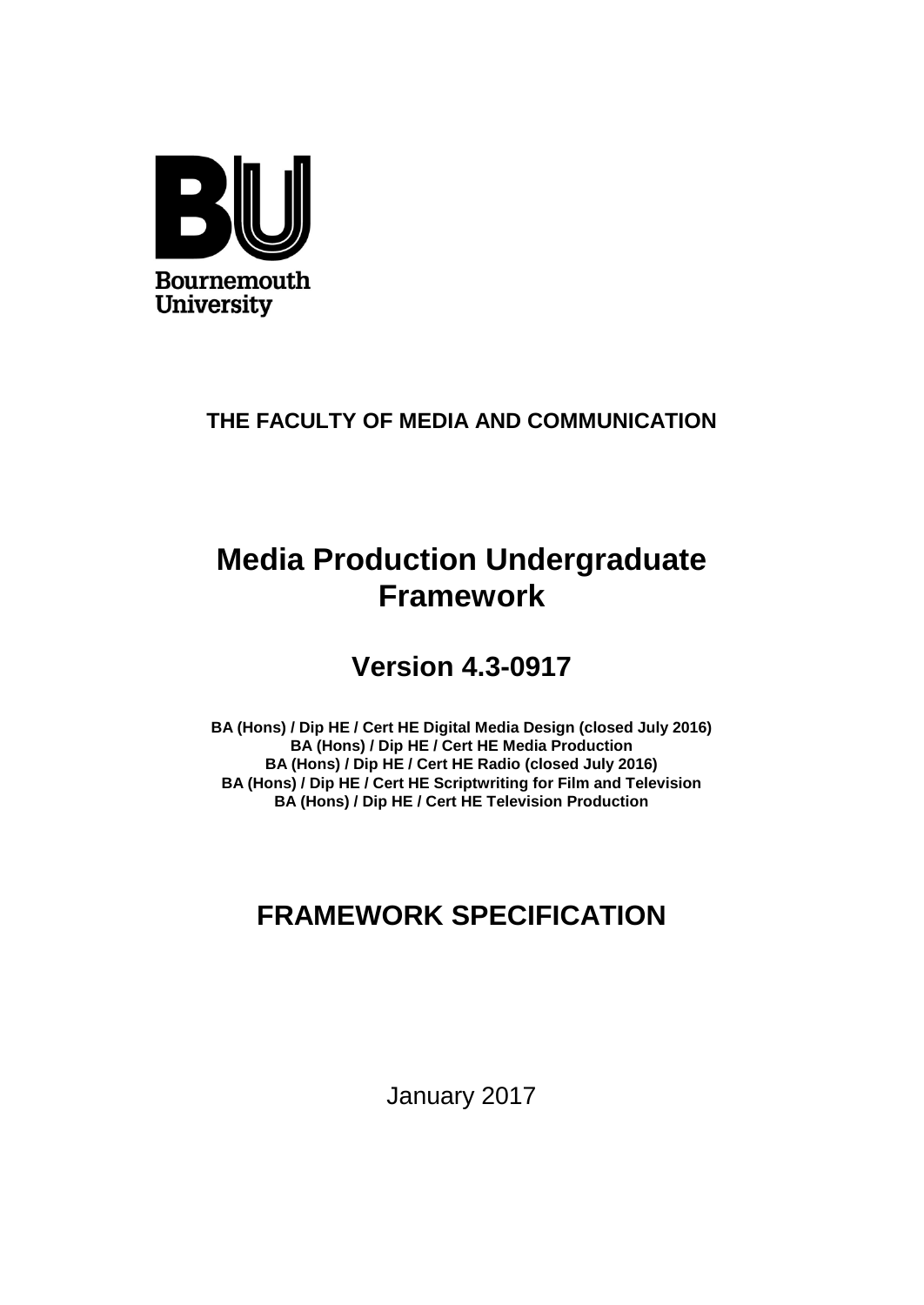© 2015 Bournemouth University

Document date: August 2015

Circulation: General

Bournemouth University undertakes to encourage the recognition, protection and exploitation of intellectual property rights generated by participants in this programme, to the benefit, as appropriate, of students, staff, industrial/other third parties/partners and the university.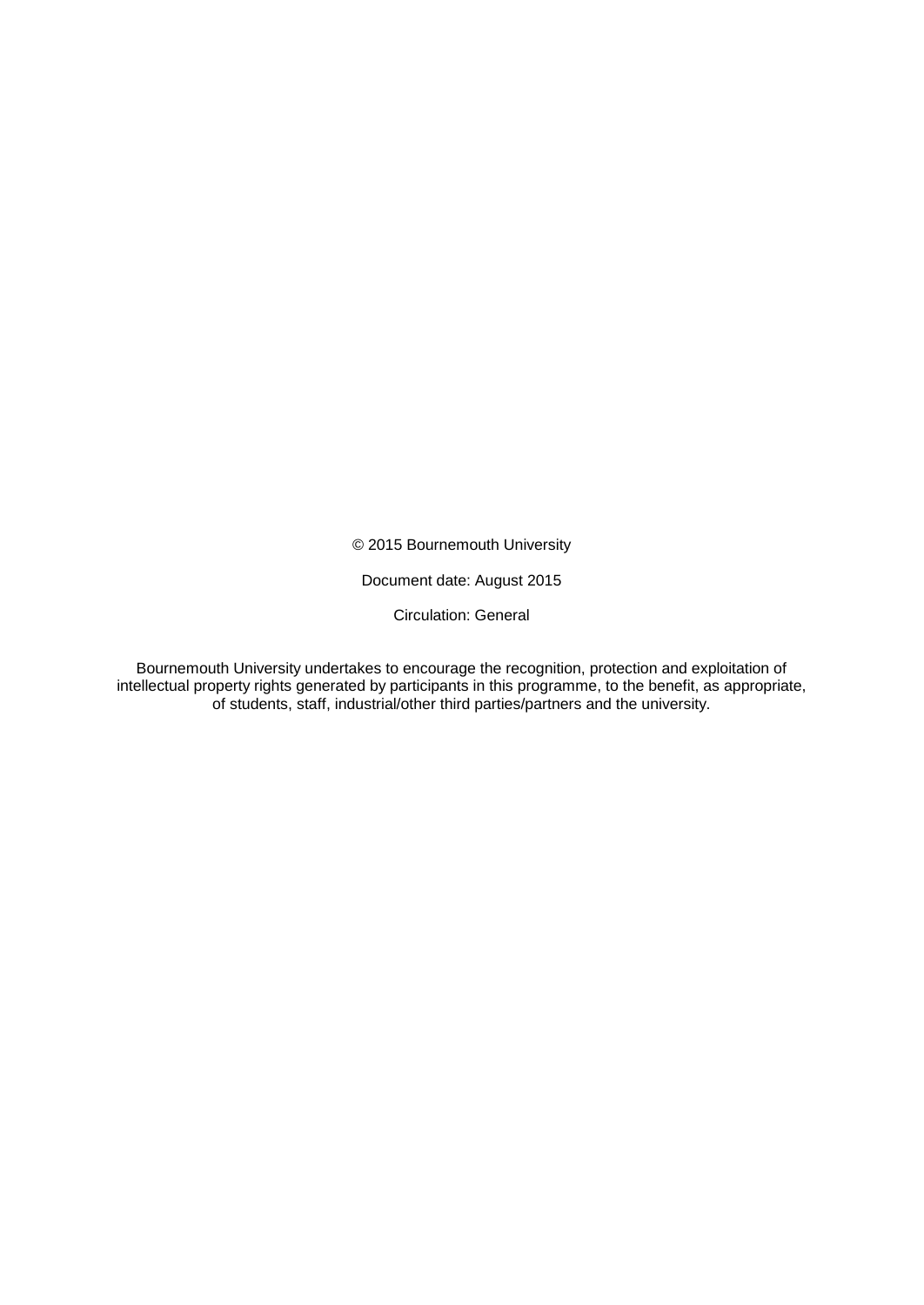#### **CONTENTS**

| <b>BASIC FRAMEWORK / PROGRAMME DATA</b>               | 4  |
|-------------------------------------------------------|----|
| <b>AIMS OF THE DOCUMENT</b>                           | 6  |
| <b>PROGRESSION ROUTES</b>                             | 6  |
| <b>ACADEMIC AND PROFESSIONAL CONTEXTS</b>             | 7  |
| AIMS OF THE FRAMEWORK / PROGRAMMES                    | 8  |
| <b>INTENDED LEARNING OUTCOMES</b>                     | 9  |
| <b>LEARNING AND TEACHING STRATEGIES AND METHODS</b>   | 29 |
| ASSESSMENT STRATEGIES AND METHODS                     | 30 |
| <b>WORK-BASED LEARNING (WBL) / PLACEMENT ELEMENTS</b> | 30 |
| <b>PROGRAMME DIAGRAMS</b>                             | 31 |
| <b>ADMISSION REGULATIONS</b>                          | 41 |
| <b>ASSESSMENT REGULATIONS</b>                         | 41 |
| <b>PROGRAMME PROFILES</b>                             | 42 |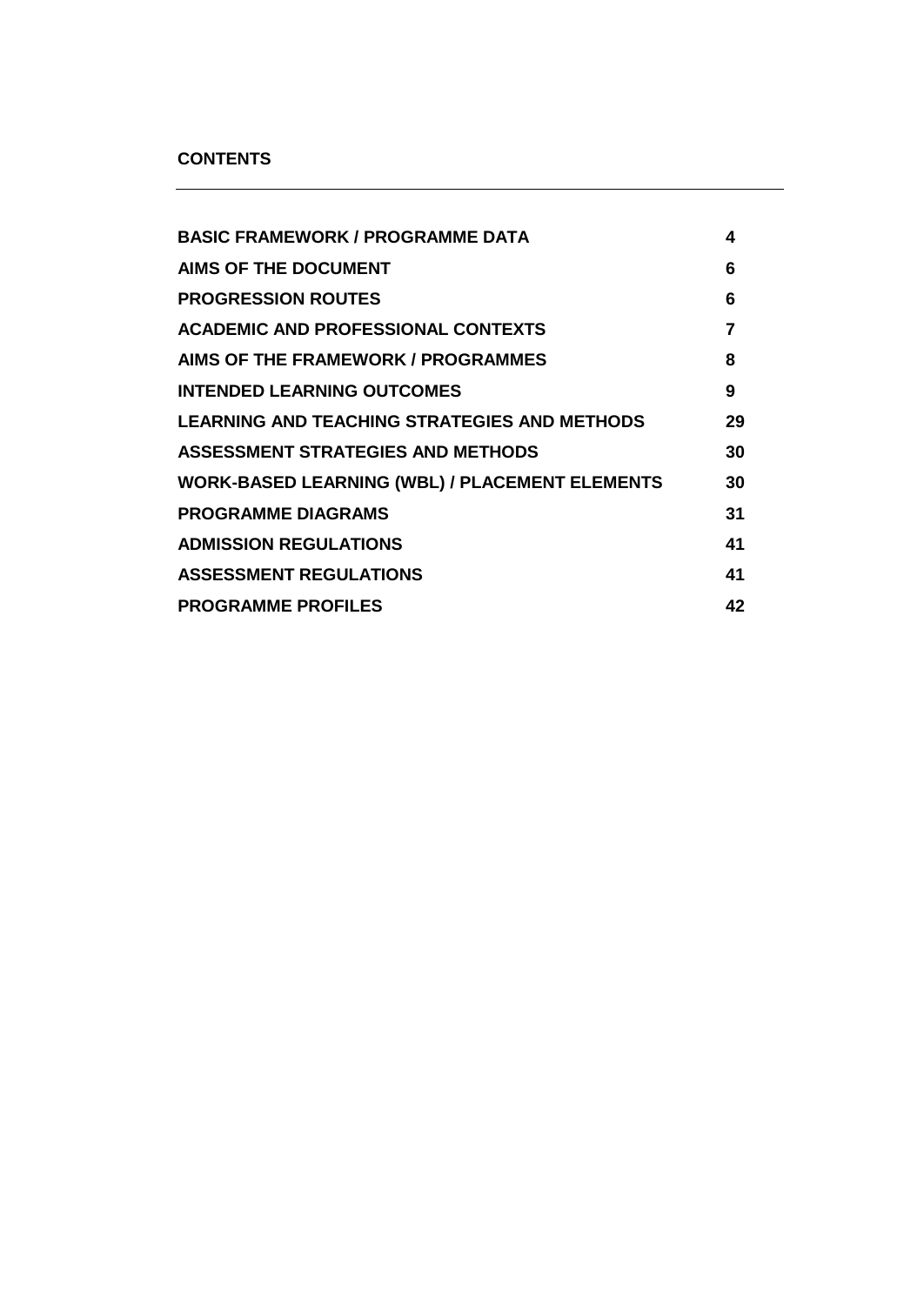# **BASIC FRAMEWORK / PROGRAMME DATA**

| Originating institution(s)                                     | <b>Bournemouth University</b>                                                                                                                                                                                                                                                                                                                                                                                                                                                                                                                                                                                                  |
|----------------------------------------------------------------|--------------------------------------------------------------------------------------------------------------------------------------------------------------------------------------------------------------------------------------------------------------------------------------------------------------------------------------------------------------------------------------------------------------------------------------------------------------------------------------------------------------------------------------------------------------------------------------------------------------------------------|
| Award(s) and title(s)                                          | BA (Hons) Digital Media Design (closed July 2016)<br>BA (Hons) Scriptwriting for Film and Television<br>BA (Hons) Television Production<br>BA (Hons) Radio (closed July 2016)<br>BA (Hons) Media Production<br>Dip HE Digital Media Design (closed July 2016)<br>Dip HE Scriptwriting for Film and Television<br>Dip HE Television Production<br>Dip HE Radio (closed July 2016)<br>Dip HE Media Production<br>Cert HE Digital Media Design (closed July 2016)<br>Cert HE Scriptwriting for Film and Television<br><b>Cert HE Television Production</b><br>Cert HE Radio (closed July 2016)<br><b>Cert HE Media Production</b> |
| <b>UCAS Programme Code(s)</b>                                  | BA (Hons) Television Production: W621<br>BA (Hons) Scriptwriting for Film and Television:<br>W620<br>BA (Hons) Digital Media Design: P392<br>BA (Hons) Radio: P31F<br>BA (Hons) Media Production: PH10                                                                                                                                                                                                                                                                                                                                                                                                                         |
| External reference points(s)                                   | The Framework for Higher Education<br>Qualifications;<br>History of Art, Architecture and Design Subject<br><b>Benchmark Statement;</b><br>Art and Design Subject Benchmark Statement;<br>Communication, Media, Film and Cultural Studies<br><b>Subject Benchmark Statement;</b><br><b>Creative Skillset</b>                                                                                                                                                                                                                                                                                                                   |
| Professional, Statutory and/or<br><b>Regulatory Body links</b> | <b>Creative Skillset Accreditation</b>                                                                                                                                                                                                                                                                                                                                                                                                                                                                                                                                                                                         |
| Place(s) of delivery                                           | <b>Bournemouth University</b>                                                                                                                                                                                                                                                                                                                                                                                                                                                                                                                                                                                                  |
| Mode(s) of delivery                                            | Full-time                                                                                                                                                                                                                                                                                                                                                                                                                                                                                                                                                                                                                      |
| Credit structure                                               | Level $C - 120$ credits (60 ECTS)<br>Level $I - 120$ credits (60 ECTS)<br>Level $H - 120$ credits (60 ECTS)                                                                                                                                                                                                                                                                                                                                                                                                                                                                                                                    |
| Duration                                                       | 3 years (4 years with optional placement year)                                                                                                                                                                                                                                                                                                                                                                                                                                                                                                                                                                                 |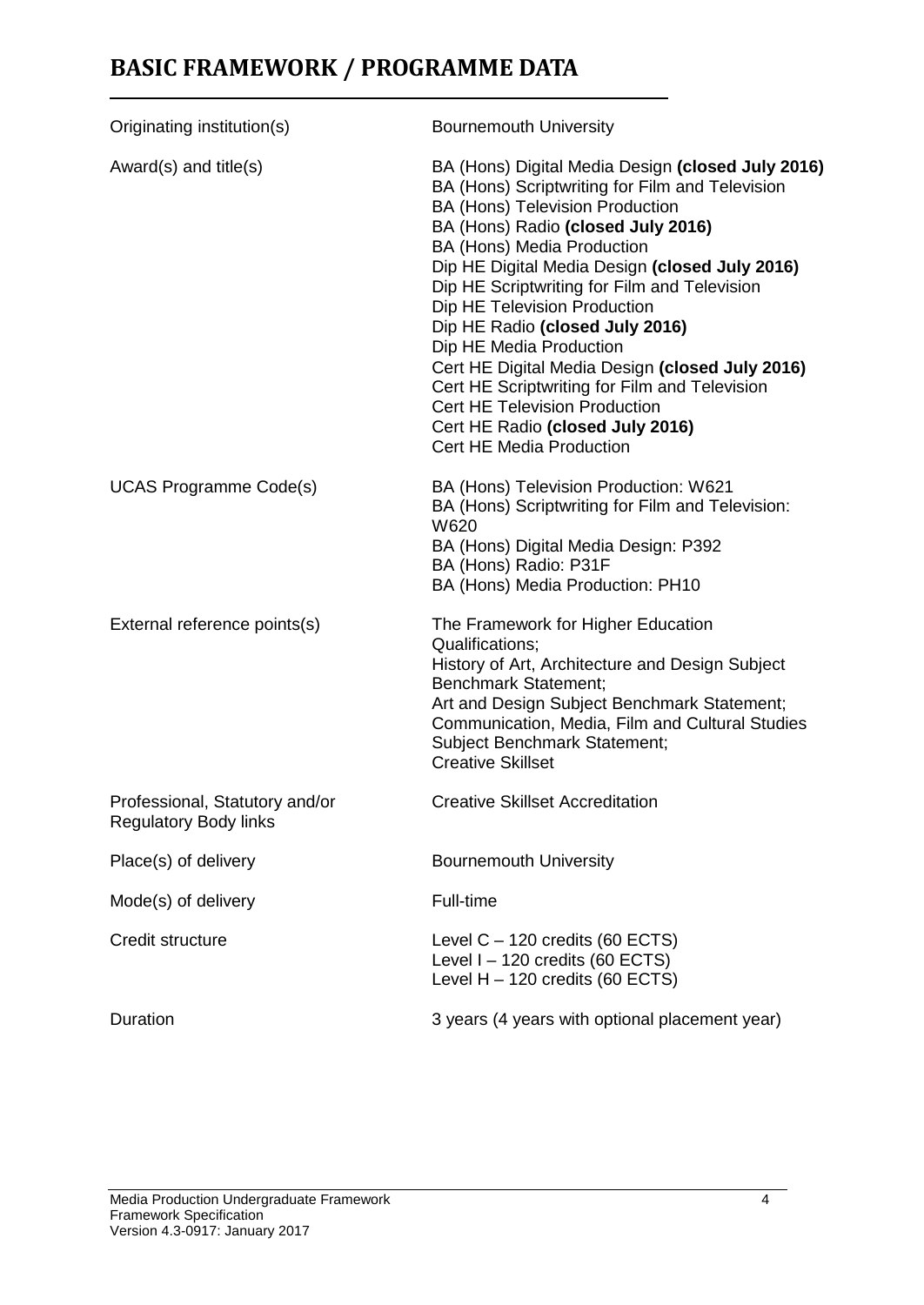| Date of original approval(s)                                         | 1992 [BA (Hons) Scriptwriting for Film and<br>Television]<br>1996 [BA (Hons) Television Production – as BA<br>(Hons) Television and Video Production]<br>1998 [BA (Hons) Digital Media Design - as BA<br>(Hons) New Media Production]<br>2008 [BA (Hons) Radio]<br>2012 [BA (Hons) Media Production] |
|----------------------------------------------------------------------|------------------------------------------------------------------------------------------------------------------------------------------------------------------------------------------------------------------------------------------------------------------------------------------------------|
| Date of first intake                                                 | 2014 (this version)                                                                                                                                                                                                                                                                                  |
| Student numbers                                                      | Numbers are provided in min / max / optimum<br>format<br>Television Production: 60 / 84 / 72<br>Scriptwriting for Film and Television: 30 / 54 / 36<br>Digital Media Design: 45 / 54 / 54<br>Radio: 20 / 60 / 36<br>Media Production: 70 / 80 / 80                                                   |
| <b>Placements</b>                                                    | 4 weeks (short placement at end of Level I) or<br>Minimum 30 weeks (year placement at end of<br>Level I)                                                                                                                                                                                             |
| Partner institution(s) and model(s)                                  | None                                                                                                                                                                                                                                                                                                 |
| Date and version number of this<br>Framework/Programme Specification | Version 4.3-0917, January 2017                                                                                                                                                                                                                                                                       |

This Framework Specification was revised in June 2015 following the approval of modification MS 1415 01 and subsequent BA (Hons) Global Media Practice (Top-up) closure E1415017.

**E1516073** – BA (Hons) Digital Media Design and BA (Hons) Radio formally closed on 22/07/16. **BU1617 01**, approved 24/02/2016. Previous version 4.2-0916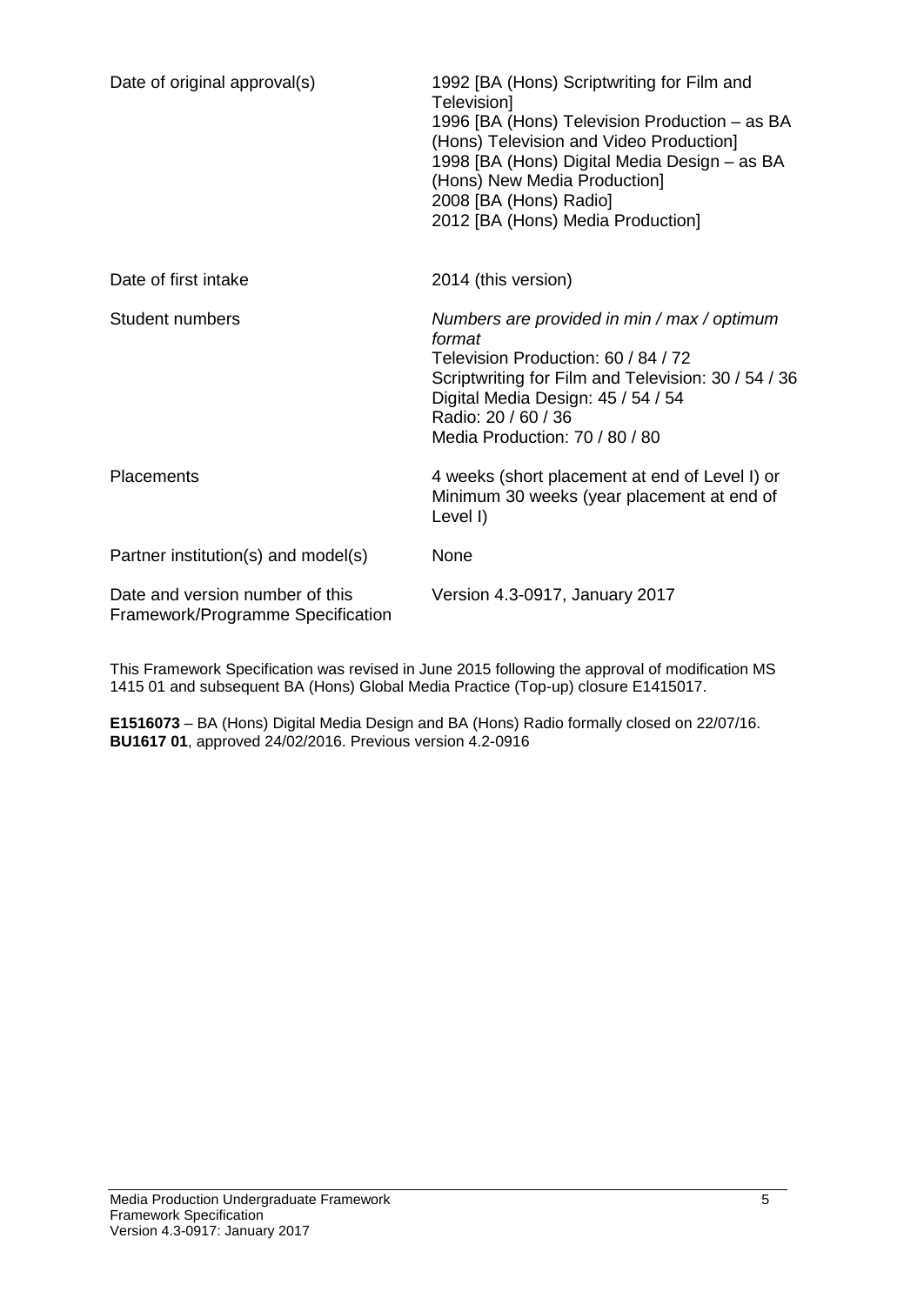The aims of this document are to:

- Define the structure of the Media Production Undergraduate Framework
- Specify the programme degree names and groupings within the Framework
- Identify programme and level learning outcomes
- Articulate the regulations governing the awards offered through this Framework

# **PROGRESSION ROUTES**

Students who have successfully completed FdA Radio Production with an overall grade of a merit and satisfactory interview will be eligible to apply for entry with advanced standing to the BA (Hons) Radio programme at Level H, and credited with 240 credits for Levels C and I.

Students who have successfully completed FdA Digital Media Practice and FdA Creative Multimedia Design with 120 Level C/4 credits and 120 Level I/5 credits with an overall Merit grade or above, will be eligible to apply for entry with advanced standing to the BA (Hons) Media Production and credited with 240 credits for Levels C and I.

In order to take advantage of exciting new approaches to learning and teaching, as well as developments in industry, the current, approved progression route for this programme may be subject to change. Where this happens, students will be informed and supported by the School as early as possible.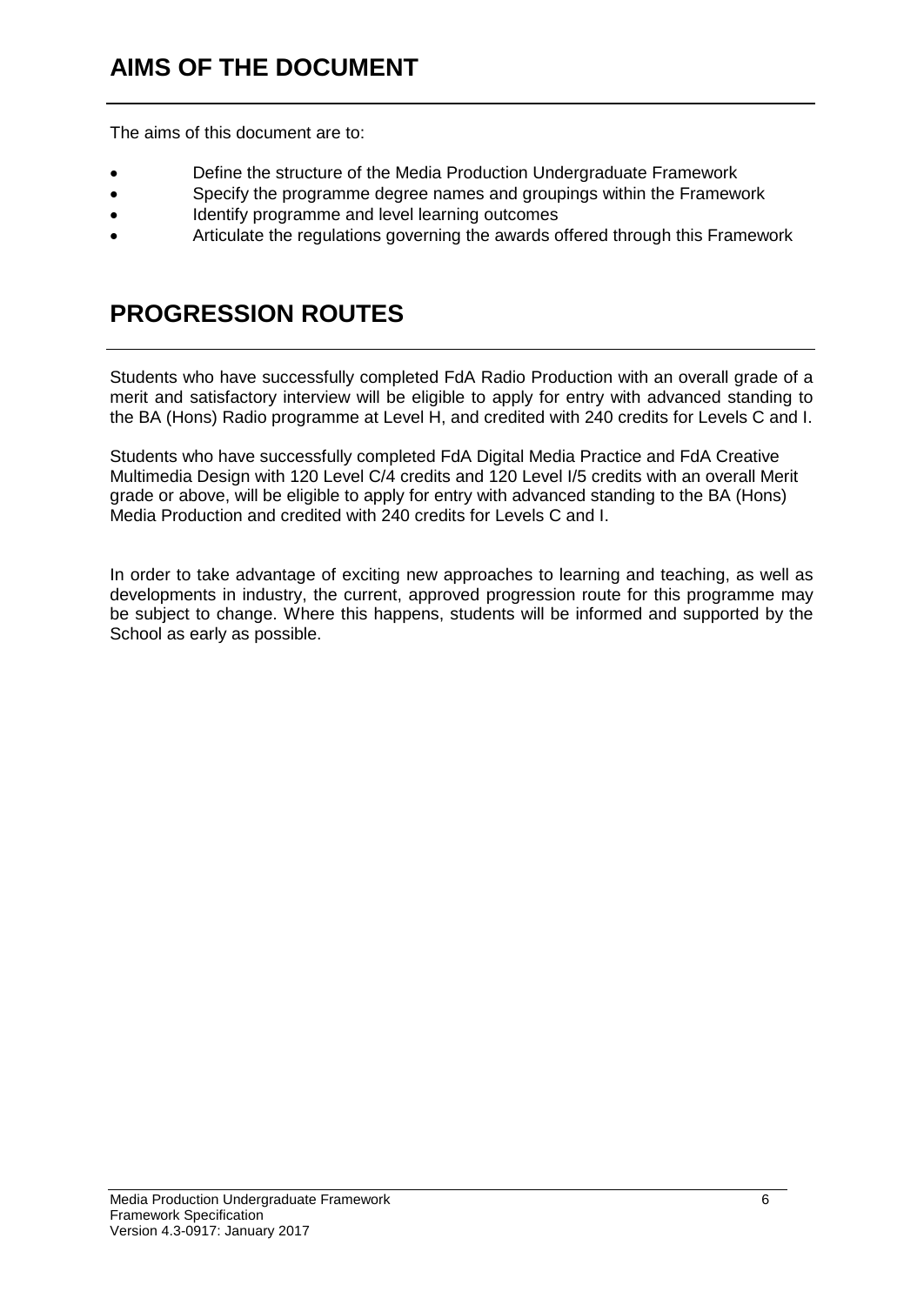# **ACADEMIC AND PROFESSIONAL CONTEXTS**

Undergraduate education is a critical part of the Media School's educational portfolio, supporting the School's position as a leading provider of media practice higher education within the UK. The Media School seeks to develop and evolve innovative programmes in line with the University's strategy to develop professionally orientated learning. This media production undergraduate framework is in line with this aim.

The School prioritises the need to engage with industry developments and seeks to develop provision which mirrors and indeed leads such developments. The Media School's designation as the UK's only Centre for Excellence in Media Practice (CEMP) by HEFCE and a Skillset Media Academy puts us in a strong position to provide such a framework for undergraduate programmes.

This framework contains a series of single honours programmes in the area of media production. The framework foregrounds coherence and takes students through a journey which at its most simple can be characterized as one of the development of core skills, creativity and critical thinking at level C; through to the development of professionalism and industry-facing experiences at level I; concluding in the demonstration of individual and collaborative authorship and expression at level H. The framework provides students with an opportunity to acquire and develop media production skills in the areas of television production, interactive media production and scriptwriting and radio production. Authorship and professionalism are at the heart of the framework. In addition, students will be provided with opportunities to work collaboratively with others across the framework, and across the School, celebrating the rich diversity of subjects that the School offers.

The framework aims to imbue students with the characteristics of life-long learners that are well-equipped for the fluid world into which they will graduate. The skills of critical thinking, reflection, group working, communication and IT skills mesh with the attributes of curiosity, flexibility, creative thinking, ideas generation and resilience to form what can be summarised as the overall aim of the framework: The development of the 'reflective media practitioner'.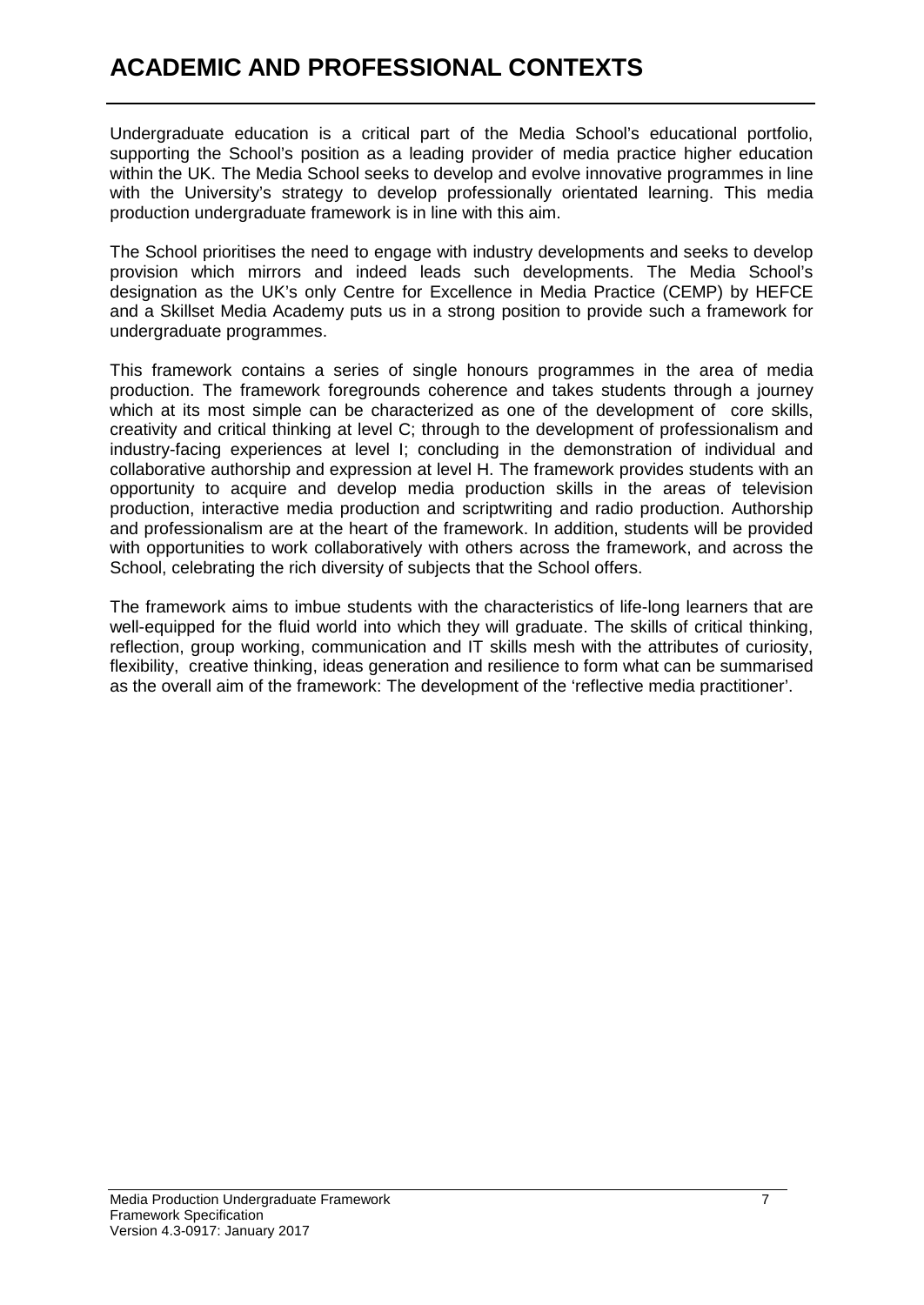The Media Production Undergraduate framework aims to produce graduates who engage in the world with interest, insight, intellectual curiosity and ethical awareness. These attributes will allow them to work as creative, collaborative, flexible and confident practitioners in order to contribute to and shape the present and future media industry.

This key aim is underpinned by the following further aims:

- To provide students with the opportunity to produce individually and collaboratively authored work to professional standards;
- To provide students with a critical understanding of current issues and opportunities at the forefront of the media industry;
- To equip students with the intellectual tools and techniques required to deal with issues systematically and creatively;
- To prepare students to be able to solve problems, both intellectual and practice orientated;
- To provide students with the independent learning ability required for continuing professional development;
- To prepare students to be reflective practitioners.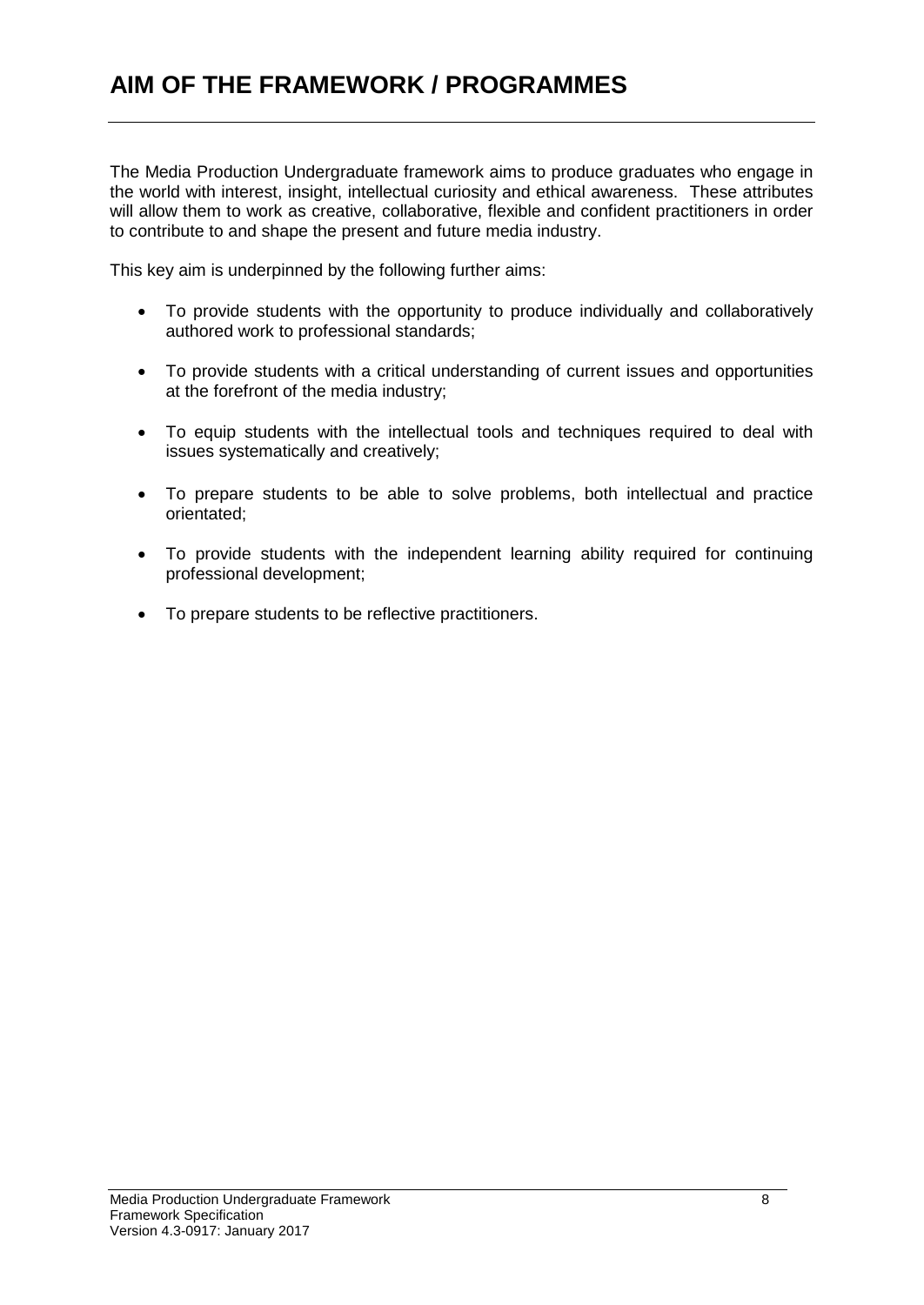## **INTENDED LEARNING OUTCOMES**

#### **BA (Hons) Digital Media Design**

#### **Level H / Programme Learning Outcomes**

#### **A Subject Knowledge and Understanding**

This level provides opportunities for students to develop and demonstrate knowledge and understanding of:

- A1 Existing research and/or professional practice within areas of investigation
- A2 The processes and requirements of the work placement, including the skills needed to work well within a professional environment;
- A3 Relevant ethical and professional issues and debates appropriate to their field of study;
- A4 Identify major developments in current and emerging media and technologies relevant to the production of digital media artefacts;

#### **B Intellectual Skills**

This level provides opportunities for students to:

- B1 Critically analyse findings;
- B2 Define and apply an appropriate research topic and framework;
- B3 Identify and evaluate areas or topics requiring digital design solutions;
- B4 Demonstrate an ability to conceptualise and develop creative media solutions;

#### **C Subject Specific Skills**

- C1 Research and engage with a range of relevant target groups and users of digital media;
- C2 Demonstrate a relevant range of production skills drawing upon individual and collaborative-based knowledge as appropriate;
- C3 Draw on a comprehensive range of techniques to communicate their work effectively to a range of stake-holders and target audiences, including peers, tutors, professionals, and the public;
- C4 Conceive and identify, research and develop, produce and deliver digital media artefacts with appropriate materials, processes and environments;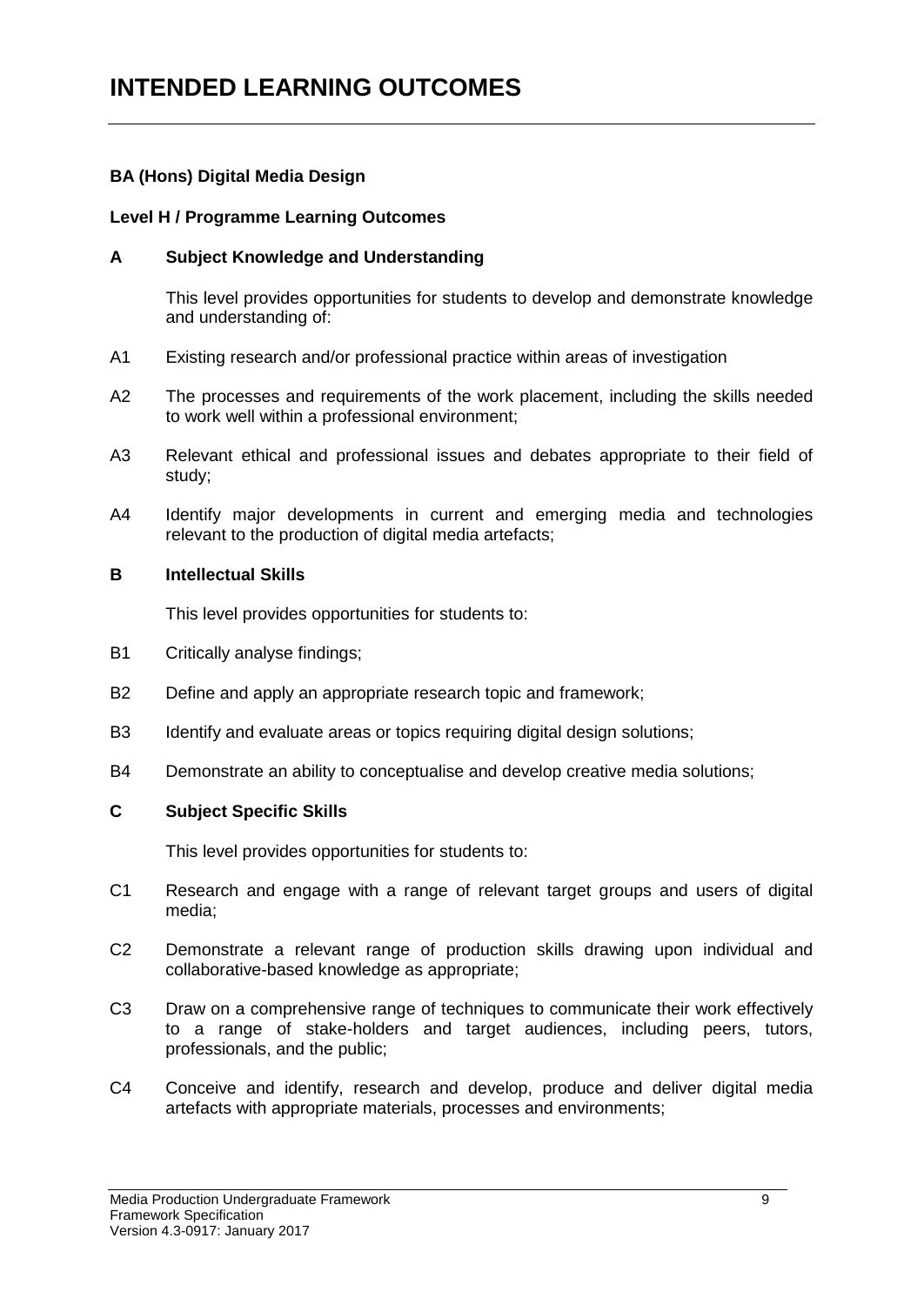This level provides opportunities for students to:

- D1 Produce coherent, well-articulated and presented outcomes of work;
- D<sub>2</sub> Reflect critically on their decision-making and practice, and propose ways in which the work may be extended or improved;
- D3 Exercise self-management skills in managing their workloads and meeting deadlines;

#### **Level I Learning Outcomes**

#### **A Subject Knowledge and Understanding**

This level provides opportunities for students to develop and demonstrate knowledge and understanding of:

- A1 A range of advanced concepts, theories and debates informing their subject specialisms;
- A2 Developing research proposals that could act as the basis for further media investigation;

#### **B Intellectual Skills**

This level provides opportunities for students to:

- B1 Critically apply concepts, theories and debates to analysis within their subject specialisms;
- B2 Critically evaluate theoretical models and methodologies through independent study and research;
- B3 Develop an critical academic voice by developing arguments from evidence taken from primary and or secondary research;
- B4 Critically evaluate research methodologies, methods and designs through independent study and research;

#### **C Subject Specific Skills**

- C1 An ability to adopt an iterative, evidence-based approach to digital media design and production;
- C2 Demonstrate originality, creativity and professionalism in the conception, pitching, design, management and realisation of digital media artefacts;
- C3 Control and creatively exploit the associated hardware and software;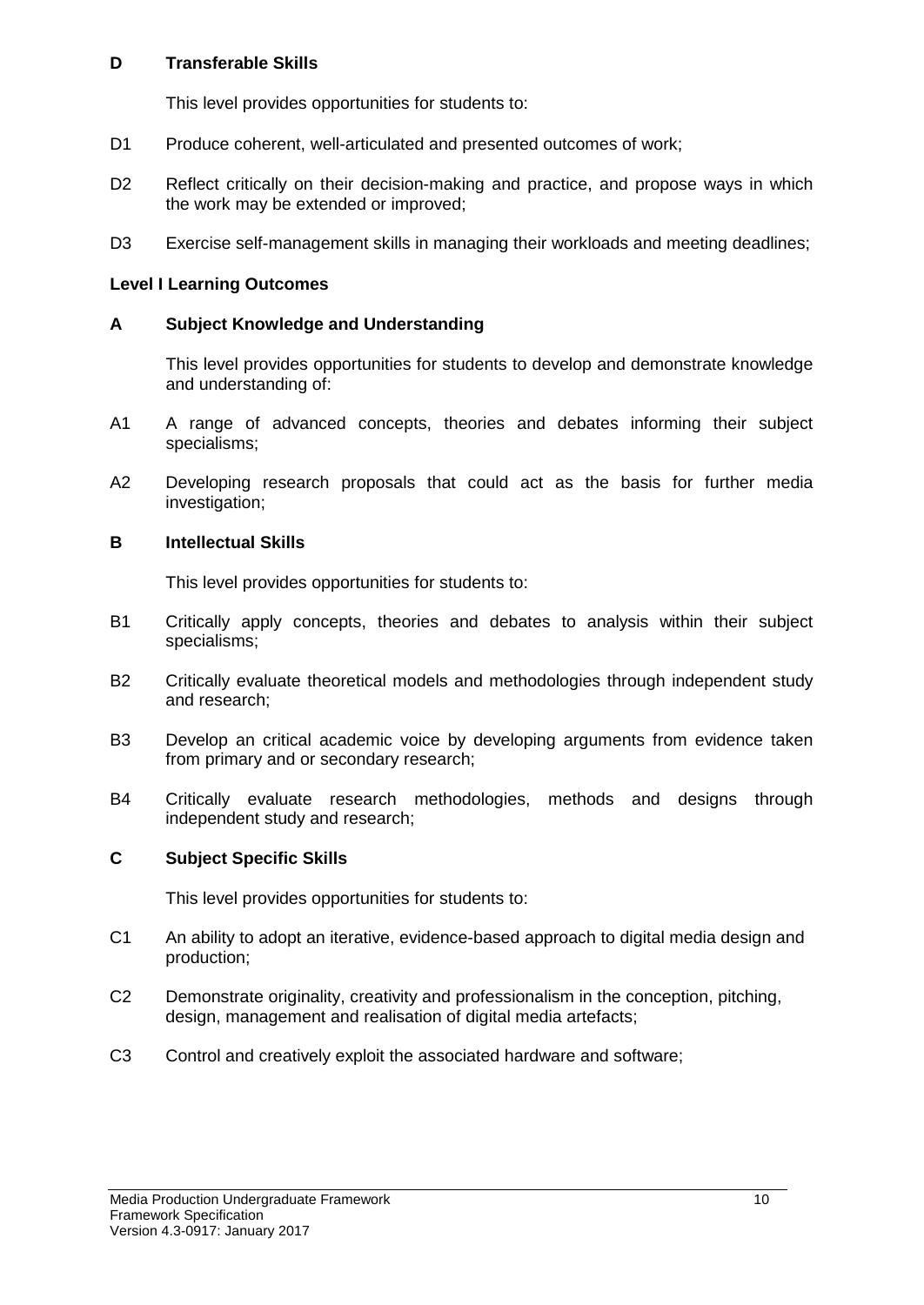This level provides opportunities for students to:

- D1 Work effectively as an individual as well as part of a production team;
- D2 Evaluate work undertaken in a reflective manner with reference to appropriate debates and conventions;

#### **Level C Learning Outcomes**

#### **A Subject Knowledge and Understanding**

This level provides opportunities for students to develop and demonstrate knowledge and understanding of:

- A1 A range of concepts informing the academic study of media;
- A2 Knowledge of the underlying history, concepts, and principles associated with digital media design;

#### **B Intellectual Skills**

This level provides opportunities for students to:

- B1 Apply a range of media concepts to analysis within subject specialisms;
- B2 Develop arguments using evidence taken from reading, research and practice;
- B3 Demonstrate an understanding of research as a process and set of methods and techniques requiring planning and organization;
- B4 Develop an academic voice by developing an argument from evidence taken from primary and secondary research;
- B5 Research and evaluate a range of design techniques and approaches, assimilating and articulating relevant findings from a range of design contexts;
- B6 An ability to evaluate, interpret, and contextualise production work in relation to relevant media theories;

#### **C Subject Specific Skills**

- C1 Demonstrate their understanding of production techniques to realise collaboratively produced cross-platform work;
- C2 Work with a range of software and hardware to design and prototype digital media artefacts which make creative use of a variety of media forms;
- C3 Develop ideas through to outcomes that confirm the student's ability to select and use materials, processes and environments;
- C4 Select and demonstrate appropriate skills to develop and realise professional digital design artefacts;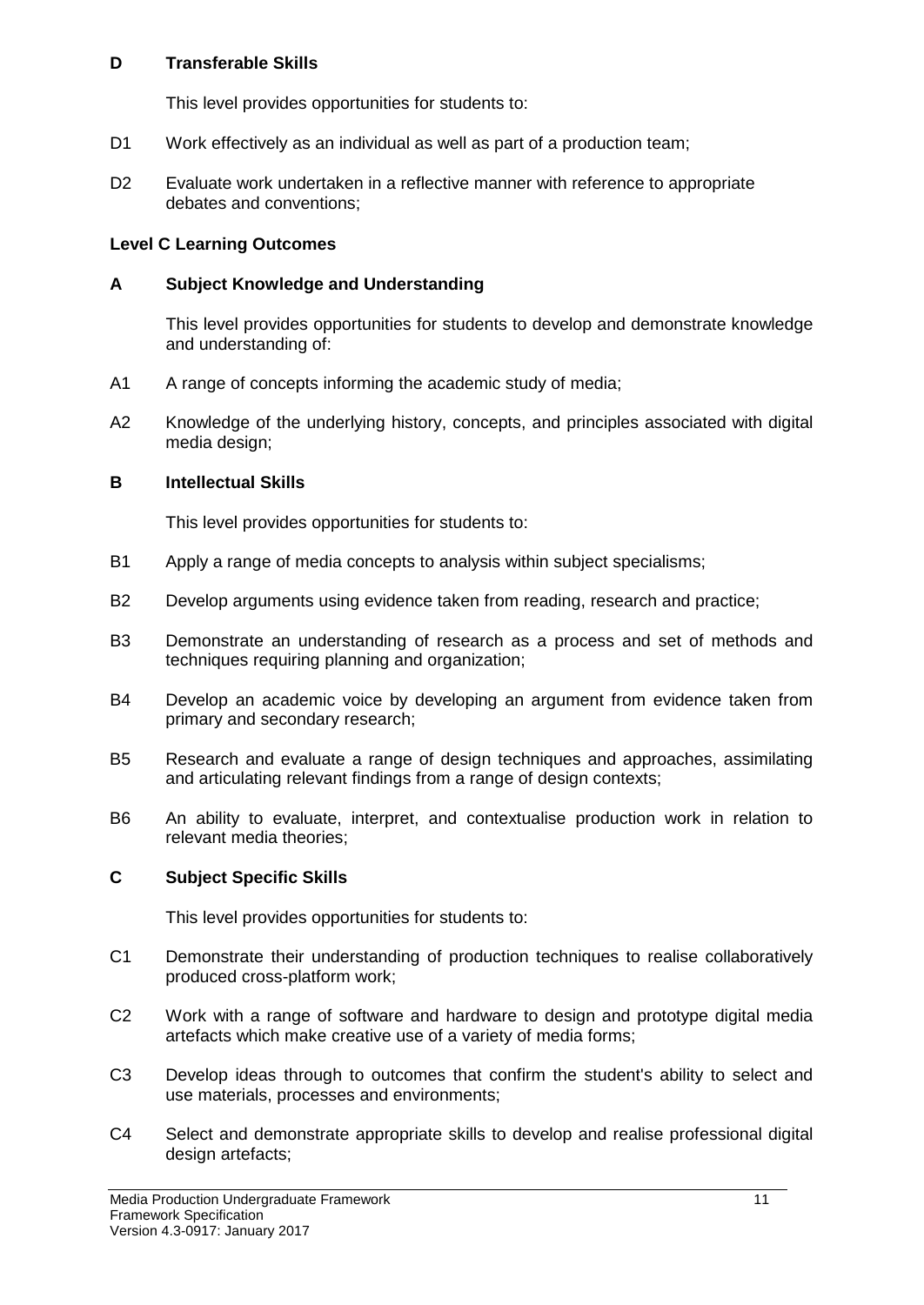- D1 Develop skills associated with independent study and writing including information gathering, processing and presentation;
- D2 Evaluate and reflect on work undertaken, including their own role;
- D3 Work both individually and collaboratively and to demonstrate a responsible and informed approach to group production work;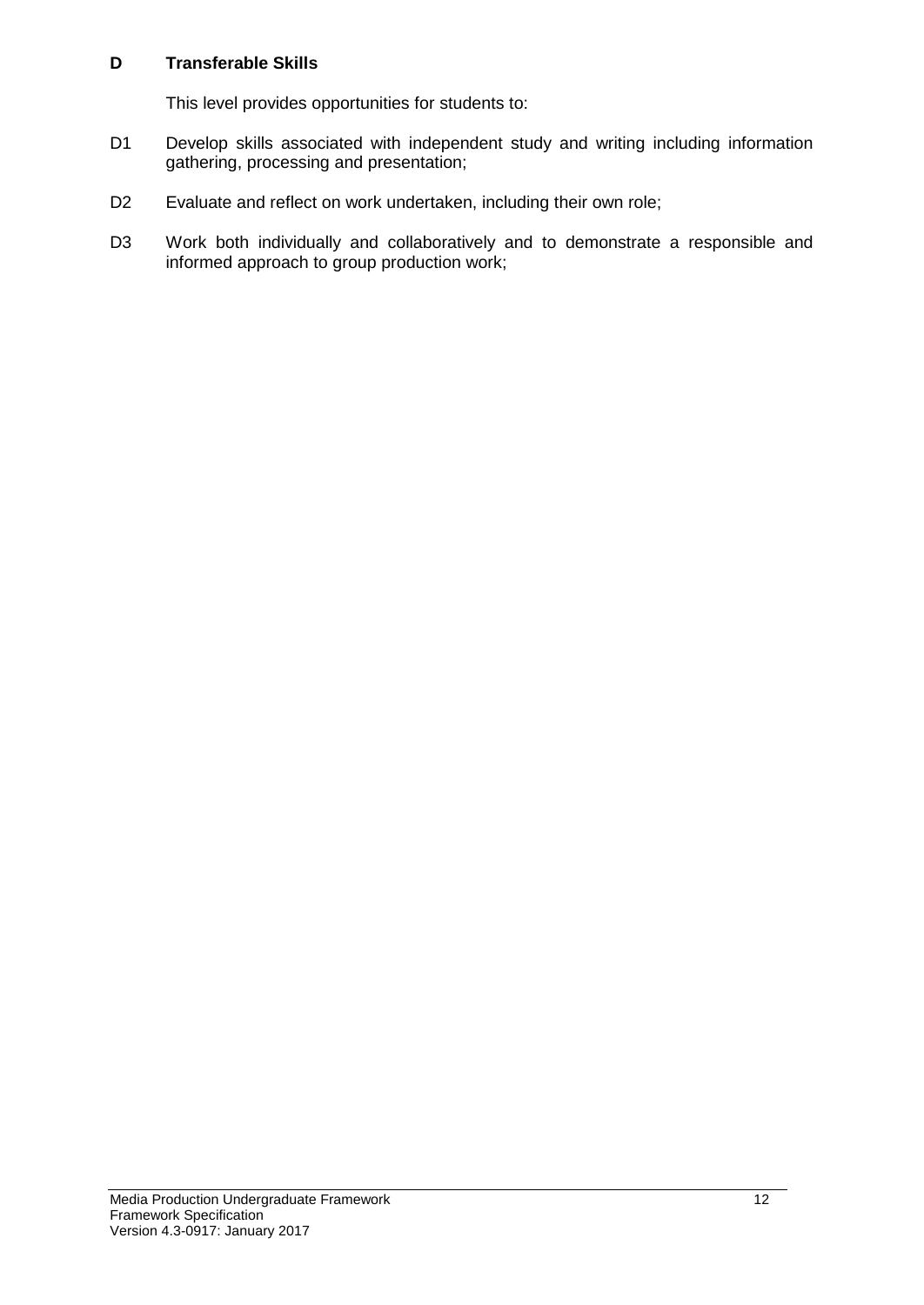#### **BA (Hons) Radio**

#### **Level H / Programme Learning Outcomes**

#### **A Subject Knowledge and Understanding**

This level provides opportunities for students to develop and demonstrate knowledge and understanding of:

- A1 Existing research and/or professional practice within areas of investigation;
- A2 Professional, industrial and theoretical contexts and A knowledge of media industry career options;
- A3 How to develop a strategic, practical and flexible career plan;

#### **B Intellectual Skills**

This level provides opportunities for students to:

- B1 Critically analyse findings;
- B2 Define and apply an appropriate research topic and framework;
- B3 Reflect intelligently on their production work;

#### **C Subject Specific Skills**

This level provides opportunities for students to:

- C1 Produce audio material which demonstrate high standards and appropriateness for target audiences via the traditional model of live broadcasting on radio stations or as audio material on demand via the internet;
- C2 Demonstrate their critical understanding of industry standard practices as applied to the initiation, development, production and realisation of audio content;
- C3 To successfully recruit and manage a team of people to work on production work as necessary;

#### **D Transferable Skills**

- D1 Produce coherent, well-articulated and presented outcomes of work;
- D2 Draw on a comprehensive range of techniques to communicate their work effectively;
- D3 Critically reflect on their strengths and weaknesses in the context of career aspirations and planning;
- D4 Communicate effectively to a range of stakeholders, including peers and industry professionals and specifically through their Curriculum Vitae;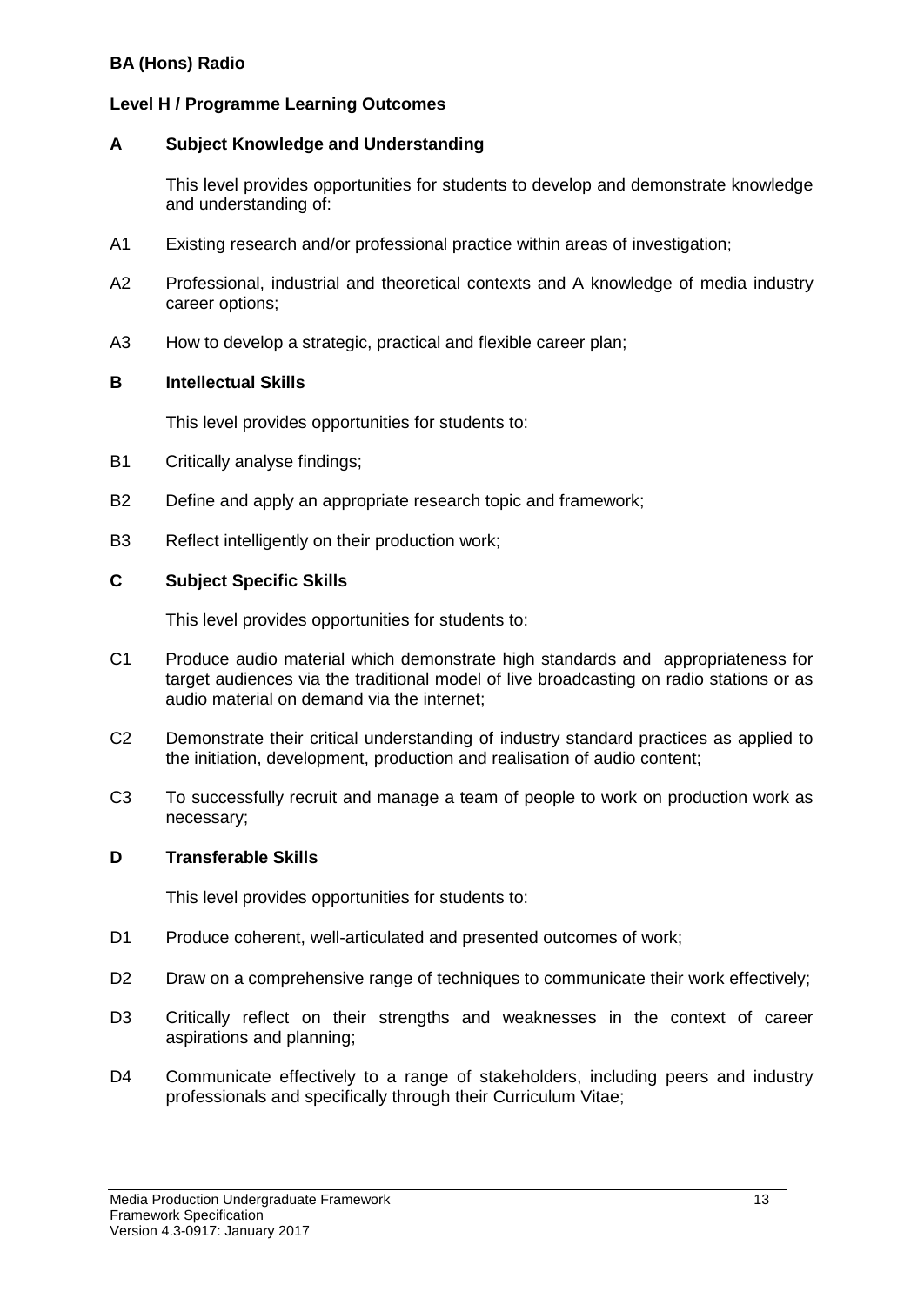#### **Level I Learning Outcomes**

#### **A Subject Knowledge and Understanding**

This level provides opportunities for students to develop and demonstrate knowledge and understanding of:

- A1 A range of advanced concepts, theories and debates informing their subject specialism;
- A2 Developing research proposals that could act as the basis for further media investigation;
- A3 The ability to evaluate work undertaken in a reflective manner with reference to historical and contemporary global debates and industry trends;
- A4 An understanding of the legal and ethical contexts of radio production.

#### **B Intellectual Skills**

This level provides opportunities for students to:

- B1 Critically apply concepts, theories and debates to analysis within their subject specialisms;
- B2 Critically evaluate theoretical models and methodologies through independent study and research;
- B3 Develop a critical academic voice by developing arguments from evidence taken from primary and or secondary research;
- B4 Critically evaluate research methodologies, methods and designs through independent study and research;

#### **C Subject Specific Skills**

- C1 Initiate research and realise appropriate content for a live speech and music-based radio;
- C2 Demonstrate the technical production techniques and skills necessary for producing successful live radio;
- C3 Control and creatively exploit software and ideas to produce cross-platform content;
- C4 Demonstrate originality, creativity and professionalism in the conception, pitching, management and realisation of radio programmes / audio packages;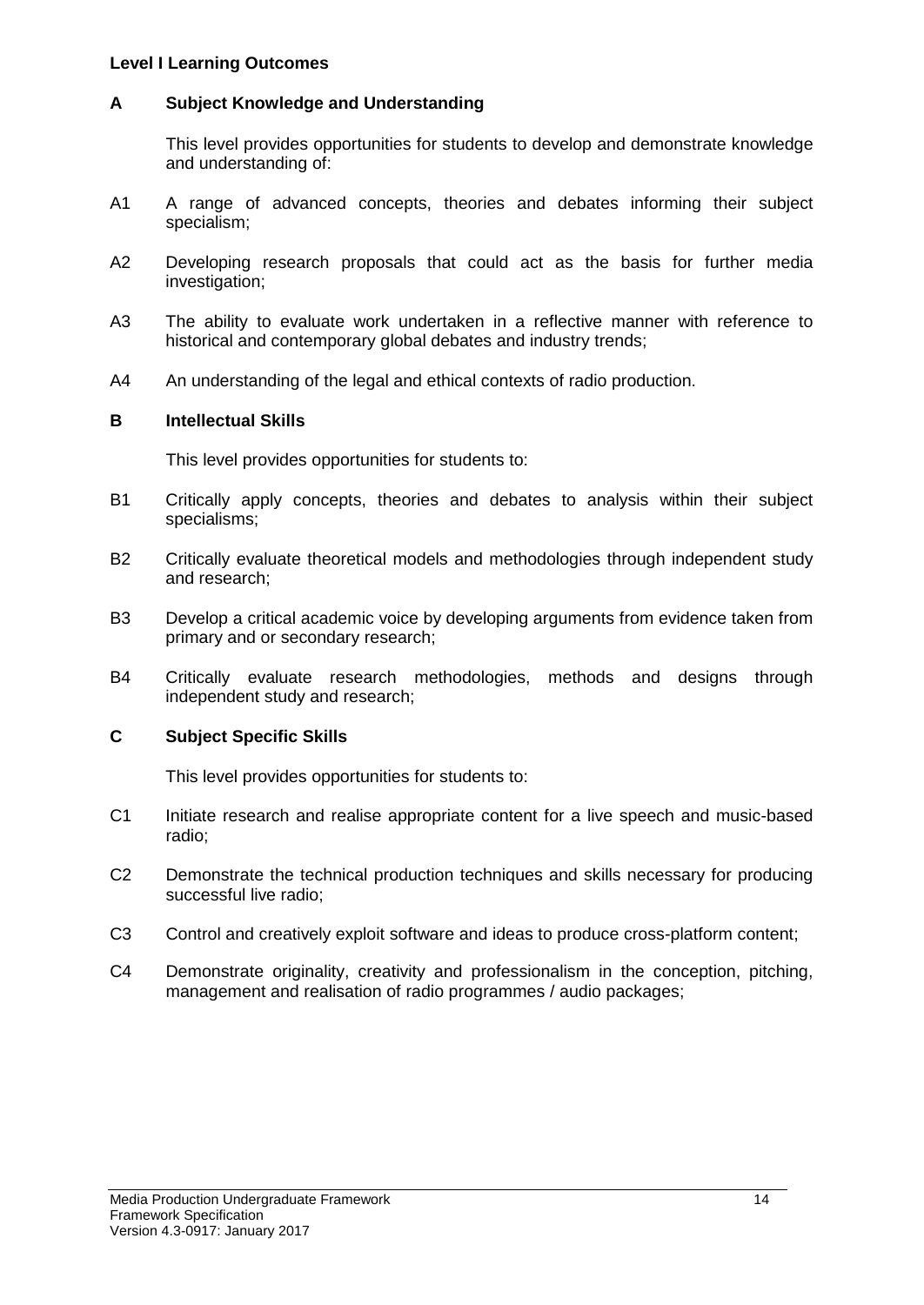This level provides opportunities for students to:

- D1 Demonstrate effective team-working skills, showing at different times the ability to contribute and lead effectively;
- D<sub>2</sub> An ability to reflect critically on, and critically evaluate aspects of, the production process;

#### **Level C Learning Outcomes**

#### **A Subject Knowledge and Understanding**

This level provides opportunities for students to develop and demonstrate knowledge and understanding of:

- A1 A range of concepts informing the academic study of media:
- A2 Underlying history, concepts, and principles associated with radio;

#### **B Intellectual Skills**

This level provides opportunities for students to:

- B1 Apply a range of media concepts to analysis within subject specialisms;
- B2 Develop arguments using evidence taken from reading, research and practice;
- B3 Demonstrate an understanding of research as a process and set of methods and techniques requiring planning and organization;
- B4 Develop an academic voice by developing an argument from evidence taken from primary and secondary research;
- B5 Evaluate, interpret, and contextualise production work in relation to relevant media theories;

#### **C Subject Specific Skills**

- C1 Demonstrate their understanding of production techniques to realise collaboratively produced cross-platform work;
- C2 Specify and produce audio material for a target audience.
- C3 Use the full range of technical equipment used in radio production;
- C4 Work with broadcast standard software to produce a range of material covering a variety of programme genres;
- C5 Use basic production techniques to respond to simple radio and audio production briefs.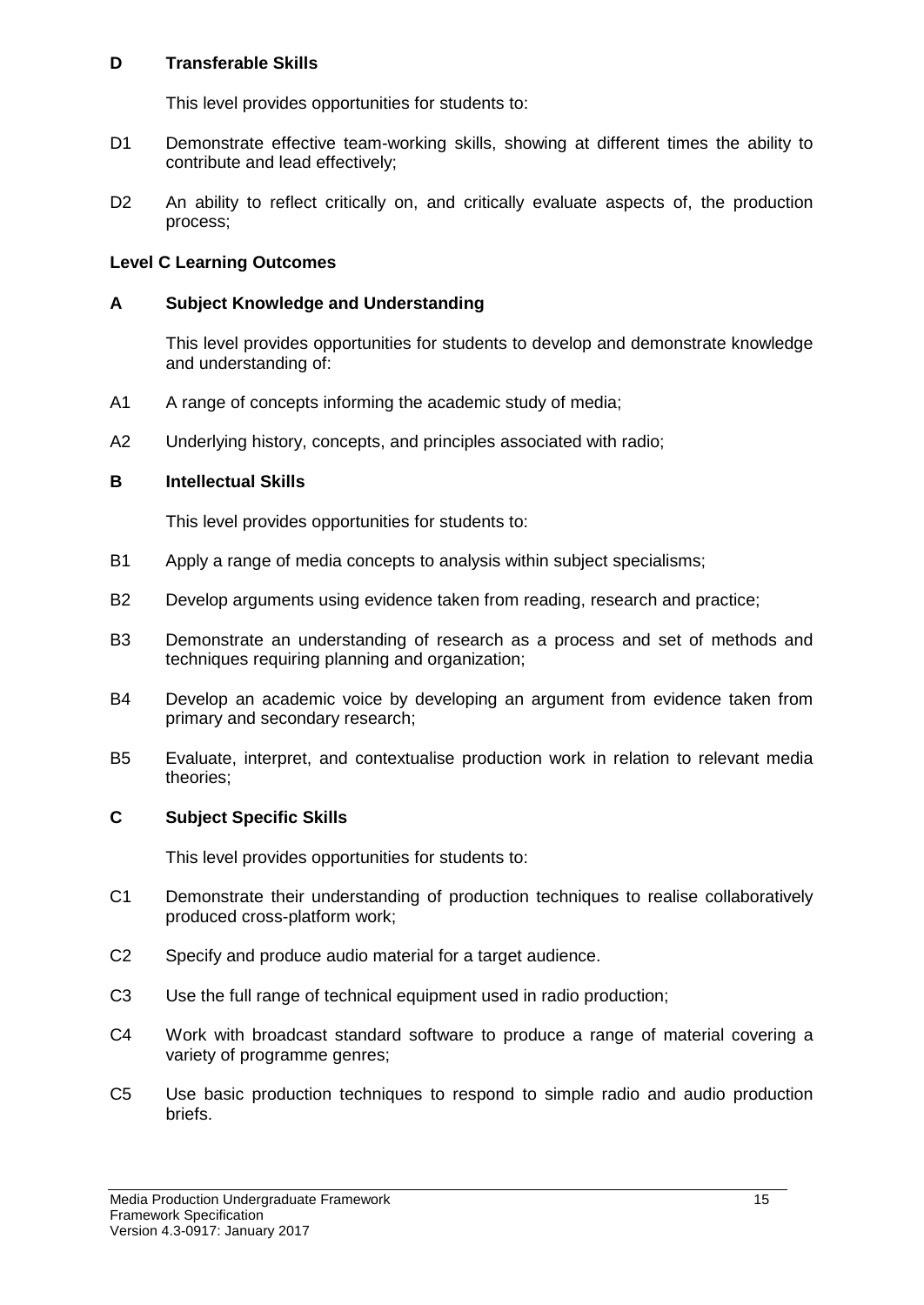- D1 Develop skills associated with independent study and writing including information gathering, processing and presentation;
- D2 Evaluate and reflect on work undertaken, including their own role;
- D3 Work in groups, as well as independently;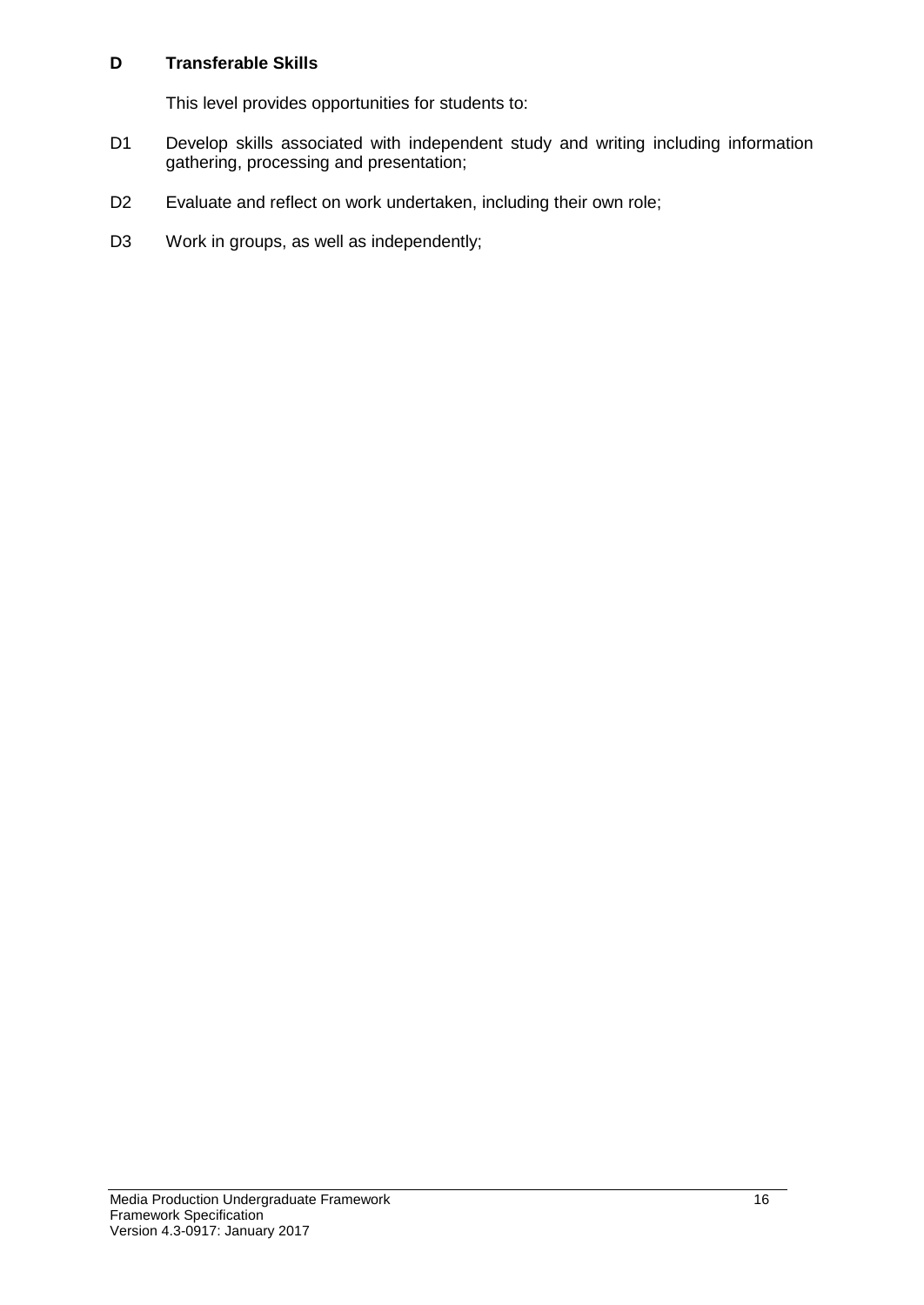#### **BA (Hons) Scriptwriting for Film and Television**

#### **Level H / Programme Learning Outcomes**

#### **A Subject Knowledge and Understanding**

This level provides opportunities for students to develop and demonstrate knowledge and understanding of:

- A1 Existing research and/or professional practice within areas of investigation;
- A2 Relevant ethical and professional issues and debates appropriate to their field of study;
- A3 The industry and how this will affect the development and success of their script projects;

#### **B Intellectual Skills**

This level provides opportunities for students to:

- B1 Critically analyse findings;
- B2 Define and apply an appropriate research topic and framework;

#### **C Subject Specific Skills**

This level provides opportunities for students to:

- C1 Draw on a comprehensive range of techniques to communicate their work effectively to a range of stake-holders and target audiences, including peers, tutors, professionals, and the public;
- C2 Conceive, develop and write original scripts of the student's own creation, using appropriate script editing and rewriting skills;
- C3 Demonstrate the creative application of the script development process, properly referencing sources and ideas;

#### **D Transferable Skills**

- D1 Produce coherent, well-articulated and presented outcomes of work;
- D2 Reflect critically on their decision-making and practice, and propose ways in which the work may be extended or improved;
- D3 The ability to deliver work to a given length, format, brief and deadline;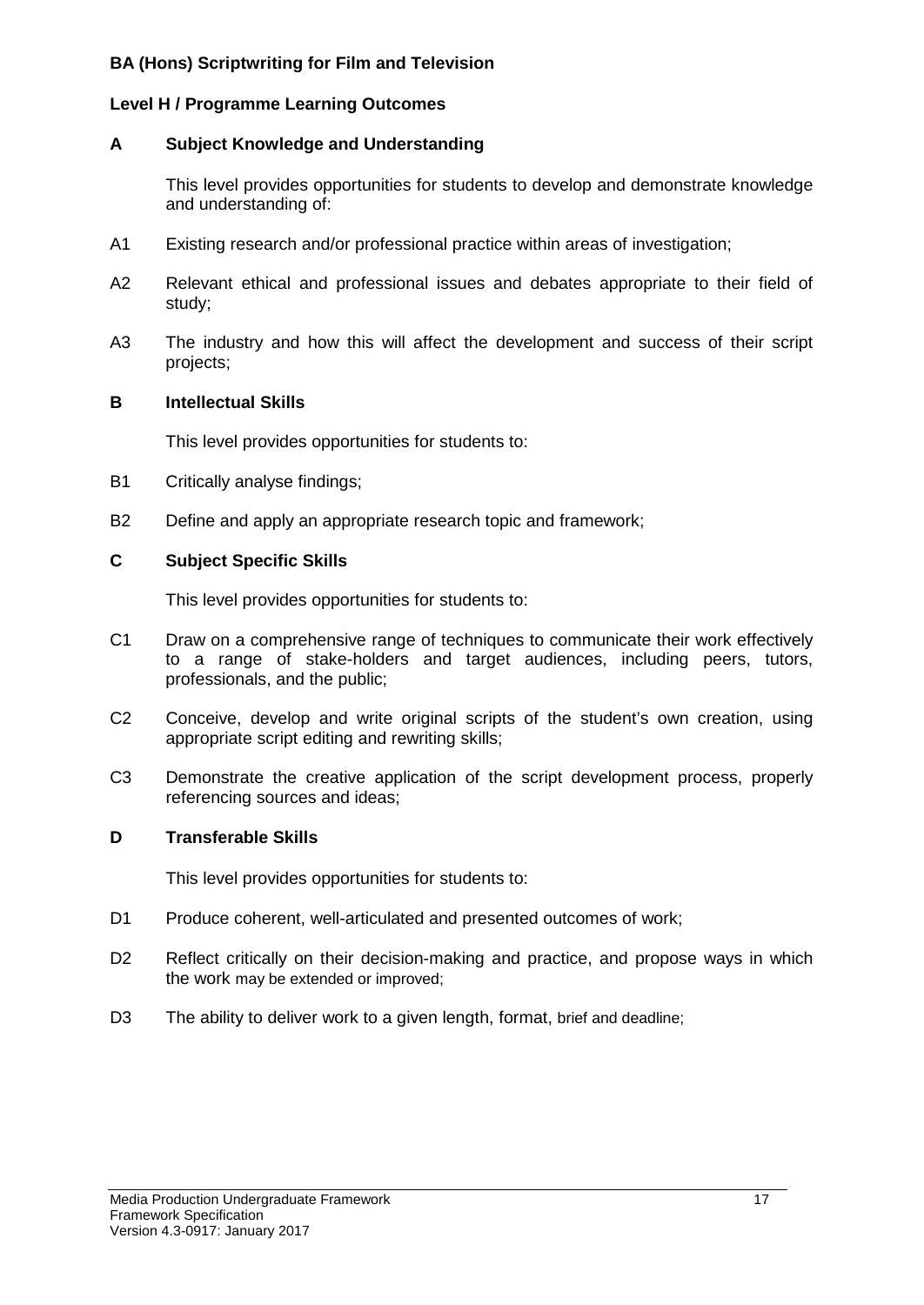#### **Level I Learning Outcomes**

#### **A Subject Knowledge and Understanding**

This level provides opportunities for students to develop and demonstrate knowledge and understanding of:

- A1 A range of advanced concepts, theories and debates informing their subject specialisms;
- A2 Developing research proposals that could act as the basis for further media investigation;
- A3 A critical and analytical awareness of the role of the "author" in contemporary media practice;
- A4 How in creative industries individuals, or collaborative Project-oriented teams, are formed, operate and complete their work;

#### **B Intellectual Skills**

This level provides opportunities for students to:

- B1 Critically apply concepts, theories and debates to analysis within their subject specialisms;
- B2 Critically evaluate theoretical models and methodologies through independent study and research;
- B3 Develop an critical academic voice by developing arguments from evidence taken from primary and or secondary research;
- B4 Critically evaluate research methodologies, methods and designs through independent study and research;

#### **C Subject Specific Skills**

- C1 Create and script a range of narrative formats;
- C2 Produce a related media artefact;
- C3 Develop and present an informed production strategy;
- C4 Write industry-standard Reader's Reports and appropriate Script Editor's notes to a professional standard;
- C5 Demonstrate knowledge and competence in the forms, styles and techniques of writing to the chosen format option;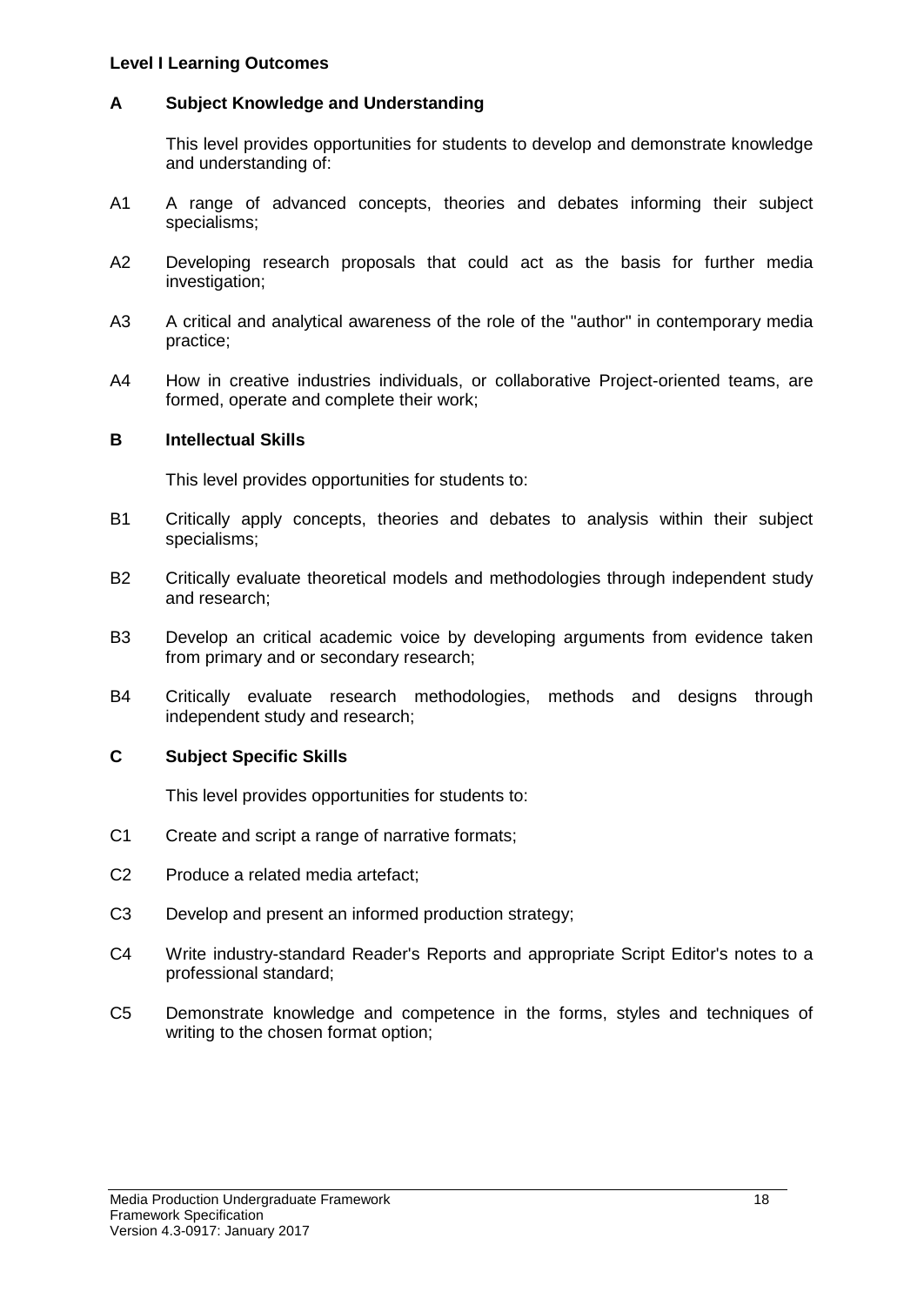This level provides opportunities for students to:

- D1 Work effectively and professionally to achieve set deadlines;
- D<sub>2</sub> Work effectively both independently and in groups, showing the ability to lead, and be led, and contribute to project development and tasks;

#### **Level C Learning Outcomes**

#### **A Subject Knowledge and Understanding**

This level provides opportunities for students to develop and demonstrate knowledge and understanding of:

- A1 A range of concepts informing the academic study of media;
- A2 Scriptwriting concepts and skills;

#### **B Intellectual Skills**

This level provides opportunities for students to:

- B1 Apply a range of media concepts to analysis within subject specialisms;
- B2 Develop arguments using evidence taken from reading, research and practice;
- B3 Demonstrate an understanding of research as a process and set of methods and techniques requiring planning and organization;
- B4 Develop an academic voice by developing an argument from evidence taken from primary and secondary research;

#### **C Subject Specific Skills**

- C1 Demonstrate their understanding of production techniques to realise collaboratively produced cross-platform work;
- C2 Demonstrate a critical and analytical awareness of the role of the script in the development process of a media artefact;
- C3 Demonstrate an ability to adapt and respond effectively in translating scripts through the production process to the screen;
- C4 Develop and resolve multiple stories within a given format;
- C5 Develop scriptwriting development documents for a variety of applications;
- C6 Create scripts in a chosen narrative format;
- C7 Effectively communicate ideas and illicit a specific intended response from the reader.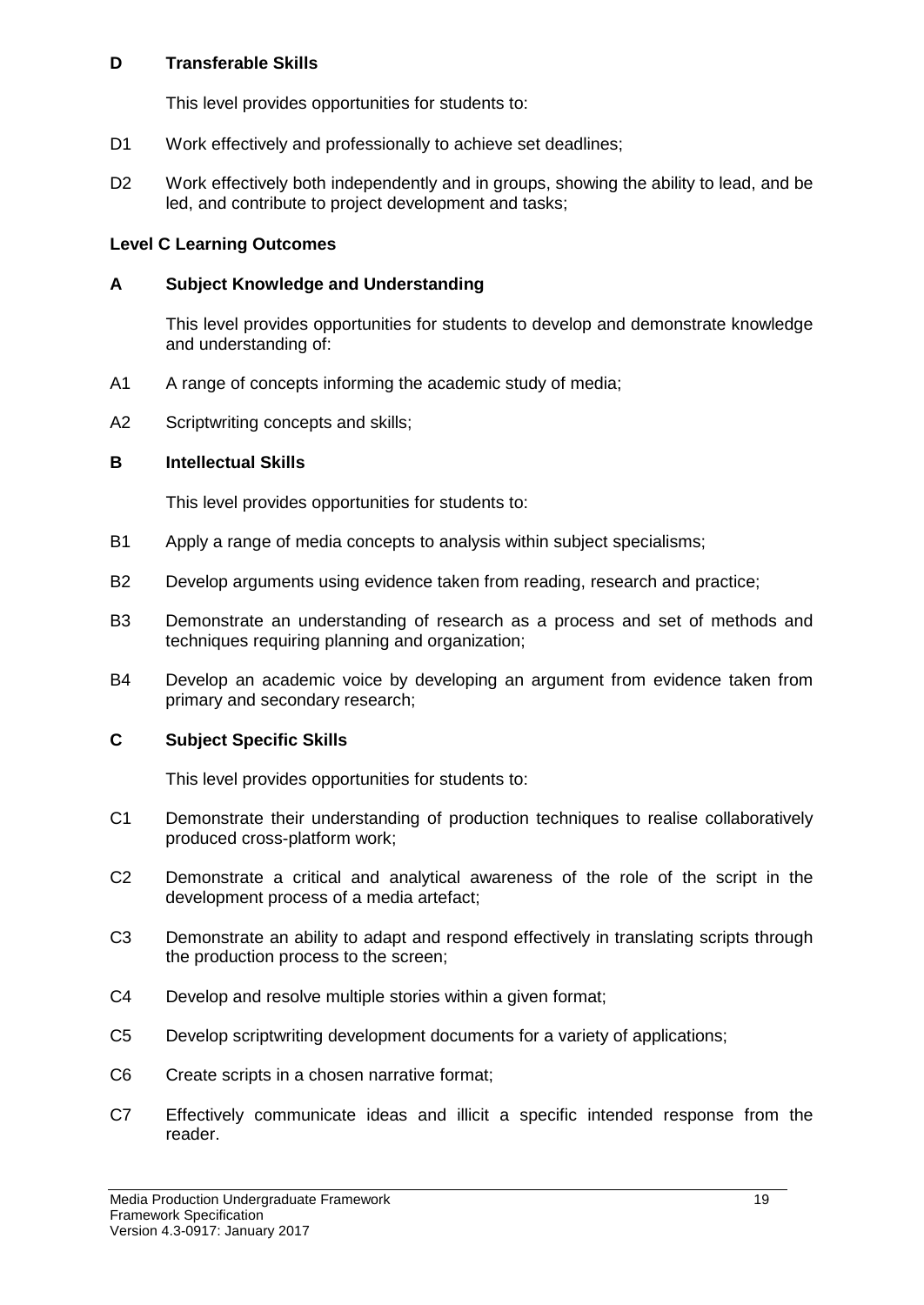- D1 Develop skills associated with independent study and writing including information gathering, processing and presentation;
- D2 Evaluate and reflect on work undertaken, including their own role;
- D3 Work in groups, as well as independently;
- D4 Communicate ideas in a variety of forms;
- D5 Work individually and collaboratively on project work;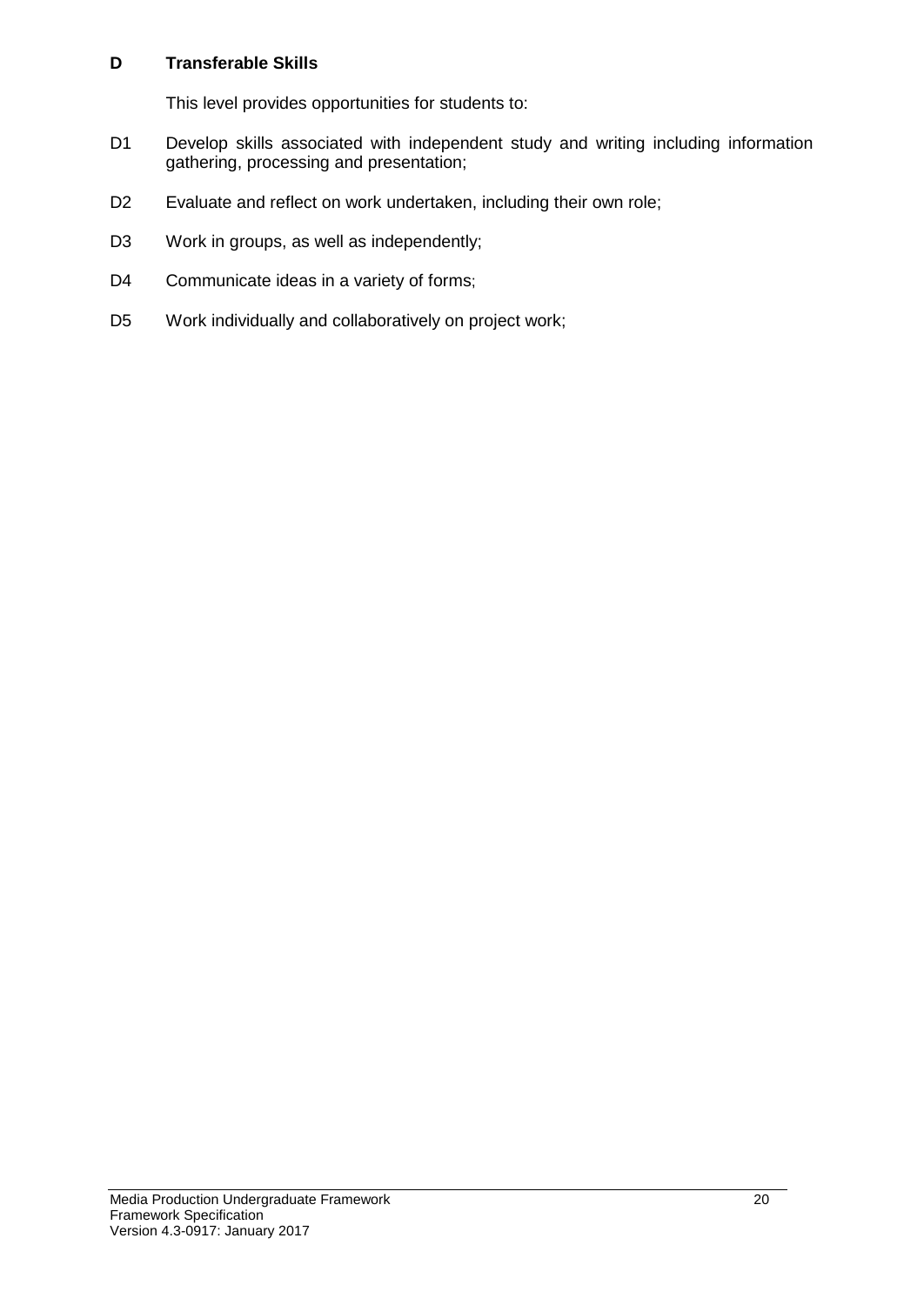#### **BA (Hons) Television Production**

#### **Level H / Programme Learning Outcomes**

#### **A Subject Knowledge and Understanding**

This level provides opportunities for students to develop and demonstrate knowledge and understanding of:

- A1 Existing research and/or professional practice within areas of investigation
- A2 Demonstrate a comprehensive understanding of professional, industrial and theoretical contexts and how they inform their practice;
- A3 Demonstrate an understanding of the processes and requirements of the work placement, including the skills needed to work well within an industrial environment.
- A4 An understanding of how media, cultural and creative organisations operate, communicate and are managed;
- A5 Understand the importance of the commissioning and funding structures of the creative industries and demonstrate a capacity to work within the constraints imposed by them;

#### **B Intellectual Skills**

This level provides opportunities for students to:

- B1 Critically analyse findings;
- B2 Define and apply an appropriate research topic and framework;

#### **C Subject Specific Skills**

This level provides opportunities for students to:

- C1 Draw on a comprehensive range of techniques to communicate their work effectively to a range of stake-holders and target audiences, including peers, tutors, professionals, and the public;
- C2 Have produced and directed television projects that demonstrates a high standard of production and is appropriate for the visual medium of television;
- C3 Demonstrate their critical understanding of industry standard practices as applied to the initiation, development, production and realisation of television programmes;

#### **D Transferable Skills**

- D1 Produce coherent, well-articulated and presented outcomes of work;
- D2 Develop their understanding of their own creative processes, practices and development through engagement in production and exhibition;
- D<sub>3</sub> Work in groups, showing the ability at different times to lead, by led, contribute, and be an effective agent for high-quality outcomes and practice;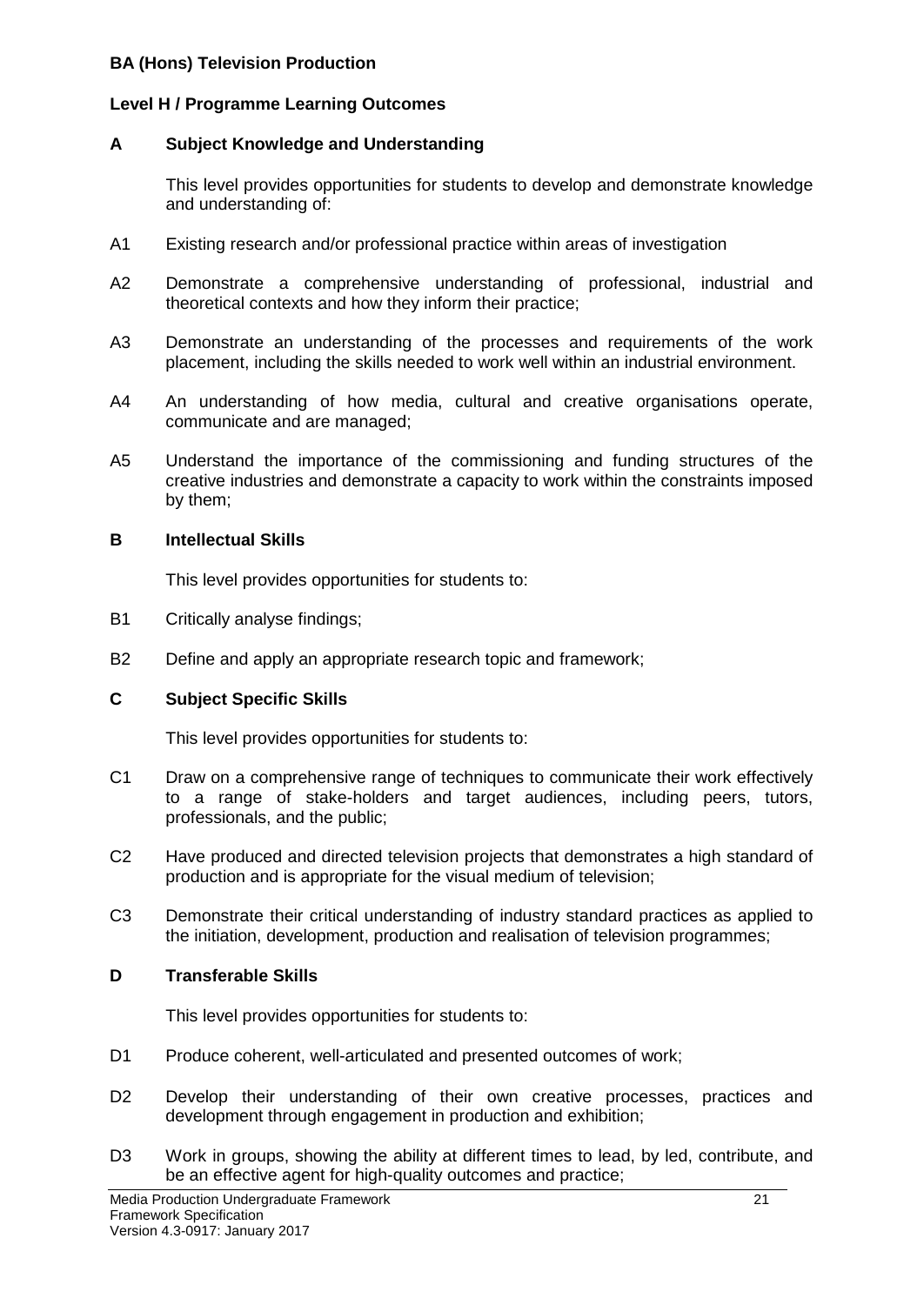#### **Level I Learning Outcomes**

#### **A Subject Knowledge and Understanding**

This level provides opportunities for students to develop and demonstrate knowledge and understanding of:

- A1 A range of advanced concepts, theories and debates informing their subject specialisms;
- A2 Developing research proposals that could act as the basis for further media investigation;

#### **B Intellectual Skills**

This level provides opportunities for students to:

- B1 Critically apply concepts, theories and debates to analysis within their subject specialisms;
- B2 Critically evaluate theoretical models and methodologies through independent study and research;
- B3 Develop a critical academic voice by developing arguments from evidence taken from primary and or secondary research;

#### **C Subject Specific Skills**

This level provides opportunities for students to:

- C1 Be adaptable and creative in producing output for a variety of audiences and in a variety of media forms to a given length, format, brief and deadline;
- C2 Produce work showing capability in operational aspects of multi-camera and live media production technologies, systems, techniques and professional practices;
- C3 Produce work which is informed by, and contextualised within, a reflexive understanding of relevant theoretical issues and debates;
- C4 Develop a critical, authorial and creative voice, demonstrating flair and style through the successful realisation of production briefs;

#### **D Transferable Skills**

- D1 Engage effectively and professionally in a range of production-work group scenarios, and display the ability to listen, contribute and lead;
- D2 Evaluate production work in a reflexive manner with reference to appropriate debates and conventions;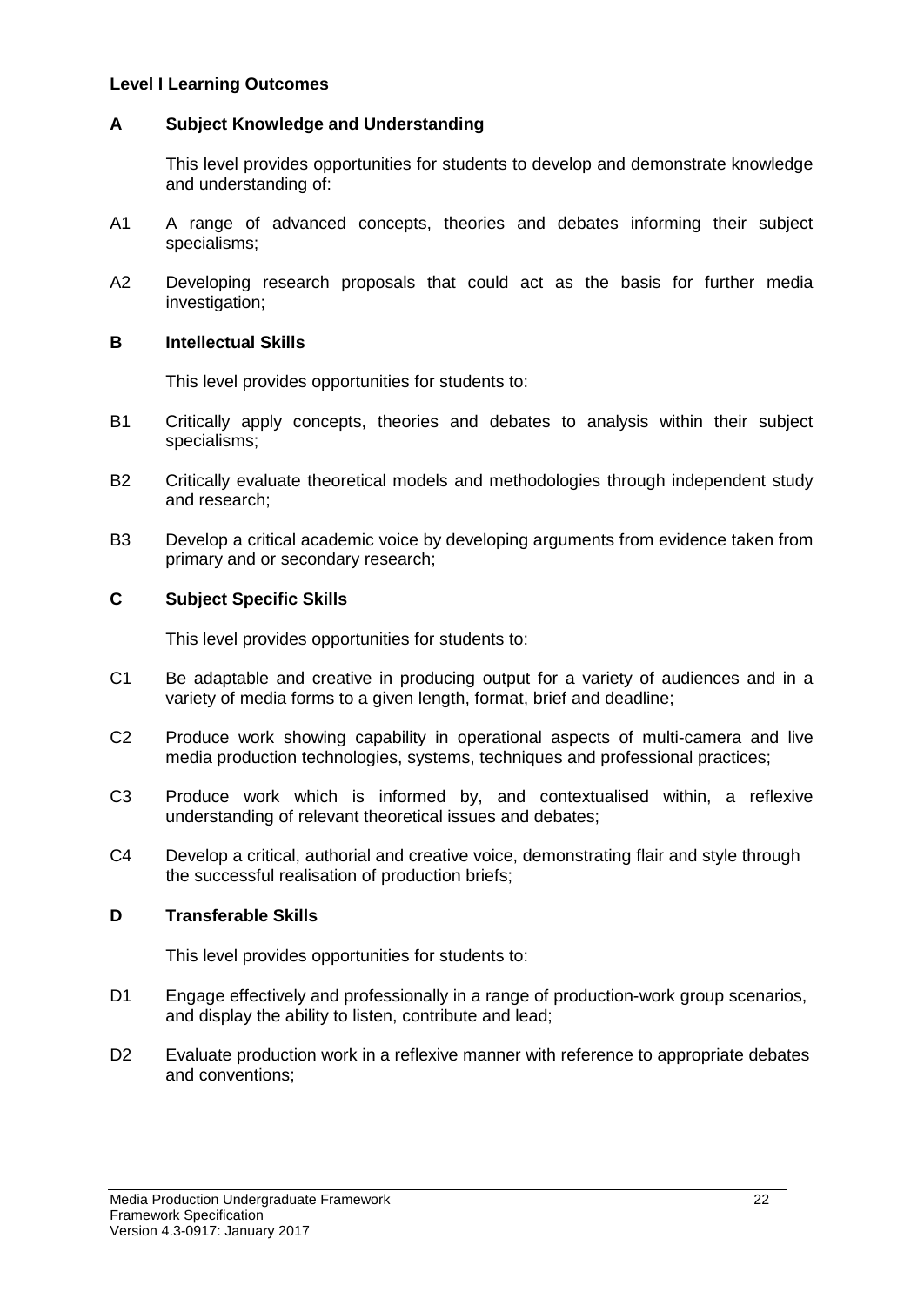#### **Level C Learning Outcomes**

#### **A Subject Knowledge and Understanding**

This level provides opportunities for students to develop and demonstrate knowledge and understanding of:

- A1 A range of concepts informing the academic study of media;
- A2 A range of visual techniques, and awareness of accepted screen grammar;
- A3 The editorial and organisational processes through which television programmes are made;
- A4 Their awareness for the historical and technical advancements for television production;
- A5 A range of media technologies appropriate to the production process.

#### **B Intellectual Skills**

This level provides opportunities for students to:

- B1 Apply a range of media concepts to analysis within subject specialisms;
- B2 Develop arguments using evidence taken from reading, research and practice;
- B3 Demonstrate an understanding of research as a process and set of methods and techniques requiring planning and organization;
- B4 Develop an academic voice by developing an argument from evidence taken from primary and secondary research;

#### **C Subject Specific Skills**

- C1 Develop creative ideas and concepts based upon secure research strategies;
- C2 Demonstrate their understanding of production techniques to realise collaboratively produced projects;
- C3 Demonstrate an ability to tell stories using images and sounds;
- C4 Produce work which demonstrates an understanding of media forms and structures, audiences and specific communication registers;
- C5 Demonstrate an ability to operate a range of production and post-production equipment and software;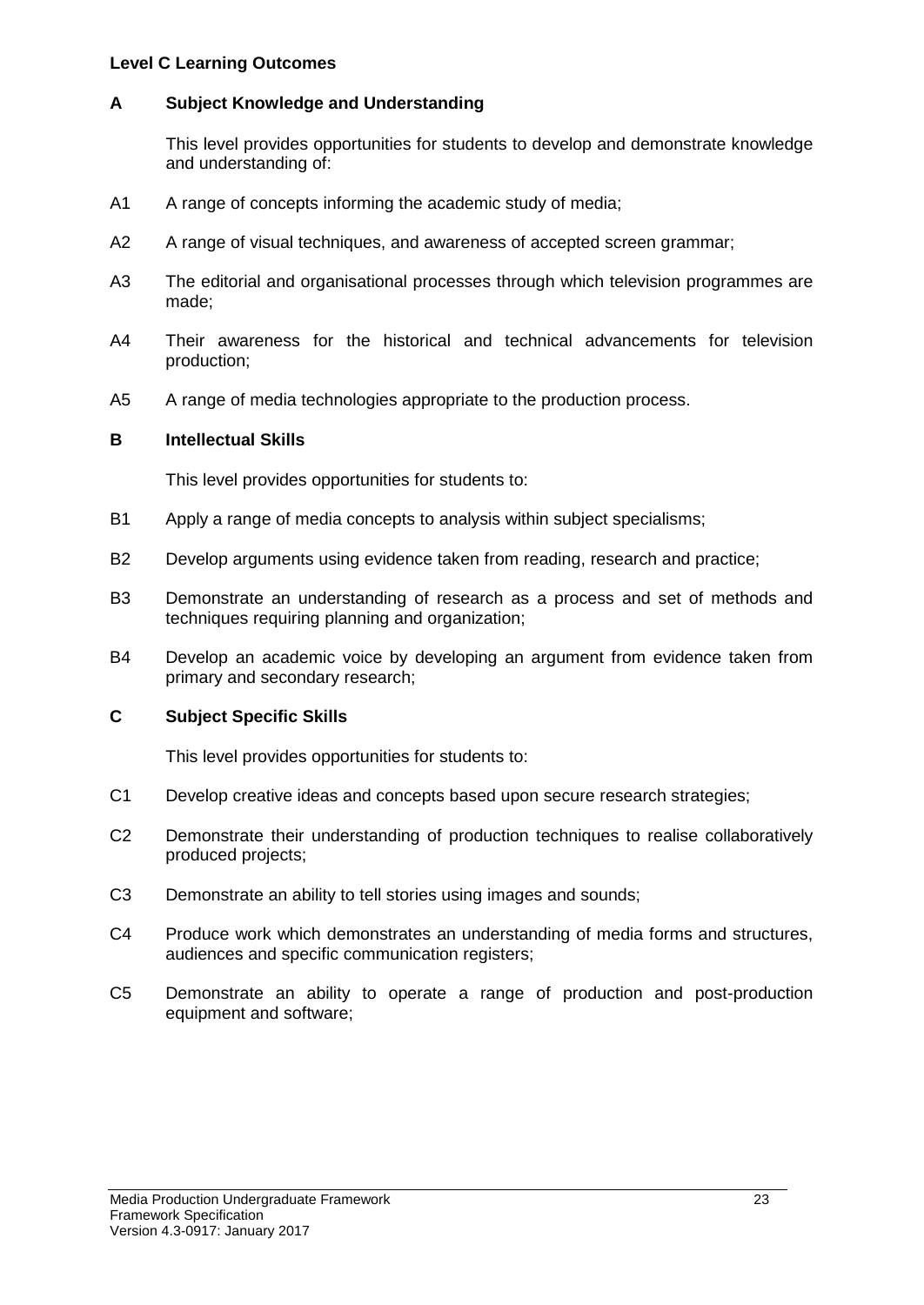- D1 Develop skills associated with independent study and writing including information gathering, processing and presentation;
- D2 Evaluate and reflect on work undertaken, including their own role;
- D3 Work in groups, as well as independently;
- D4 manage time, personnel and resources effectively by drawing on planning, organisational, project management and leadership skills;
- D5 Demonstrate effective team-working skills, showing at different times the ability to contribute and lead effectively.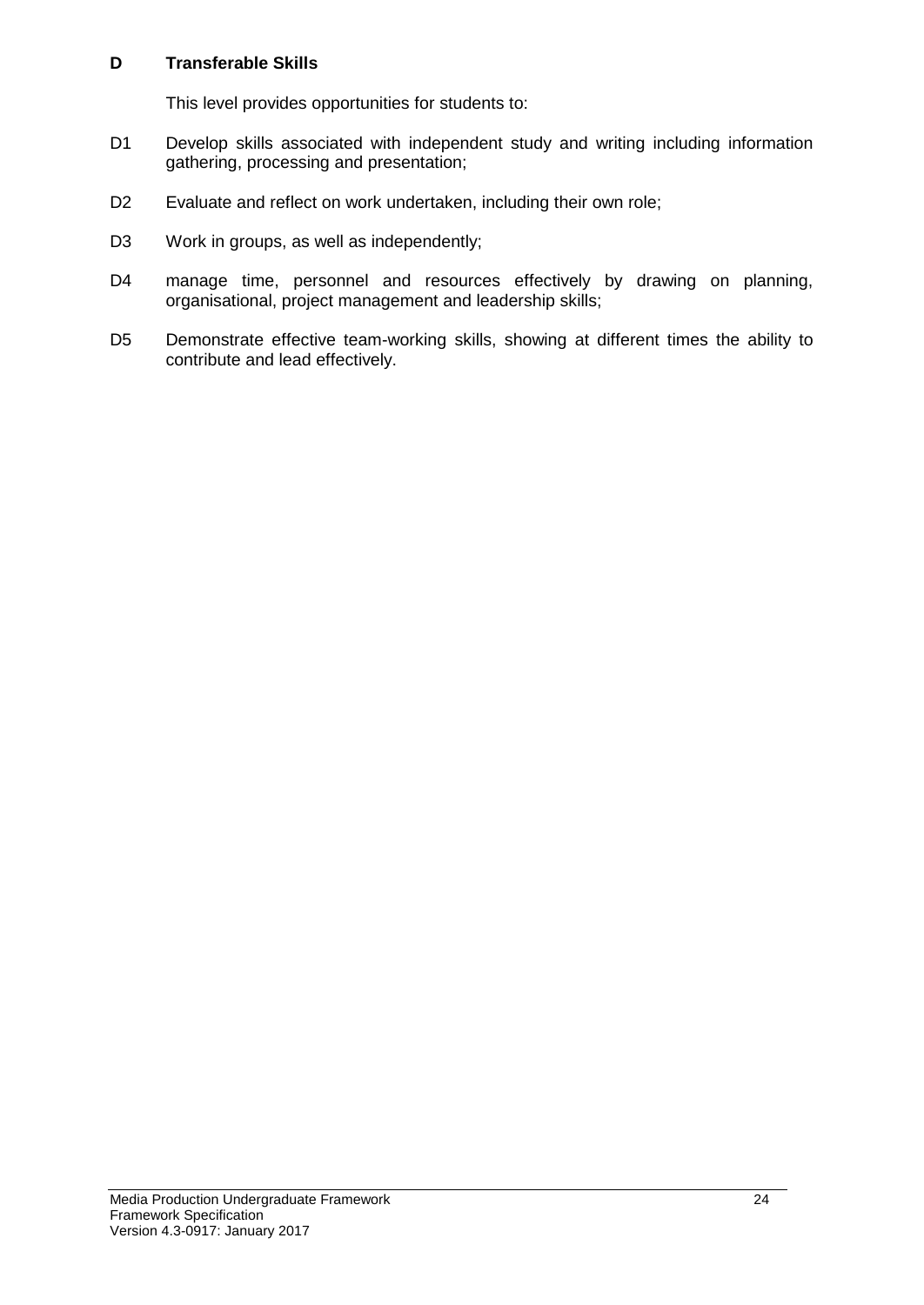#### **BA (Hons) Media Production**

#### **Level H / Programme Learning Outcomes**

#### **A Subject Knowledge and Understanding**

This level provides opportunities for students to develop and demonstrate knowledge and understanding of:

- A1 The ways in which specific media and their attendant technologies make possible different kinds of aesthetic effects and forms;
- A2 Ethical, professional, industrial and theoretical contexts and how they inform their practice;
- A3 Media industry career options, and the key issues that underlie the gaining of employment in the media industry;

#### **B Intellectual Skills**

This level provides opportunities for students to:

- B1 Synthesise the knowledge and practical skills required for their production focus at level H and ultimate career aspirations into a plan for acquisition;
- B2 Demonstrate an ability to gather, organise and deploy ideas and information in order to formulate arguments cogently, and express and defend them effectively;

#### **C Subject Specific Skills**

This level provides opportunities for students to:

- C1 Have acquired an advanced understanding and competence for a range of media production skills;
- C2 Initiate, develop, and realise distinctive and creative work within various forms including aural, visual, audiovisual, or other electronic media;
- C3 Conceive, develop, produce and deliver media artefact(s) of substantial scope;
- C4 Produce work showing a high level of capability in operational aspects of media production technologies, systems, techniques and professional practices;

#### **D Transferable Skills**

- D1 Demonstrate an ability to comprehensively record and reflect on their learning and skills development.
- D2 Work in flexible, creative and independent ways, showing self-discipline, selfdirection and reflexivity.
- D<sub>3</sub> Draw on a comprehensive range of techniques to communicate and develop ideas effectively to a range of stake-holders and target audiences, including peers, tutors, professionals, and the public;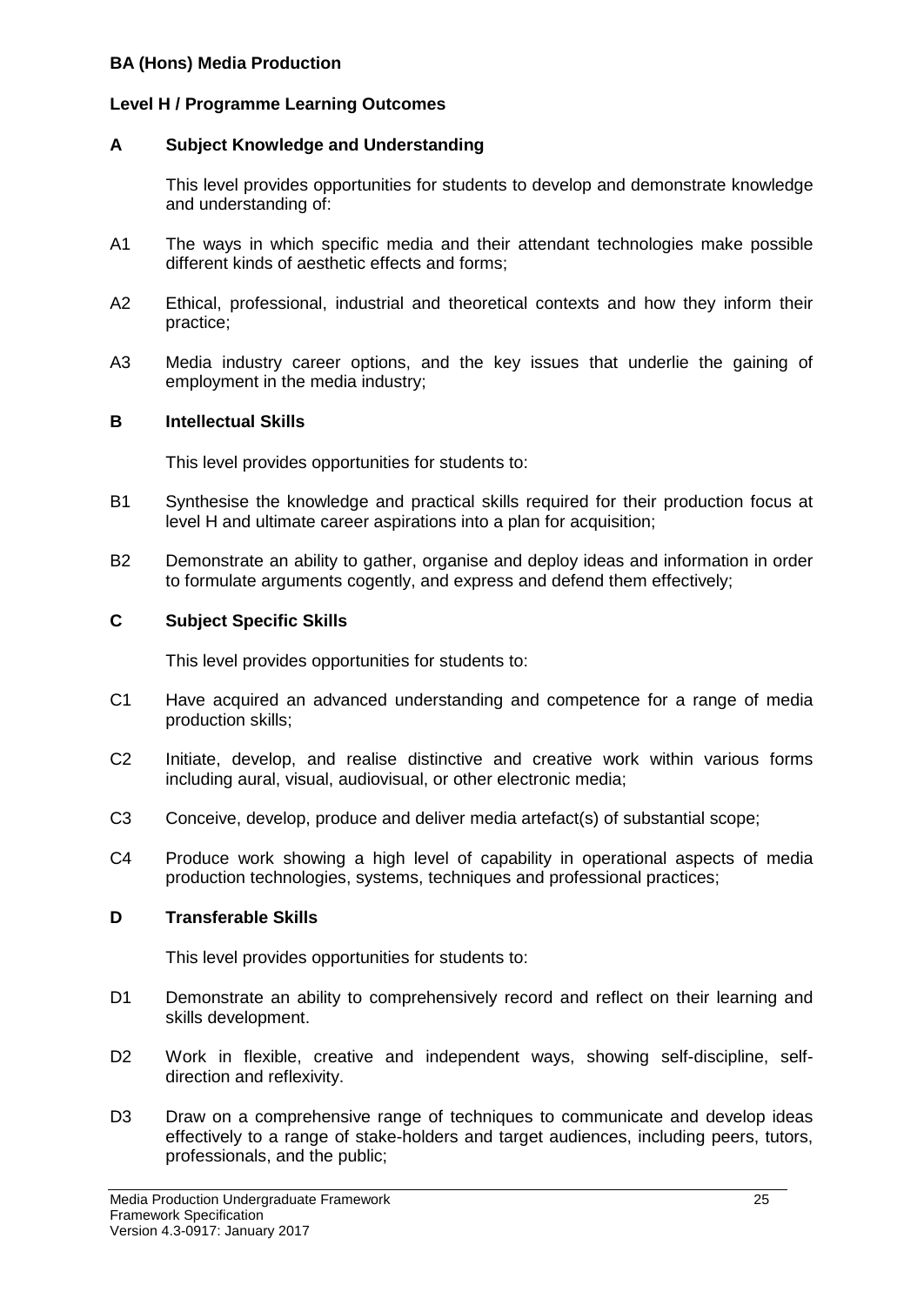- D4 Work productively in a team, showing abilities at different times to listen, contribute and lead effectively;
- D5 Reflect critically on their decision-making and practice, and propose ways in which work may be extended or improved.
- D6 Critically reflect on their strengths and weaknesses in the context of career aspirations and planning;

#### **Level I Learning Outcomes**

#### **A Subject Knowledge and Understanding**

This level provides opportunities for students to develop and demonstrate knowledge and understanding of:

- A1 The broad historical and contemporary contexts that have determined the current structures and modus operandi of the UK's media industry in relation to its workforce;
- A2 Industry standard practices (technical, conceptual and management) as applied to the initiation, development, production and realisation of media projects;
- A3 Micro-businesses within the industry, with an appreciation of the pressures of work within the sector;
- A4 The kind of subjective experiences that occupations within the media industry offer workers, and the strategies used by workers to navigate their careers within such an uncertain environment;
- A5 Issues of professional ethics, work-life balance, and personal pressures typically faced by media workers;
- A6 Demonstrate an understanding of the principles of relevant media technologies;

#### **B Intellectual Skills**

- B1 Critically apply concepts, theories and debates;
- B2 Critically evaluate theoretical models and methodologies through independent study and research;
- B3 Develop a critical academic voice by developing arguments from evidence taken from primary and or secondary research.
- B4 Consider professional, cultural and procedural implications for the evolution of media technology;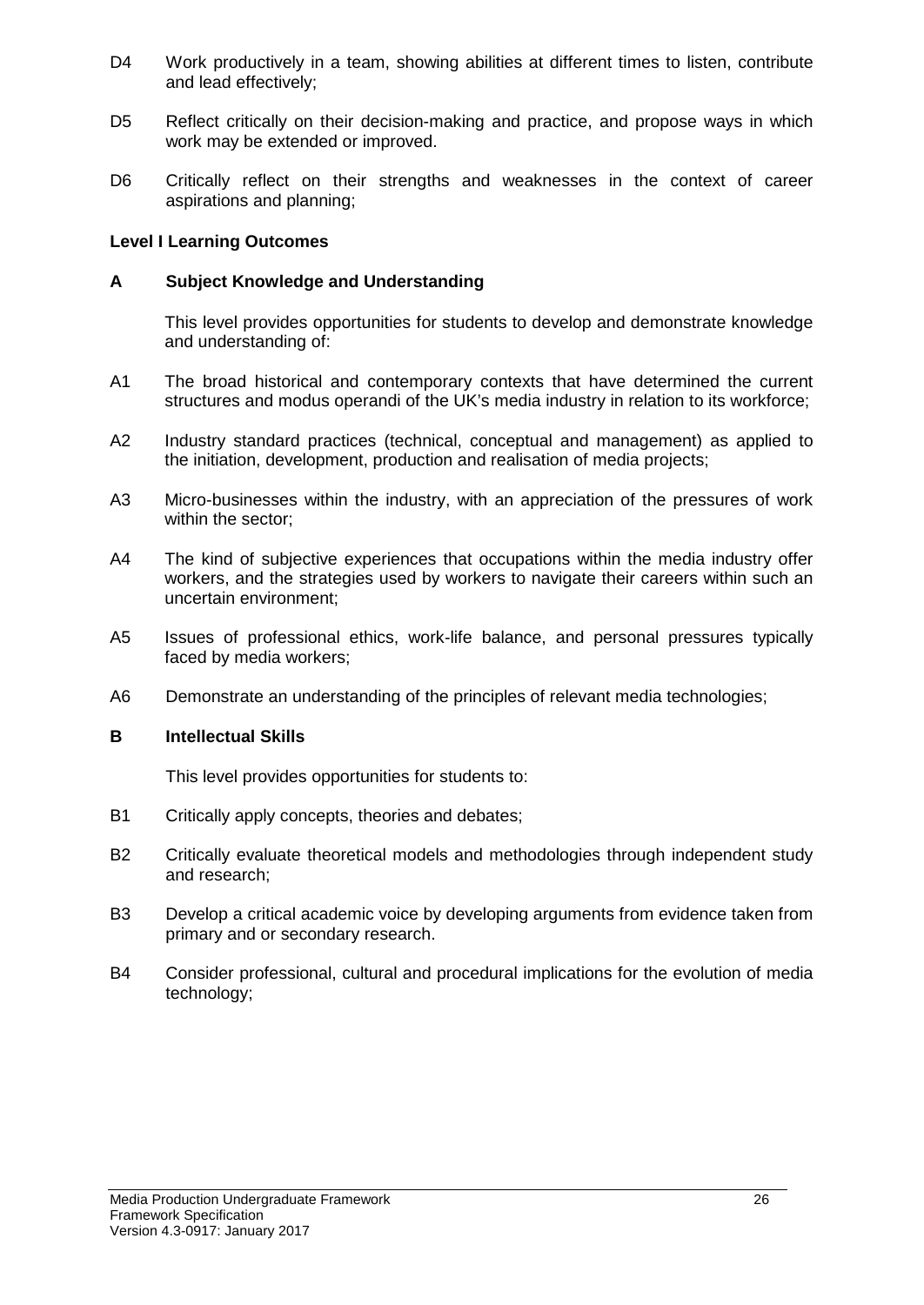#### **C Subject Specific Skills**

This level provides opportunities for students to:

- C1 Demonstrate a comprehensive ability to plan effectively for a shoot, including previsualisation techniques, logistical planning, and a critical approach to risk assessment;
- C2 Harness effective production techniques to tell strong, creative stories appropriate to the relevant medium;
- C3 Produce work showing advanced capability in operational aspects of media production technologies, systems, techniques and professional practices;
- C4 Demonstrate Originality, creativity and professionalism in the conception, pitching, management and realisation of media projects;

#### **D Transferable Skills**

This level provides opportunities for students to:

- D1 Consider and evaluate their own work in a reflexive manner, with reference to professional debates and conventions;
- D2 Work productively in a team, showing abilities at different times to listen, contribute and lead effectively;
- D3 Demonstrate skills in communicating effectively orally and in written form, within both academic and professional contexts;

#### **Level C Learning Outcomes**

#### **A Subject Knowledge and Understanding**

This level provides opportunities for students to develop and demonstrate knowledge and understanding of:

- A1 How collaborative project-orientated teams are formed, operate, and complete their work;
- A2 The student's own creative processes and practice through engagement in production;
- A3 The audio and visual conventions through which sounds, images and words make meaning;
- A4 Knowledge of the underlying history, concepts, and principles associated with networked media production;
- A5 A range of critical concepts and theories informing the academic study of the creative and media industries;
- A6 A critical and analytical awareness of the role of the script in the development process of a media artefact;
- A7 Regulatory and legal structures for broadcast;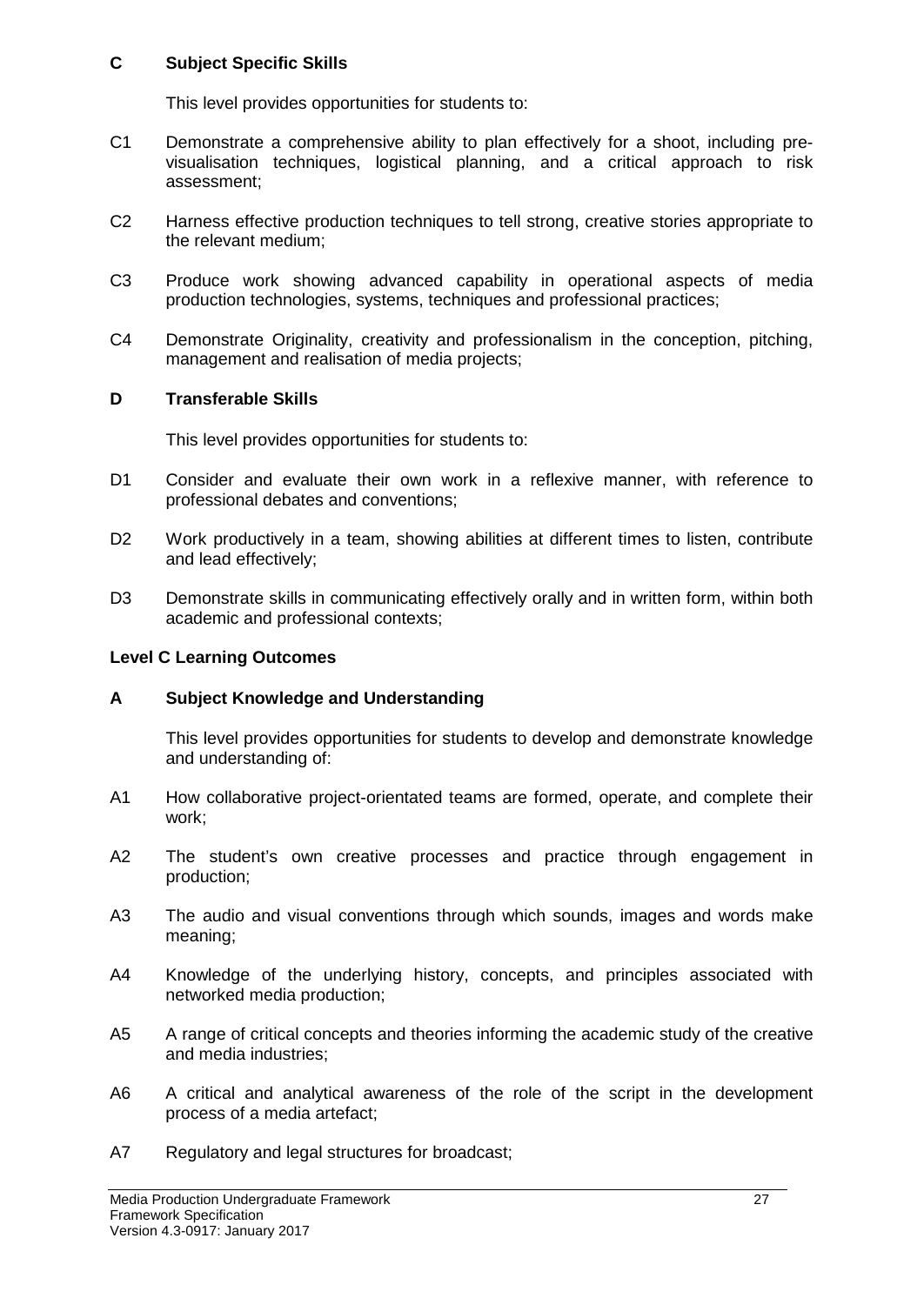#### **B Intellectual Skills**

This level provides opportunities for students to:

- B1 Apply a range of media concepts to analysis;
- B2 Develop arguments using evidence taken from reading, research and practice;
- B3 Evaluate, interpret, and contextualise production work in relation to relevant media practice;

#### **C Subject Specific Skills**

This level provides opportunities for students to:

- C1 Demonstrate originality, creativity and professionalism in the conception, pitching, management and realisation of media projects;
- C2 Produce work showing capability in operational and technical aspects of media production technologies, systems, techniques and professional practices;
- C3 Specify and produce media artefacts for defined target audiences, clients and endusers;

#### **D Transferable Skills**

- D1 Demonstrate a range of skills associated with independent study and writing including information gathering, processing and presentation;
- D2 Work both individually and collaboratively and to demonstrate a responsible and informed approach to group production work;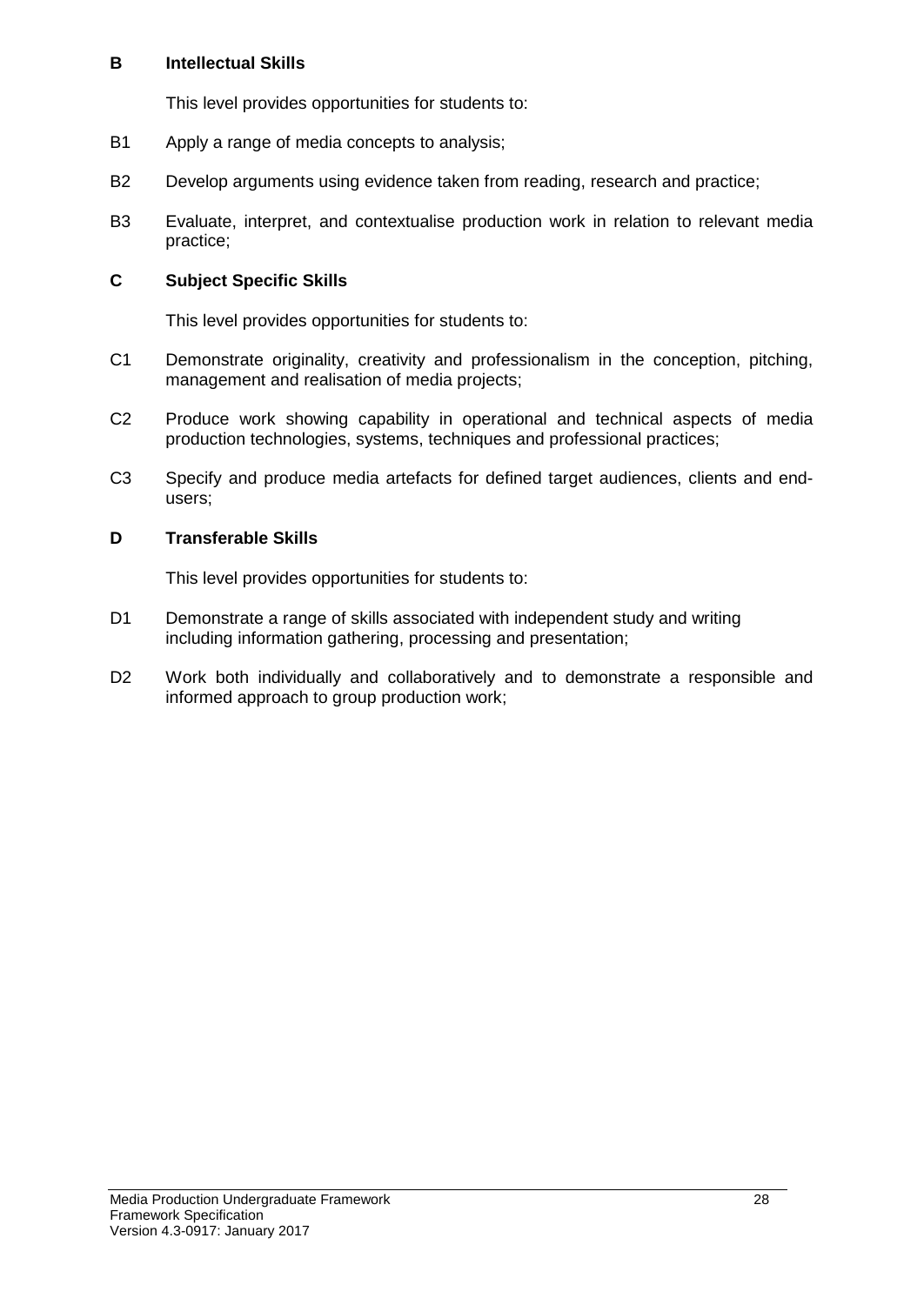# **LEARNING AND TEACHING STRATEGIES AND METHODS**

Learning and teaching strategies are adopted which aim to develop students as independent self-motivated learners, who will develop their skills of setting and achieving goals, enabling them to become life-long learners after the end of the programme. Our students see themselves as central to the cohort's learning experience, creators of new knowledge and practices which can be shared amongst the community of learners. Whilst the collaborative experiences, e.g. Level C 'Collaborative Project' are an excellent exemplar of this, we seek .to promote opportunities for such collaborative learning through all units, both theory and practice orientated.

*Lectures* provide space for core teaching of subject areas to large groups of students, at all levels of delivery. Normally lectures are predominantly driven by an academic who passes on information to students 'on-mass', although attempts to engage students in discussions and exercises are good mechanisms for ensuring better engagement. Lectures last normally for 1-2 hours, although some scriptwriting lectures that include significant screening of work sometimes are timetabled for 3 hours.

*Seminars* are smaller-group sessions that are more interactive than lectures, and are used to discuss ideas that arise from lecture content. They are also used to develop small group projects; students engage in more active involvement and present / pitch work to their peers. Seminars last between 1-2 hours, and typically include 12-20 students each.

*Workshops* are delivered predominantly by a team of technical tutors who instruct students on the technology and techniques required to produce media artefacts. Workshops either take place in computer labs or studio-style spaces where students are briefed on kit, and supported in their use of it. Workshop group sizes vary due to the kit / space being used, from 8 – 20, for the larger lab-based workshops.

*Tutorials* come in different shapes and sizes – both formally as a teaching tool, and informally to support student progression through their units. Examples of tutorials include group-based tutorials supporting group-based projects, and individual tutorials mentoring students through individual projects including the dissertation and the final work produced at level H.

**Online learning** is provided mainly through the Virtual Learning Environment, MvBU, which provides information and links for support and further reading for all units. We are planning to increase online learning to become a key aspect of learning interactive software to help students customize their learning to the requirements of their projects in such a diverse landscape.

*Fieldwork* is normally conducted away from involvement with academic staff or technical tutors (an exception being work carried out in the HD Television Studio). Students work in groups across the campus, the nation and beyond to engage in practical media production activity. Seminars and tutorials are usually employed to help guide projects that require fieldwork activities, and a risk assessment system is in place to ensure student work away from campus has a health and safety overview.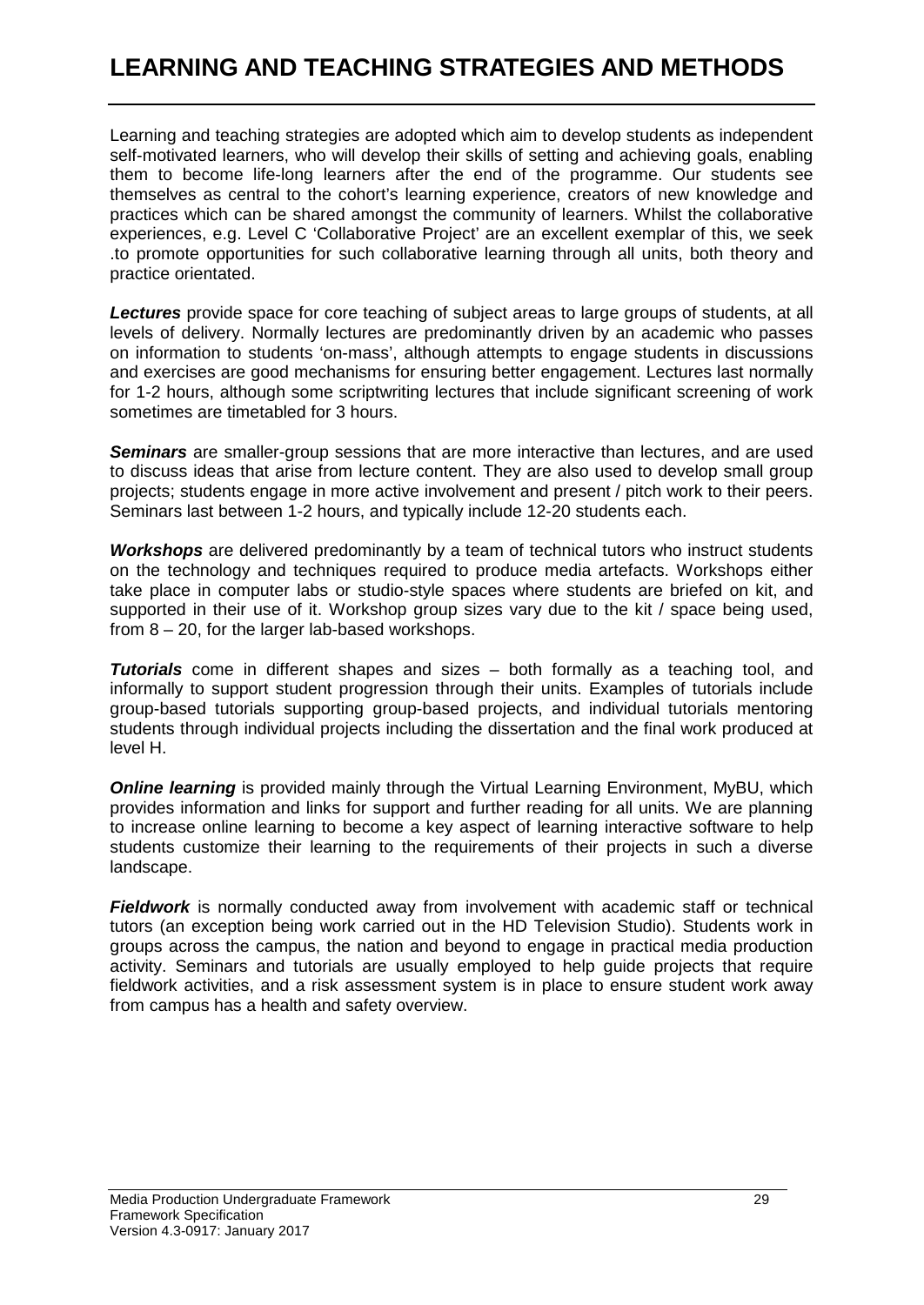*Essays* are used to test students' organization of ideas to effectively communicate issues, concerns, reflections, as well as critical engagement with theory and industry debates. Essays are required to adopt the Bournemouth University's Harvard Referencing system.

**Peer assessment** is one of the tools (alongside individual written reflective essays) used to tease out individual contributions to shared group work. Typically, peer assessment is introduced in a formative fashion at level C, and becomes a key assessment tool at level I. Peer assessment is also used formatively in seminars to help students reflect on their group working practice, and share good approaches to overcoming issues.

*Artefacts* represent the summation of individual or group-produced media production, and may exist in a tactile form such as a script, DVD or CD-Rom, or be virtual, such as a web design or radio broadcast. Artefacts are assessed via criteria and normally form a large percentage of a unit's mark, either on its own, or as part of a portfolio.

*In-class tests* are used to satisfy a technical standard of knowledge, predominantly employed on the Television Production and Media Production degrees.

*Presentations* are conducted in seminars and lectures either by individuals or by groups. Presentations are normally assessed 'on the spot' by two members of staff, and a sample are recorded by video camera for audit and review purposes. Presentations test important skills of communication, developing arguments, and resilience to questioning and thinking on their feet, important transferable skills for employment in the media communications industry.

## **WORK-BASED LEARNING (WBL) / PLACEMENT ELEMENTS**

Students must complete a minimum of 4 weeks' work experience, but (with sufficient notice) can choose to do a minimum 30-week placement instead should they wish. The work placement must take place between the second and final year of study and be in the broad area of media production. In order to be allowed to proceed to the final year of study, students must:

- Complete a minimum of 30 weeks satisfactory work experience;
- Complete the placement log book satisfactorily; this may include assignments relating to the nature of their work and the organisation they are working in;
- Satisfactorily meet the performance criteria of the placement as determined by the completed assessment forms from the company, the Placement Development Advisor and the student.

For students studying on the full-time mode at least 4 working weeks of work experience is a graduation requirement (not a progression requirement into their final year as for the sandwich degrees).

The supervised work placement year draws on some or all of the units studied on the first two levels of the programme. It provides the opportunity for the student to develop their abilities and understanding of media production and related subjects, as well as providing a platform for successful entry into the profession following graduation. It applies and develops understanding and skills acquired in Levels C and I, makes a major contribution to the understanding of the final level units, further develops final projects or dissertation research by utilising the context of the work experience as appropriate and enhances students' prospects of future employment.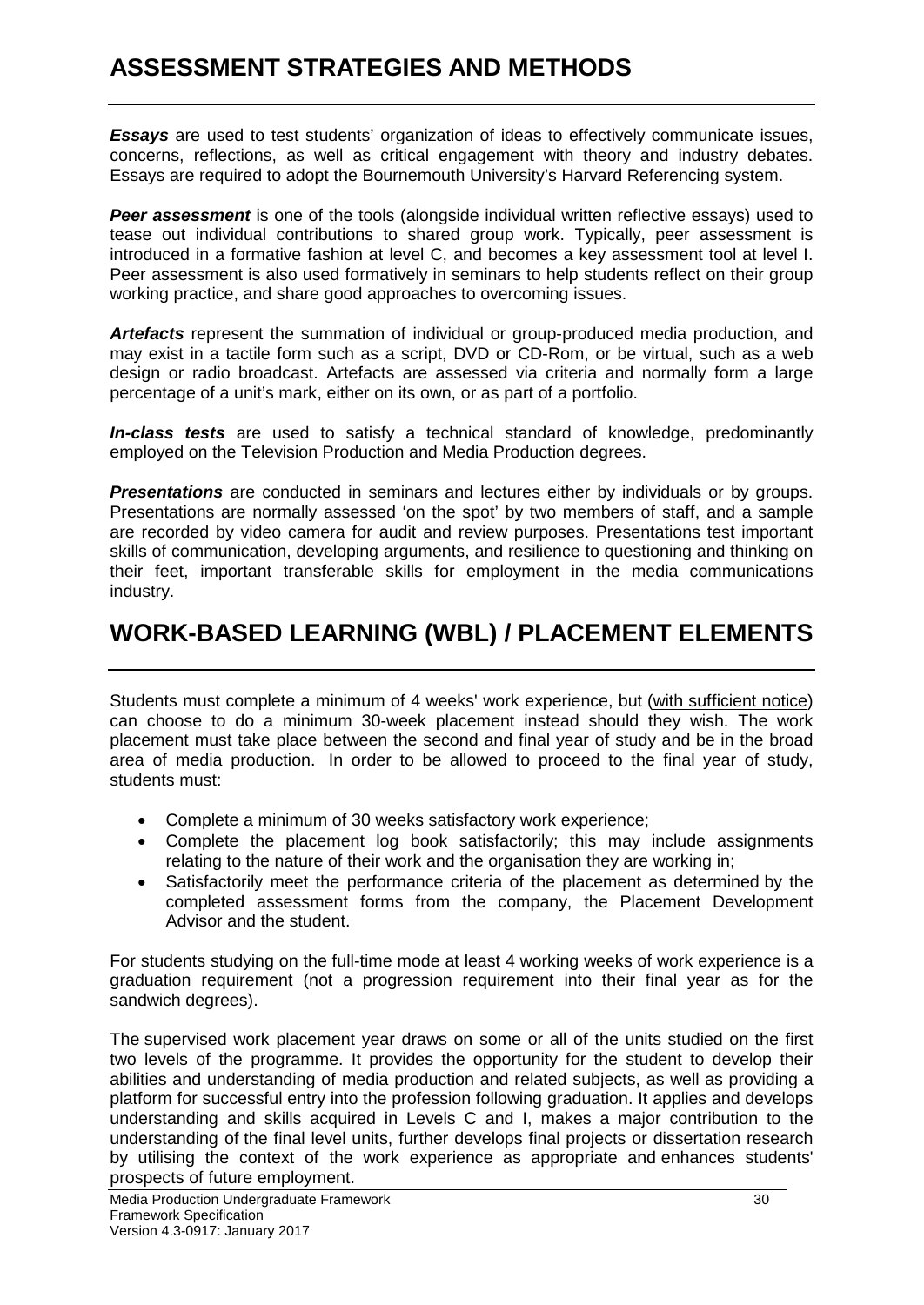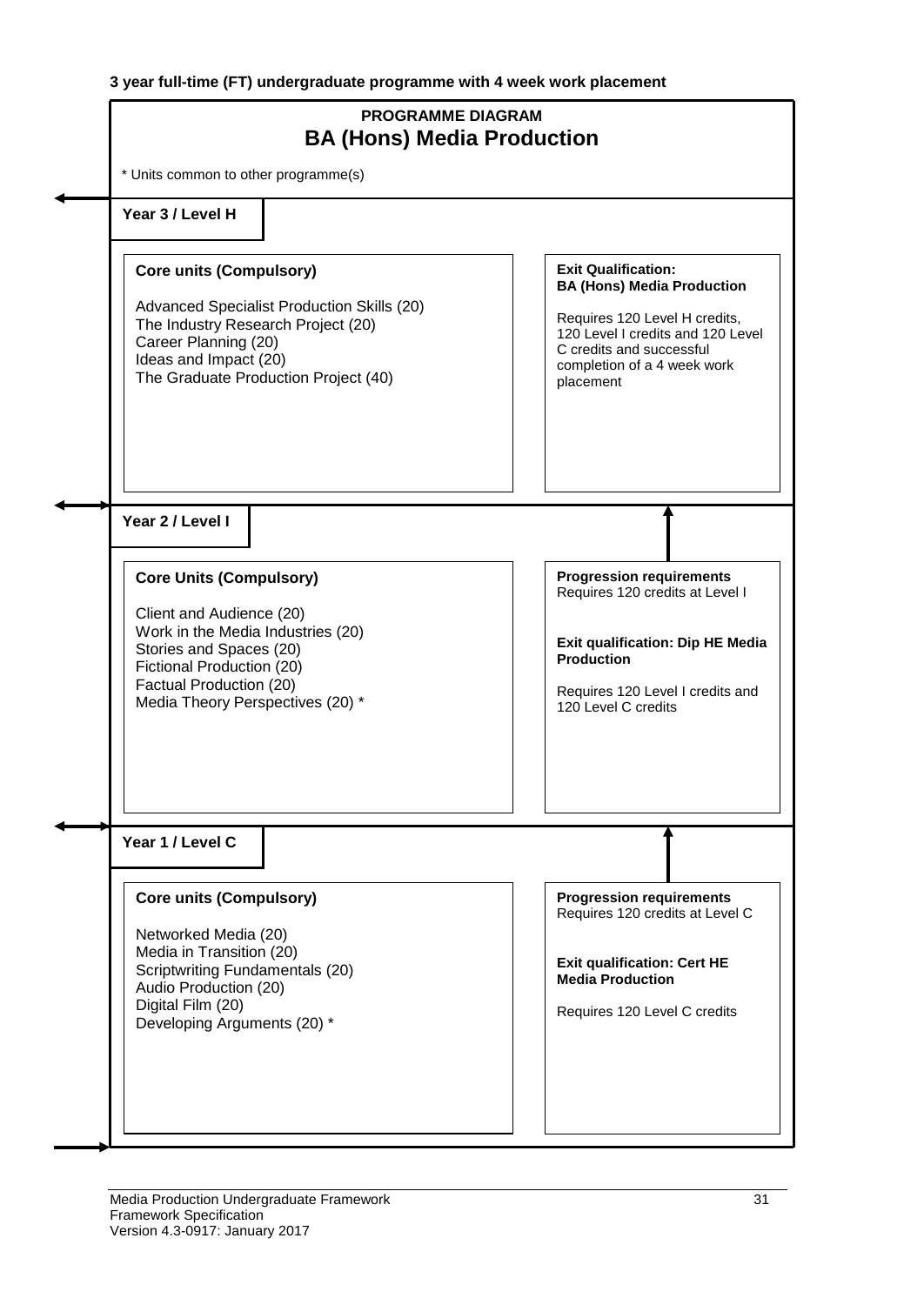|                                                                                                                                                                                                                        | <b>PROGRAMME DIAGRAM</b><br><b>BA (Hons) Media Production</b>    |                                                                                                                                                                                                     |
|------------------------------------------------------------------------------------------------------------------------------------------------------------------------------------------------------------------------|------------------------------------------------------------------|-----------------------------------------------------------------------------------------------------------------------------------------------------------------------------------------------------|
| * Units common to other programme(s)                                                                                                                                                                                   |                                                                  |                                                                                                                                                                                                     |
| Year 4 / Level H                                                                                                                                                                                                       |                                                                  |                                                                                                                                                                                                     |
| <b>Core units (Compulsory)</b><br>Advanced Specialist Production Skills (20)<br>The Industry Research Project (20)<br>Career Planning (20)<br>Ideas and Impact (20)<br>The Graduate Production Project (40)            |                                                                  | <b>Exit qualification: BA (Hons)</b><br><b>Media Production</b><br>Requires 120 Level H credits, 120<br>Level I credits and 120 Level C<br>credits and successful completion<br>of a placement year |
| Year 3 / Level P<br>Compulsory placement year in industry/business<br>relevant level                                                                                                                                   | Exemption is possible for those who have worked in business at a | <b>Progression requirements</b><br>Satisfactory completion of at<br>least a minimum 30 weeks of<br>work in industry/business                                                                        |
| Year 2 / Level I                                                                                                                                                                                                       |                                                                  |                                                                                                                                                                                                     |
| <b>Core Units (Compulsory)</b><br>Client and Audience (20)<br>Work in the Media Industries (20)<br>Stories and Spaces (20)<br>Fictional Production (20)<br>Factual Production (20)<br>Media Theory Perspectives (20) * |                                                                  | <b>Progression requirements</b><br>Requires 120 credits at Level I<br><b>Exit qualification: Dip HE Media</b><br><b>Production</b><br>Requires 120 Level I credits and<br>120 Level C credits       |
| Year 1 / Level C                                                                                                                                                                                                       |                                                                  |                                                                                                                                                                                                     |
| <b>Core units (Compulsory)</b><br>Networked Media (20)<br>Media in Transition (20)<br>Scriptwriting Fundamentals (20)<br>Audio Production (20)<br>Digital Film (20)<br>Developing Arguments (20) *                     |                                                                  | <b>Progression requirements</b><br>Requires 120 credits at Level C<br><b>Exit qualification: Cert HE</b><br><b>Media Production</b><br>Requires 120 Level C credits                                 |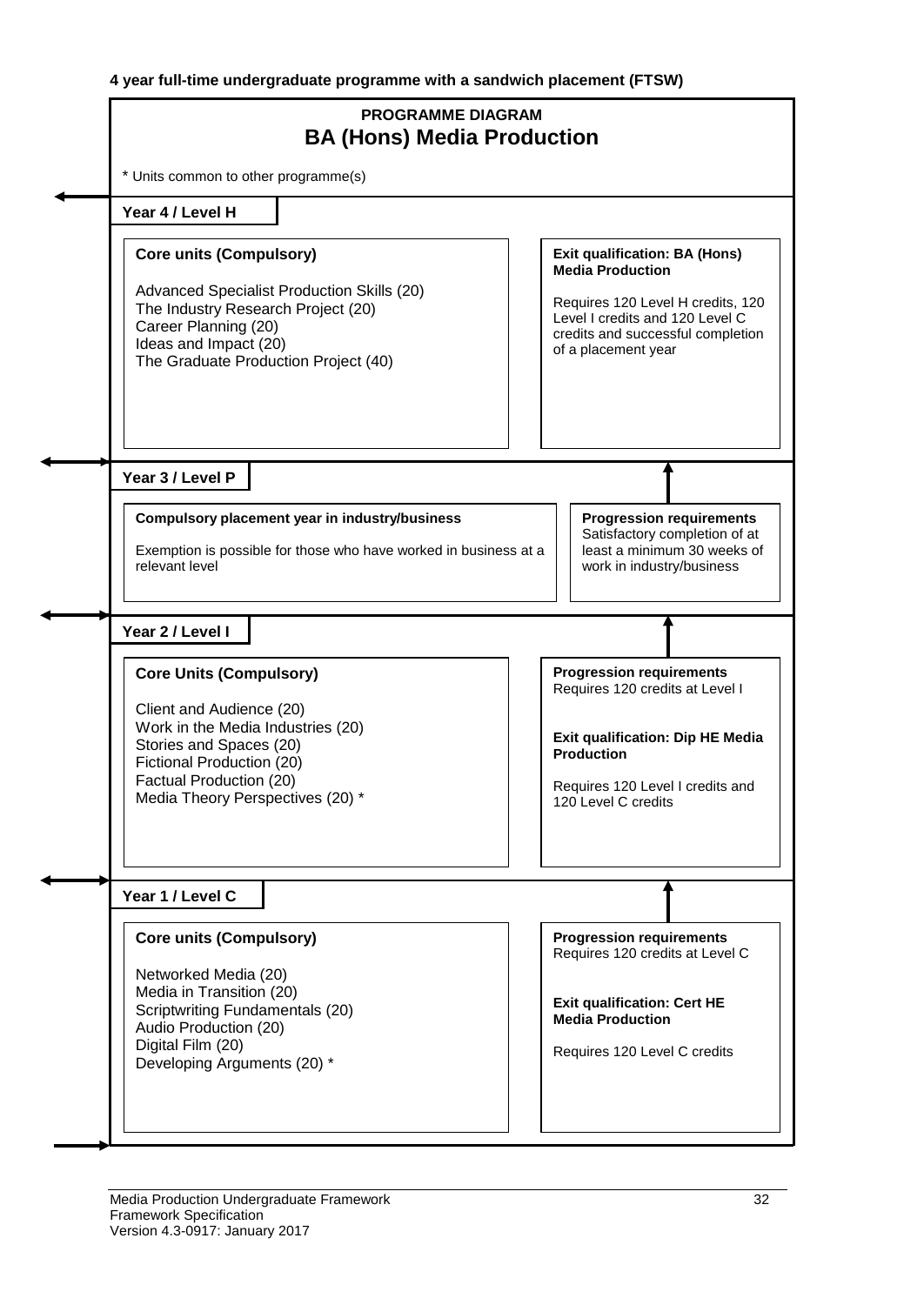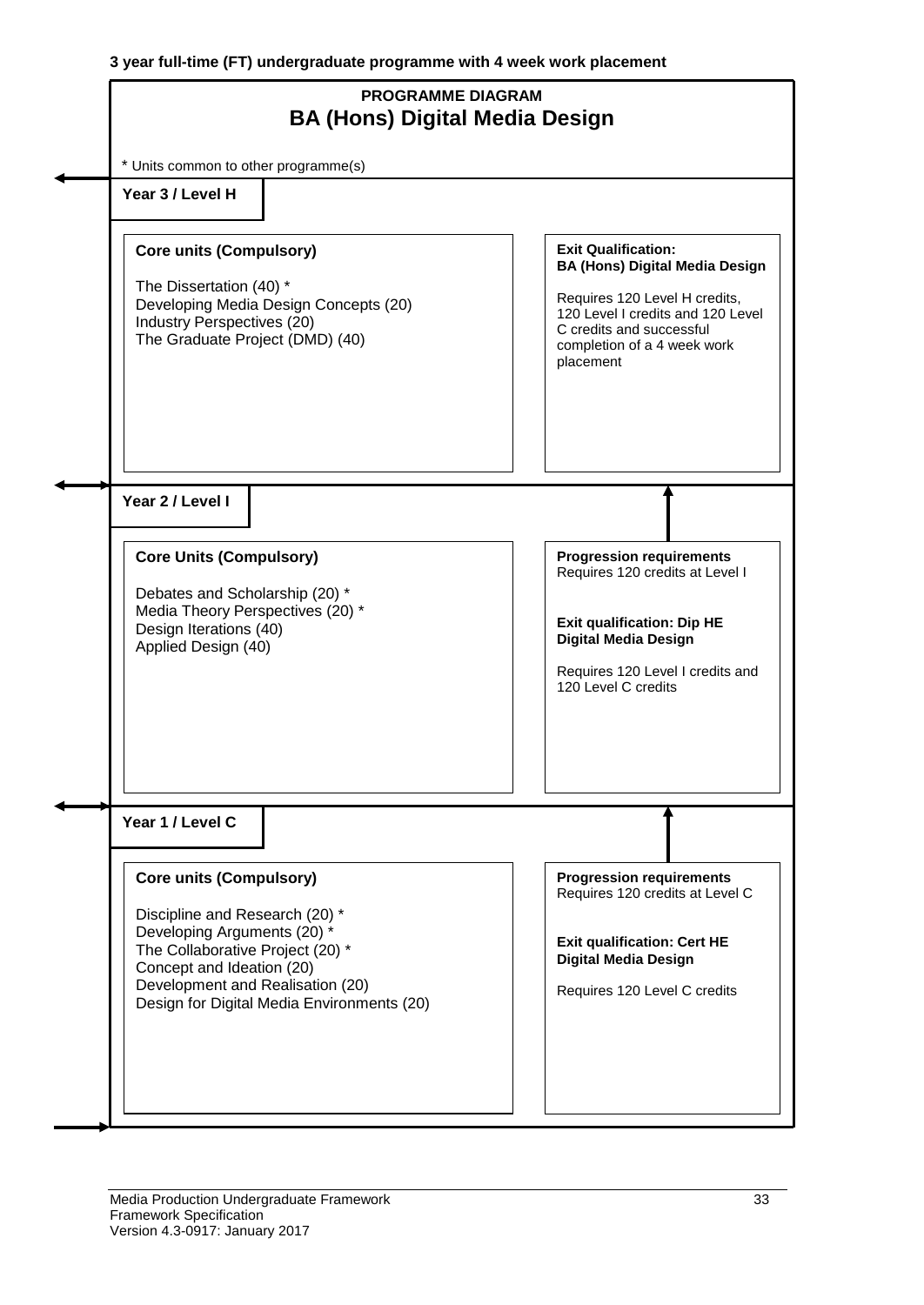**4 year full-time undergraduate programme with a sandwich placement (FTSW)**

| <b>PROGRAMME DIAGRAM</b><br><b>BA (Hons) Digital Media Design</b>                                                                                                                                                                                  |                                                                                                                                                                                                         |
|----------------------------------------------------------------------------------------------------------------------------------------------------------------------------------------------------------------------------------------------------|---------------------------------------------------------------------------------------------------------------------------------------------------------------------------------------------------------|
| * Units common to other programme(s)                                                                                                                                                                                                               |                                                                                                                                                                                                         |
| Year 4 / Level H                                                                                                                                                                                                                                   |                                                                                                                                                                                                         |
| <b>Core units (Compulsory)</b><br>The Dissertation (40) *<br>Developing Media Design Concepts (20)<br>Industry Perspectives (20)<br>The Graduate Project (DMD) (40)                                                                                | <b>Exit qualification: BA (Hons)</b><br><b>Digital Media Design</b><br>Requires 120 Level H credits, 120<br>Level I credits and 120 Level C<br>credits and successful completion<br>of a placement year |
| Year 3 / Level P                                                                                                                                                                                                                                   |                                                                                                                                                                                                         |
| Compulsory placement year in industry/business<br>Exemption is possible for those who have worked in business at a<br>relevant level                                                                                                               | <b>Progression requirements</b><br>Satisfactory completion of at<br>least 40 weeks of work in<br>industry/business                                                                                      |
| Year 2 / Level I                                                                                                                                                                                                                                   |                                                                                                                                                                                                         |
| <b>Core units (Compulsory)</b><br>Debates and Scholarship (20) *<br>Media Theory Perspectives (20) *<br>Design Iterations (40)<br>Applied Design (40)                                                                                              | <b>Progression requirements</b><br>Requires 120 credits at Level I<br><b>Exit qualification: Dip HE Digital</b><br><b>Media Design</b><br>Requires 120 Level I credits and                              |
|                                                                                                                                                                                                                                                    | 120 Level C credits                                                                                                                                                                                     |
| Year 1 / Level C                                                                                                                                                                                                                                   |                                                                                                                                                                                                         |
| <b>Core units (Compulsory)</b><br>Discipline and Research (20) *<br>Developing Arguments (20) *<br>The Collaborative Project (20) *<br>Concept and Ideation (20)<br>Development and Realisation (20)<br>Design for Digital Media Environments (20) | <b>Progression requirements</b><br>Requires 120 credits at Level C<br><b>Exit qualification: Cert HE</b><br><b>Digital Media Design</b><br>Requires 120 Level C credits                                 |
|                                                                                                                                                                                                                                                    |                                                                                                                                                                                                         |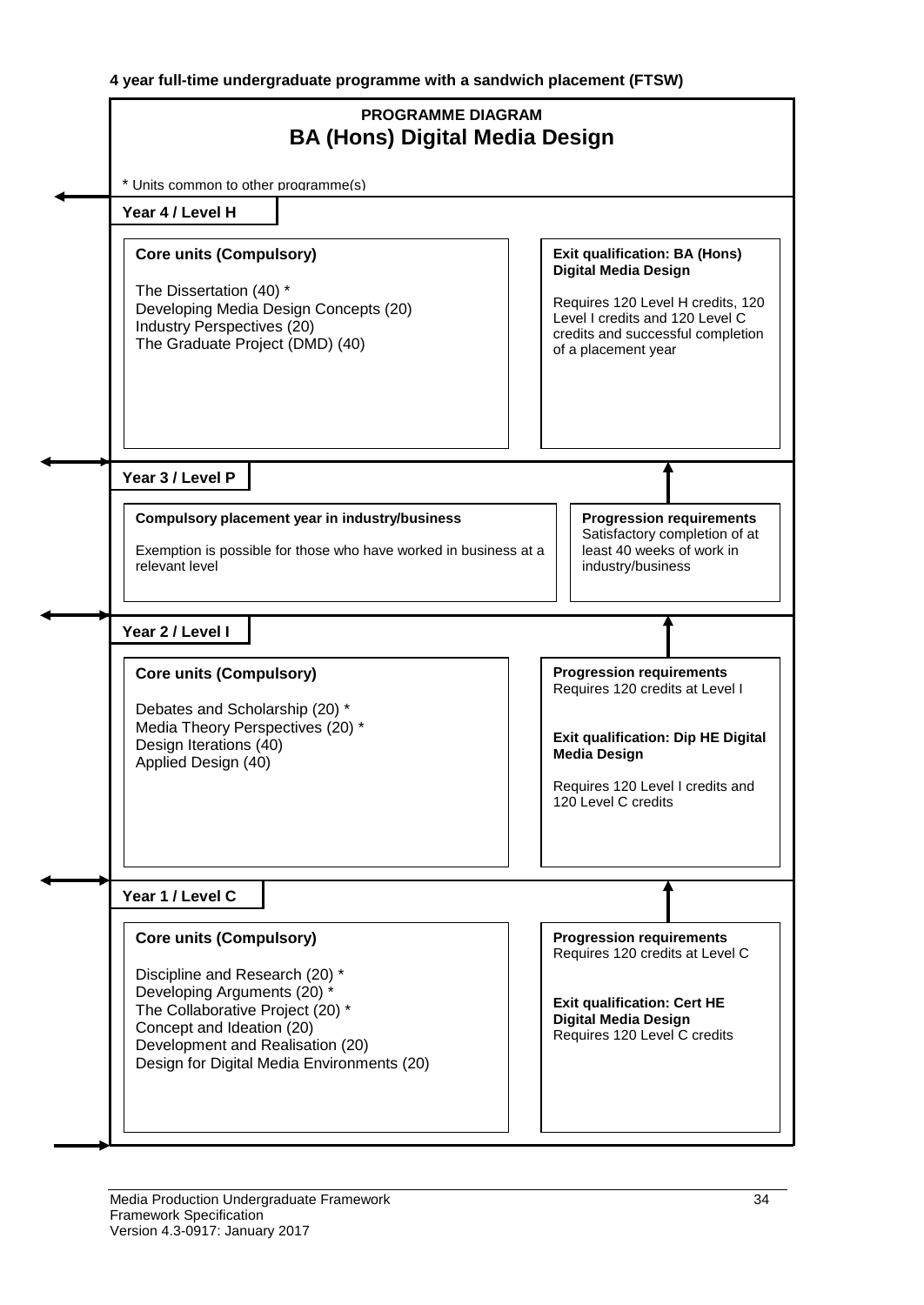**3 year full-time (FT) undergraduate programme with 4 week work placement**

| <b>PROGRAMME DIAGRAM</b><br><b>BA (Hons) Radio</b>                                                                                                                                                                        |                                                                                                                                                                                                    |
|---------------------------------------------------------------------------------------------------------------------------------------------------------------------------------------------------------------------------|----------------------------------------------------------------------------------------------------------------------------------------------------------------------------------------------------|
| * Units common to other programme(s)                                                                                                                                                                                      |                                                                                                                                                                                                    |
| Year 3 / Level H                                                                                                                                                                                                          |                                                                                                                                                                                                    |
| <b>Core units (Compulsory)</b><br>The Dissertation (40) *<br>Developing Concepts for Radio (20)<br>Radio Industry Perspectives (20)<br>The Graduate Project (R) (40)                                                      | <b>Exit Qualification:</b><br><b>BA (Hons) Radio</b><br>Requires 120 Level H credits,<br>120 Level I credits and 120 Level<br>C credits and successful<br>completion of a 4 week work<br>placement |
| Year 2 / Level I                                                                                                                                                                                                          |                                                                                                                                                                                                    |
| <b>Core Units (Compulsory)</b><br>Media Theory Perspectives (20) *<br>Debates and Scholarship (20) *<br>The Radio Station (40)<br>Advanced Radio Production (40)                                                          | <b>Progression requirements</b><br>Requires 120 credits at Level I<br><b>Exit qualification: Dip HE Radio</b><br>Requires 120 Level I credits and<br>120 Level C credits                           |
| Year 1 / Level C                                                                                                                                                                                                          |                                                                                                                                                                                                    |
| <b>Core units (Compulsory)</b><br>Discipline and Research (20) *<br>Developing Arguments (20) *<br>The Collaborative Project (20) *<br>Radio Production 1 (20)<br>Radio Production 2 (20)<br>Radio Production Skills (20) | <b>Progression requirements</b><br>Requires 120 credits at Level C<br><b>Exit qualification: Cert HE</b><br>Radio<br>Requires 120 Level C credits                                                  |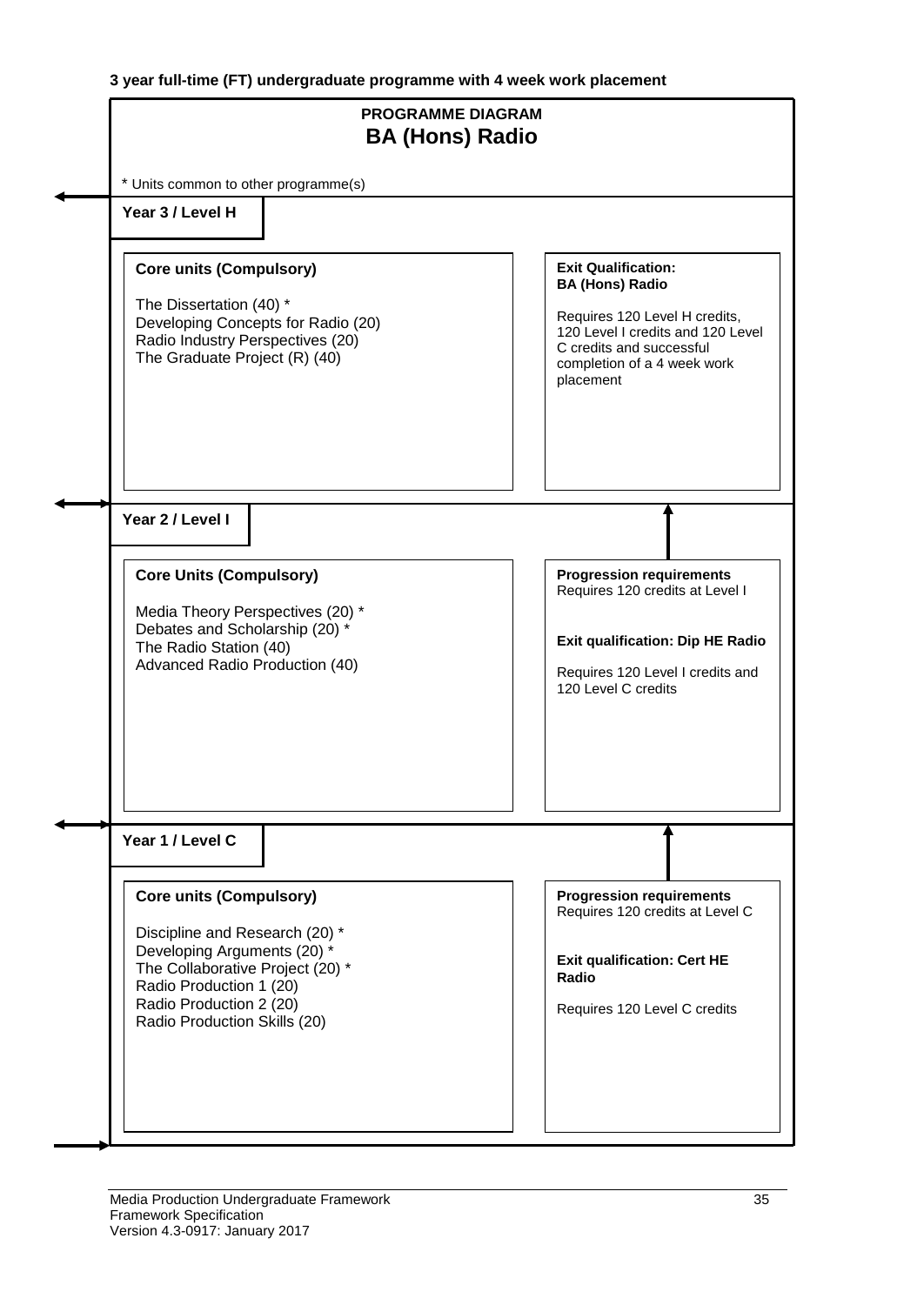**4 year full-time undergraduate programme with a sandwich placement (FTSW)**

| <b>PROGRAMME DIAGRAM</b><br><b>BA (Hons) Radio</b>                                                                                                                                      |                                                                                                                                                                          |
|-----------------------------------------------------------------------------------------------------------------------------------------------------------------------------------------|--------------------------------------------------------------------------------------------------------------------------------------------------------------------------|
| * Units common to other programme(s)                                                                                                                                                    |                                                                                                                                                                          |
| Year 4 / Level H                                                                                                                                                                        |                                                                                                                                                                          |
| <b>Core units (Compulsory)</b><br>The Dissertation (40) *                                                                                                                               | <b>Exit qualification: BA (Hons)</b><br>Radio                                                                                                                            |
| Developing Concepts for Radio (20)<br>Radio Industry Perspectives (20)<br>The Graduate Project (R) (40)                                                                                 | Requires 120 Level H credits, 120<br>Level I credits and 120 Level C<br>credits and successful completion<br>of a placement year                                         |
| Year 3 / Level P                                                                                                                                                                        |                                                                                                                                                                          |
| Compulsory placement year in industry/business<br>Exemption is possible for those who have worked in business at a<br>relevant level                                                    | <b>Progression requirements</b><br>Satisfactory completion of at<br>least a minimum 30 weeks of<br>work in industry/business                                             |
| Year 2 / Level I                                                                                                                                                                        |                                                                                                                                                                          |
| <b>Core units (Compulsory)</b><br>Media Theory Perspectives (20) *<br>Debates and Scholarship (20) *<br>The Radio Project (40)<br>Advanced Radio Production (40)                        | <b>Progression requirements</b><br>Requires 120 credits at Level I<br><b>Exit qualification: Dip HE Radio</b><br>Requires 120 Level I credits and<br>120 Level C credits |
| Year 1 / Level C                                                                                                                                                                        |                                                                                                                                                                          |
| <b>Core units (Compulsory)</b>                                                                                                                                                          | <b>Progression requirements</b><br>Requires 120 credits at Level C                                                                                                       |
| Discipline and Research (20) *<br>Developing Arguments (20) *<br>The Collaborative Project (20) *<br>Radio Production 1 (20)<br>Radio Production 2 (20)<br>Radio Production Skills (20) | <b>Exit qualification: Cert HE Radio</b><br>Requires 120 Level C credits                                                                                                 |
|                                                                                                                                                                                         |                                                                                                                                                                          |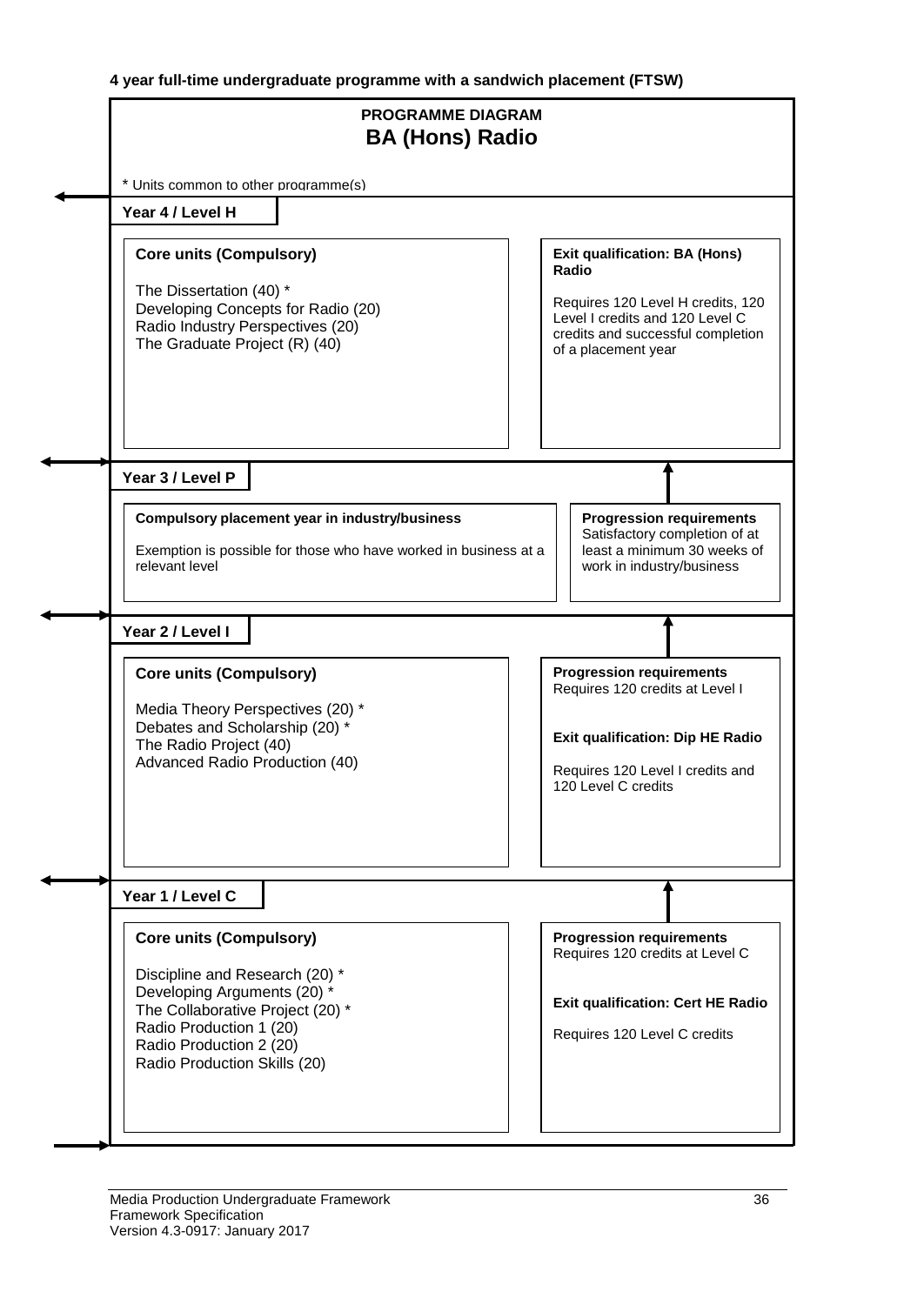| <b>PROGRAMME DIAGRAM</b><br><b>BA (Hons) Television Production</b>                                                                                                                                                                  |                                                                                                                                                                                                                              |
|-------------------------------------------------------------------------------------------------------------------------------------------------------------------------------------------------------------------------------------|------------------------------------------------------------------------------------------------------------------------------------------------------------------------------------------------------------------------------|
| * Units common to other programme(s)<br>Year 3 / Level H                                                                                                                                                                            |                                                                                                                                                                                                                              |
| <b>Core units (Compulsory)</b><br>The Dissertation (40) *<br>Concept Development for Television (20)<br>Television Industry Perspectives (20)<br>The Graduate Project (TV) (40)                                                     | <b>Exit Qualification:</b><br><b>BA (Hons) Television</b><br><b>Production</b><br>Requires 120 Level H credits,<br>120 Level I credits and 120 Level<br>C credits and successful<br>completion of a 4 week work<br>placement |
| Year 2 / Level I<br><b>Core Units (Compulsory)</b><br>Media Theory Perspectives (20) *<br>Debates and Scholarship (20) *<br>Multi-Camera and Live Production (40)<br>Location Production (40)                                       | <b>Progression requirements</b><br>Requires 120 credits at Level I<br><b>Exit qualification: Dip HE</b><br><b>Television Production</b><br>Requires 120 Level I credits and<br>120 Level C credits                           |
| Year 1 / Level C                                                                                                                                                                                                                    |                                                                                                                                                                                                                              |
| <b>Core units (Compulsory)</b><br>Discipline and Research (20) *<br>Developing Arguments (20) *<br>The Collaborative Project (20) *<br>The Language of Television (20)<br>Television Craft Skills (20)<br>Production Portfolio (20) | <b>Progression requirements</b><br>Requires 120 credits at Level C<br><b>Exit qualification: Cert HE</b><br><b>Television Production</b><br>Requires 120 Level C credits                                                     |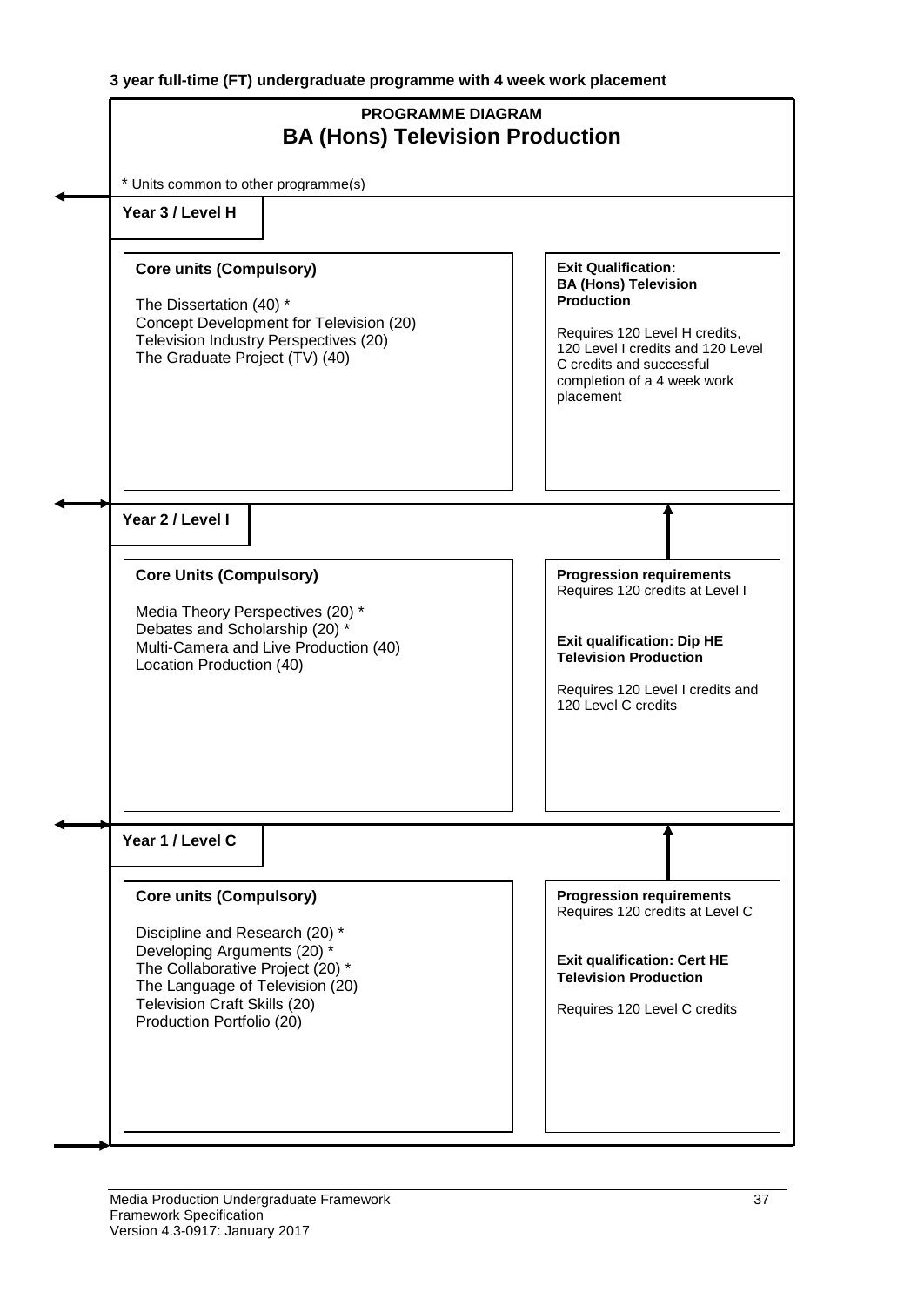| <b>PROGRAMME DIAGRAM</b><br><b>BA (Hons) Television Production</b>                                                                                                                                                                  |                                                                                                                                                                                                          |  |  |  |  |  |  |  |  |  |  |  |  |
|-------------------------------------------------------------------------------------------------------------------------------------------------------------------------------------------------------------------------------------|----------------------------------------------------------------------------------------------------------------------------------------------------------------------------------------------------------|--|--|--|--|--|--|--|--|--|--|--|--|
| * Units common to other programme(s)                                                                                                                                                                                                |                                                                                                                                                                                                          |  |  |  |  |  |  |  |  |  |  |  |  |
| Year 4 / Level H                                                                                                                                                                                                                    |                                                                                                                                                                                                          |  |  |  |  |  |  |  |  |  |  |  |  |
| <b>Core units (Compulsory)</b><br>The Dissertation (40) *<br>Concept Development for Television (20)<br>Television Industry Perspectives (20)<br>The Graduate Project (TV) (40)                                                     | <b>Exit qualification: BA (Hons)</b><br><b>Television Production</b><br>Requires 120 Level H credits, 120<br>Level I credits and 120 Level C<br>credits and successful completion<br>of a placement year |  |  |  |  |  |  |  |  |  |  |  |  |
| Year 3 / Level P<br>Compulsory placement year in industry/business<br>Exemption is possible for those who have worked in business at a<br>relevant level                                                                            | <b>Progression requirements</b><br>Satisfactory completion of at<br>least a minimum 30 weeks of<br>work in industry/business                                                                             |  |  |  |  |  |  |  |  |  |  |  |  |
| Year 2 / Level I                                                                                                                                                                                                                    |                                                                                                                                                                                                          |  |  |  |  |  |  |  |  |  |  |  |  |
| <b>Core units (Compulsory)</b><br>Media Theory Perspectives (20) *<br>Debates and Scholarship (20) *<br>Multi-Camera and Live Production (40)<br>Location Production (40)                                                           | <b>Progression requirements</b><br>Requires 120 credits at Level I<br><b>Exit qualification: Dip HE</b><br><b>Television Production</b><br>Requires 120 Level I credits and<br>120 Level C credits       |  |  |  |  |  |  |  |  |  |  |  |  |
| Year 1 / Level C                                                                                                                                                                                                                    |                                                                                                                                                                                                          |  |  |  |  |  |  |  |  |  |  |  |  |
| <b>Core units (Compulsory)</b><br>Discipline and Research (20) *<br>Developing Arguments (20) *<br>The Collaborative Project (20) *<br>The Language of Television (20)<br>Television Craft Skills (20)<br>Production Portfolio (20) | <b>Progression requirements</b><br>Requires 120 credits at Level C<br><b>Exit qualification: Cert HE</b><br><b>Television Production</b><br>Requires 120 Level C credits                                 |  |  |  |  |  |  |  |  |  |  |  |  |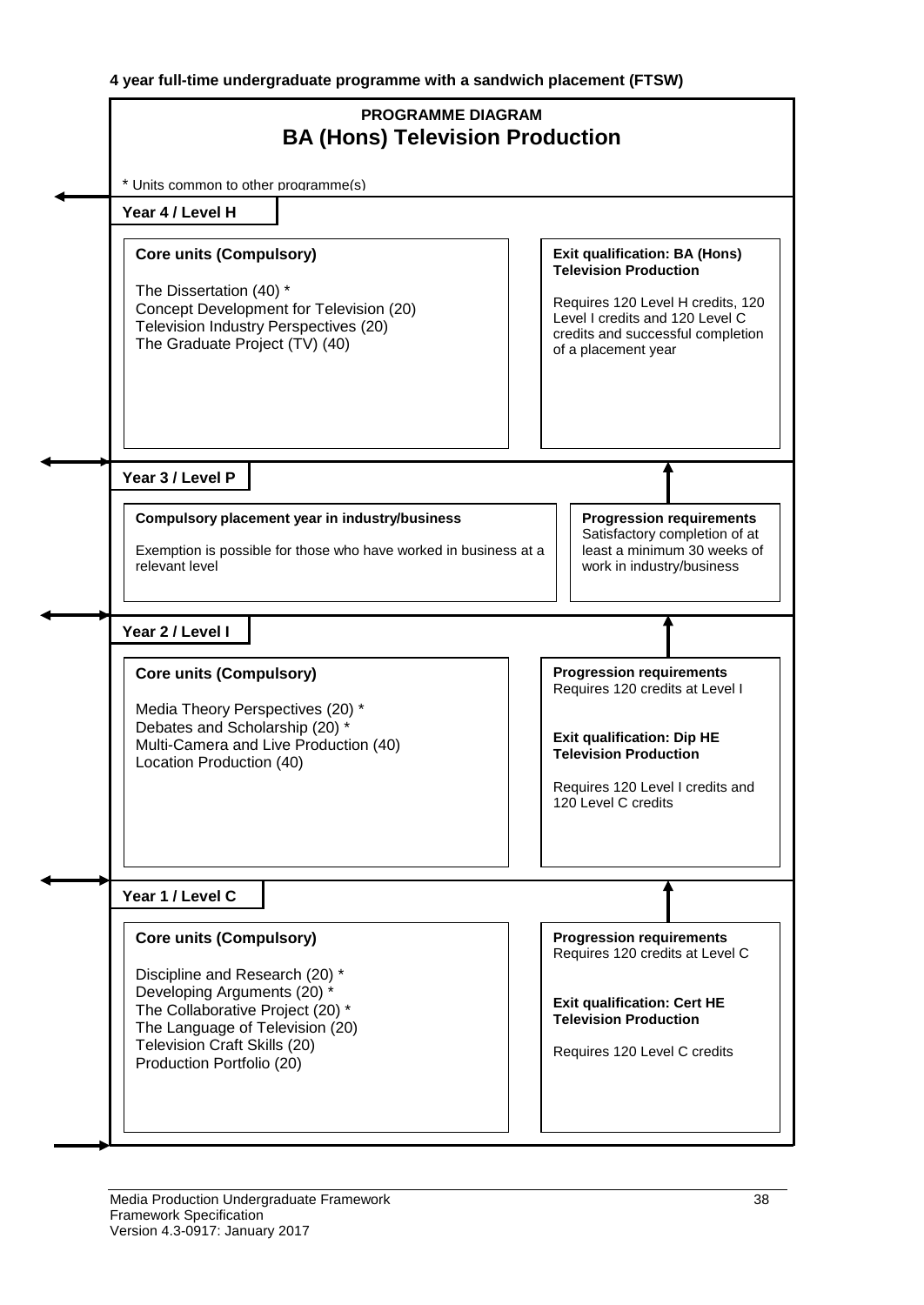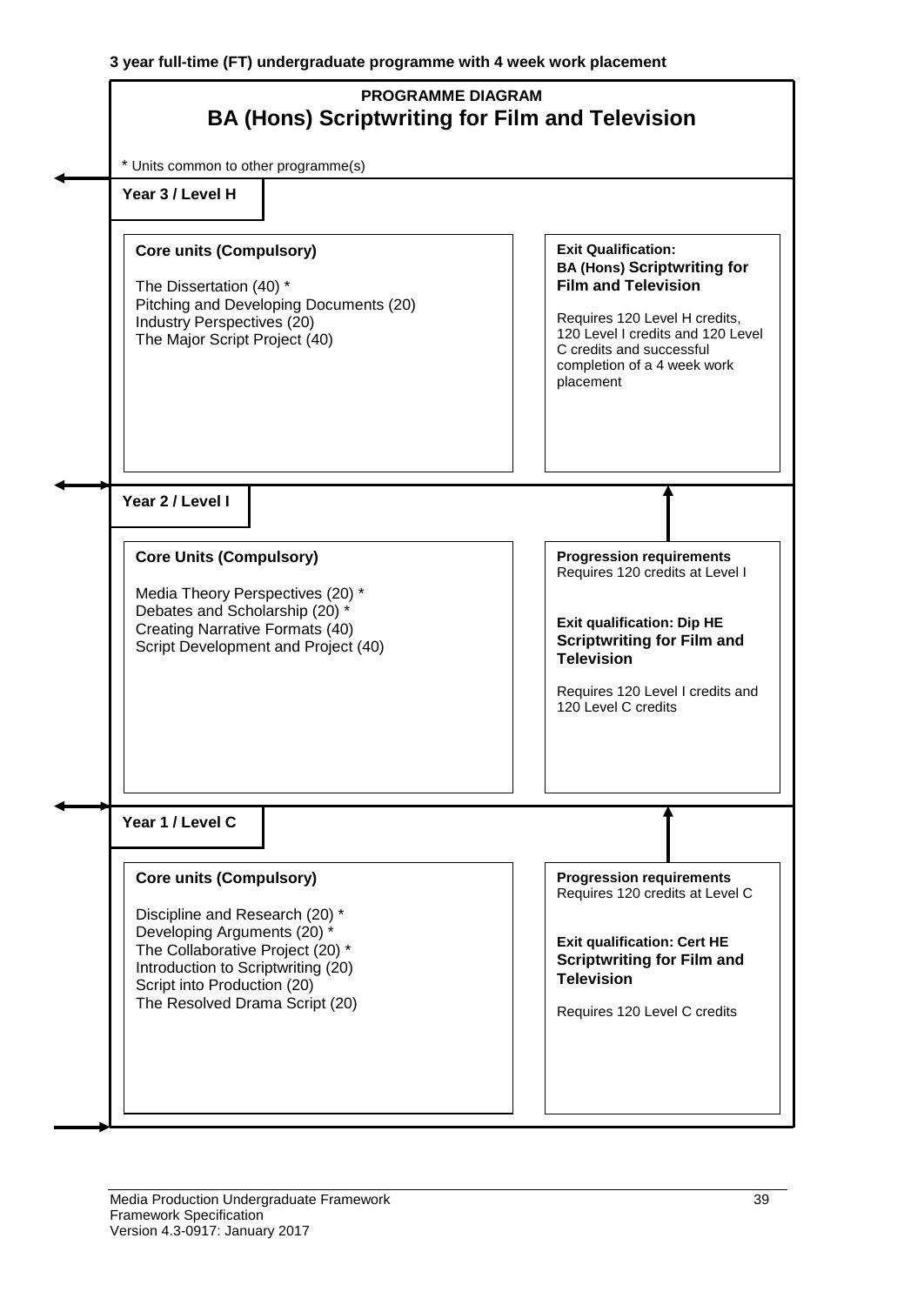**4 year full-time undergraduate programme with a sandwich placement (FTSW)**

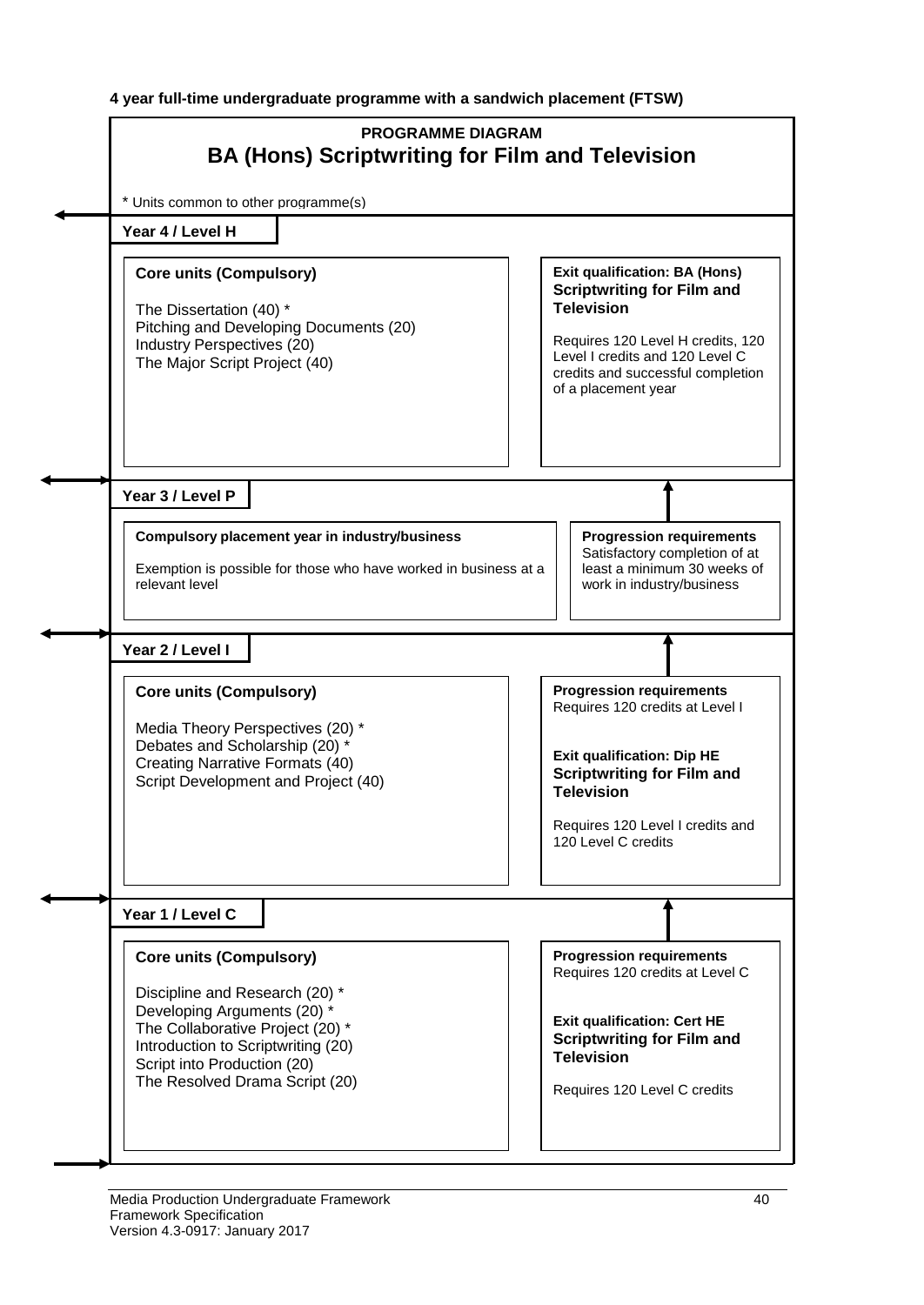The regulations for this framework/programme are the University's Standard Undergraduate Admission Regulations with the following amendments:

- 1. Applicants whose mother tongue is not English must offer evidence of qualifications in written and spoken English. Acceptable qualifications are:
	- IELTS (academic) 6.5 (with a minimum of 6 in each of four categories) *or* TOEFL (paper-based) 575 (with a minimum of 48 in each of three categories and an essay rating of at least 4) *or* TOEFL (internet-based) 90 with a minimum of 22 in each element, or direct equivalent.
- *2.* Applicants may be allowed to enter BA (Hons) Radio with advanced standing, on the basis of the successful completion of FdA Radio Production through formal internal progression. The applicant should normally have achieved a minimum classification of Merit. Applicants would normally be interviewed as part of the admissions process.
- 3. Students who have successfully completed FdA Digital Media Practice and FdA Creative Multimedia Design with 120 Level C/4 credits and 120 Level I/5 credits with an overall Merit grade or above, will be eligible to apply for entry with advanced standing to the BA (Hons) Media Production and credited with 240 credits for Levels C and I.
- 4. Applicants from Bournemouth University International College programmes which have approved articulation routes must meet the minimum entry requirements in terms of course average and English requirements as stipulated by the Media School at Bournemouth University.

The University Standard Admission Regulations are available on the portal at http://portal.bournemouth.ac.uk/Documents/.

### **ASSESSMENT REGULATIONS**

The regulations for this framework are the University's Standard Undergraduate Assessment Regulations.

The University Standard Assessment Regulations are available on the portal at http://portal.bournemouth.ac.uk/Documents/.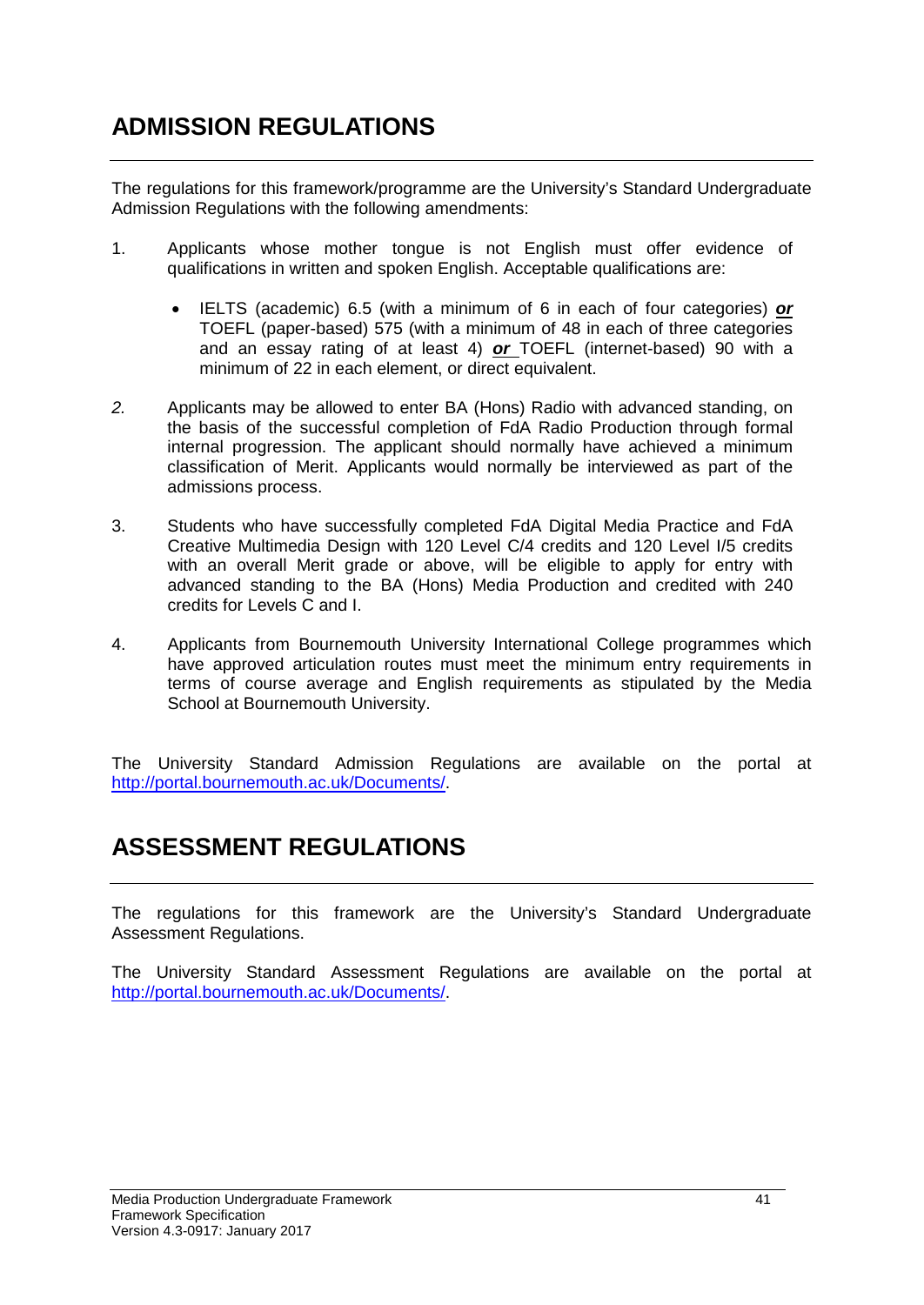| Originating<br>Institution(s):<br>Bournemouth<br>University<br>School:<br>Communication<br>N/A                                                    | Faculty of Media and<br>Partner institution: |                                   | Place(s) of Delivery:<br>Bournemouth<br>University<br>Language of<br>delivery (if not<br>English):<br>N/A<br>Programme HESA<br>JACS code: P310 | Framework Title (in full): The Media Production Undergraduate Framework<br>Programme Award and Title: BA (Hons) Media Production<br>Interim Award and Titles & required credits:<br>Dip HE Media Production (240 credits); Cert HE Media Production (120 credits) |                 |                   |                                                                              |     |                                                               |                     |                                      | <b>FTSW</b><br>(FTSW)<br>ECTS:                                 | Mode(s) of study: FT /<br>Expected Length of study:<br>3 years (FT) or 4 years<br><b>BU Credit Structure &amp;</b><br>Level H 120 (60 ECTS)<br>Level I 120 (60 ECTS)<br>Level C 120 (60 ECTS) |                                        |                        |                                                                                                 |                            |
|---------------------------------------------------------------------------------------------------------------------------------------------------|----------------------------------------------|-----------------------------------|------------------------------------------------------------------------------------------------------------------------------------------------|-------------------------------------------------------------------------------------------------------------------------------------------------------------------------------------------------------------------------------------------------------------------|-----------------|-------------------|------------------------------------------------------------------------------|-----|---------------------------------------------------------------|---------------------|--------------------------------------|----------------------------------------------------------------|-----------------------------------------------------------------------------------------------------------------------------------------------------------------------------------------------|----------------------------------------|------------------------|-------------------------------------------------------------------------------------------------|----------------------------|
|                                                                                                                                                   |                                              |                                   |                                                                                                                                                |                                                                                                                                                                                                                                                                   |                 |                   |                                                                              |     |                                                               |                     |                                      |                                                                | <b>Unit Details</b>                                                                                                                                                                           |                                        |                        |                                                                                                 | <b>Assessment Regs: SR</b> |
| Unit identification<br>Unit name<br>Unit<br>version<br>no.                                                                                        |                                              |                                   |                                                                                                                                                | <b>HESA</b><br><b>JACS</b><br>Subjec<br>t Code                                                                                                                                                                                                                    | CC <sub>1</sub> | %                 | Cost Centre(s) <sup>4</sup><br><b>HESA</b><br><b>JACS</b><br>Subject<br>Code | CC2 | $\%$                                                          | Prog<br>year<br>FT. | Prog<br>year<br>PT.                  | Core /<br>optio<br>n                                           | No of<br>credits                                                                                                                                                                              | Level<br>(C,I,H,<br>PgC,<br>PgD,<br>M) | Exam<br>$\overline{1}$ | Assessment<br><b>Element Weightings</b><br>C/Work<br>C/Work<br>$\overline{1}$<br>$\overline{2}$ |                            |
| $\overline{1}$                                                                                                                                    |                                              | Developing Arguments              |                                                                                                                                                |                                                                                                                                                                                                                                                                   | P300            | 145               | 100                                                                          |     |                                                               |                     | 1                                    |                                                                | Core                                                                                                                                                                                          | 20                                     | C                      |                                                                                                 | 100                        |
| $\overline{2}$                                                                                                                                    | <b>Digital Film</b>                          |                                   |                                                                                                                                                |                                                                                                                                                                                                                                                                   | W610            | 145               | 100                                                                          |     |                                                               |                     |                                      |                                                                | Core                                                                                                                                                                                          | $\overline{20}$                        | $\overline{c}$         |                                                                                                 | 100                        |
| $\overline{2}$                                                                                                                                    |                                              | <b>Audio Production</b>           |                                                                                                                                                |                                                                                                                                                                                                                                                                   | P312            | 145               | 100                                                                          |     |                                                               |                     |                                      |                                                                | Core                                                                                                                                                                                          | $\overline{20}$                        | $\mathsf{C}$           |                                                                                                 | 100                        |
| $\overline{1}$                                                                                                                                    |                                              | <b>Scriptwriting Fundamentals</b> |                                                                                                                                                |                                                                                                                                                                                                                                                                   | P300            | 145               | 100                                                                          |     |                                                               |                     |                                      |                                                                | Core                                                                                                                                                                                          | $\overline{20}$                        | $\mathsf C$            |                                                                                                 | 100                        |
| $\overline{2}$                                                                                                                                    |                                              | Networked Media                   |                                                                                                                                                |                                                                                                                                                                                                                                                                   | P304            | 145               | 100                                                                          |     |                                                               |                     | 1                                    |                                                                | Core                                                                                                                                                                                          | $\overline{20}$                        | C                      |                                                                                                 | 100                        |
| $\overline{1}$                                                                                                                                    |                                              | Media in Transition               |                                                                                                                                                |                                                                                                                                                                                                                                                                   | P304            | 145               | 100                                                                          |     |                                                               |                     |                                      |                                                                | Core                                                                                                                                                                                          | $\overline{20}$                        | $\overline{\text{c}}$  |                                                                                                 | 100                        |
| $\overline{1}$                                                                                                                                    |                                              | <b>Media Theory Perspectives</b>  |                                                                                                                                                |                                                                                                                                                                                                                                                                   | P300            | $\frac{145}{ }$   | 100                                                                          |     |                                                               |                     | $\overline{c}$                       |                                                                | Core                                                                                                                                                                                          | $\overline{20}$                        |                        |                                                                                                 | 100                        |
| $\overline{1}$                                                                                                                                    |                                              | <b>Factual Production</b>         |                                                                                                                                                |                                                                                                                                                                                                                                                                   | P304            | $\overline{145}$  | 100                                                                          |     |                                                               |                     | $\overline{2}$                       |                                                                | Core                                                                                                                                                                                          | $\overline{20}$                        |                        |                                                                                                 | 100                        |
| $\overline{1}$                                                                                                                                    |                                              | <b>Fictional Production</b>       |                                                                                                                                                |                                                                                                                                                                                                                                                                   | P304            | $\frac{145}{ }$   | 100                                                                          |     |                                                               |                     | $\overline{2}$                       |                                                                | Core                                                                                                                                                                                          | $\overline{20}$                        |                        |                                                                                                 | 100                        |
| $\overline{1}$                                                                                                                                    |                                              | <b>Stories and Spaces</b>         |                                                                                                                                                |                                                                                                                                                                                                                                                                   | P304            | 145               | 100                                                                          |     |                                                               |                     | $\overline{2}$                       |                                                                | Core                                                                                                                                                                                          | 20                                     |                        |                                                                                                 | 100                        |
| $\overline{1}$                                                                                                                                    |                                              | <b>Client and Audience</b>        |                                                                                                                                                |                                                                                                                                                                                                                                                                   | P304            | 145               | 100                                                                          |     |                                                               |                     | $\overline{2}$                       |                                                                | Core                                                                                                                                                                                          | $\overline{20}$                        |                        |                                                                                                 | 100                        |
| $\overline{2}$                                                                                                                                    |                                              |                                   | Work in the Media Industries                                                                                                                   |                                                                                                                                                                                                                                                                   | P300            | $\frac{145}{145}$ | 100                                                                          |     |                                                               |                     | $\overline{2}$                       |                                                                | Core                                                                                                                                                                                          | $\overline{20}$                        |                        |                                                                                                 | 100                        |
| $\overline{1}$                                                                                                                                    |                                              | <b>Industry Research Project</b>  |                                                                                                                                                |                                                                                                                                                                                                                                                                   | P300            | 145               | 100                                                                          |     |                                                               |                     | $\overline{3/4}$                     |                                                                | Core                                                                                                                                                                                          | $\overline{20}$                        | H                      |                                                                                                 | 100                        |
| $\overline{1}$                                                                                                                                    |                                              |                                   | <b>Advanced Specialist Production Skills</b>                                                                                                   |                                                                                                                                                                                                                                                                   | P310            | 145               | 100                                                                          |     |                                                               |                     | 3/4                                  |                                                                | Core                                                                                                                                                                                          | $\overline{20}$                        | H                      |                                                                                                 | 100                        |
| $\mathbf{1}$<br>$\overline{1}$                                                                                                                    |                                              | Ideas and Impact                  |                                                                                                                                                |                                                                                                                                                                                                                                                                   | P310            | 145               | 100                                                                          |     |                                                               |                     | $\overline{3/4}$                     |                                                                | Core                                                                                                                                                                                          | 20                                     | Н                      |                                                                                                 | 100                        |
|                                                                                                                                                   |                                              | <b>Career Planning</b>            | The Graduate Production Project                                                                                                                |                                                                                                                                                                                                                                                                   | P310<br>P300    | 145<br>145        | 100<br>100                                                                   |     |                                                               |                     | $\overline{3/4}$<br>$\overline{3/4}$ |                                                                | Core                                                                                                                                                                                          | 40<br>$\overline{20}$                  | H<br>H.                |                                                                                                 | 100<br>100                 |
|                                                                                                                                                   |                                              |                                   |                                                                                                                                                |                                                                                                                                                                                                                                                                   |                 |                   |                                                                              |     |                                                               |                     |                                      |                                                                | Core                                                                                                                                                                                          |                                        |                        |                                                                                                 |                            |
| Effective from $10$<br>Contact in School:<br>Associate Dean (Media Production): 01202 961749<br>Prog Year / Month / Year<br>Yr. 1<br>Sept<br>2014 |                                              |                                   |                                                                                                                                                |                                                                                                                                                                                                                                                                   |                 |                   | Date approved:<br>August 2014                                                |     | Programme Specification version no:<br>Version 4.1: June 2015 |                     |                                      |                                                                | Placement: 4 weeks core /<br>minimum 30 week optional<br>alternative                                                                                                                          |                                        |                        |                                                                                                 |                            |
| Yr. 2                                                                                                                                             | Sept                                         | 2014                              | Name of Professional, Statutory or Regulatory Body (if appropriate): N/A                                                                       |                                                                                                                                                                                                                                                                   |                 |                   |                                                                              |     |                                                               |                     |                                      | Diploma Supplement Statement regarding PRSB accreditation: N/A |                                                                                                                                                                                               |                                        |                        |                                                                                                 |                            |
| Yr. 3                                                                                                                                             | Sept                                         | 2014                              |                                                                                                                                                |                                                                                                                                                                                                                                                                   |                 |                   |                                                                              |     |                                                               |                     |                                      |                                                                |                                                                                                                                                                                               |                                        |                        |                                                                                                 |                            |
| Yr.4                                                                                                                                              |                                              |                                   |                                                                                                                                                |                                                                                                                                                                                                                                                                   |                 |                   |                                                                              |     |                                                               |                     |                                      |                                                                |                                                                                                                                                                                               |                                        |                        |                                                                                                 |                            |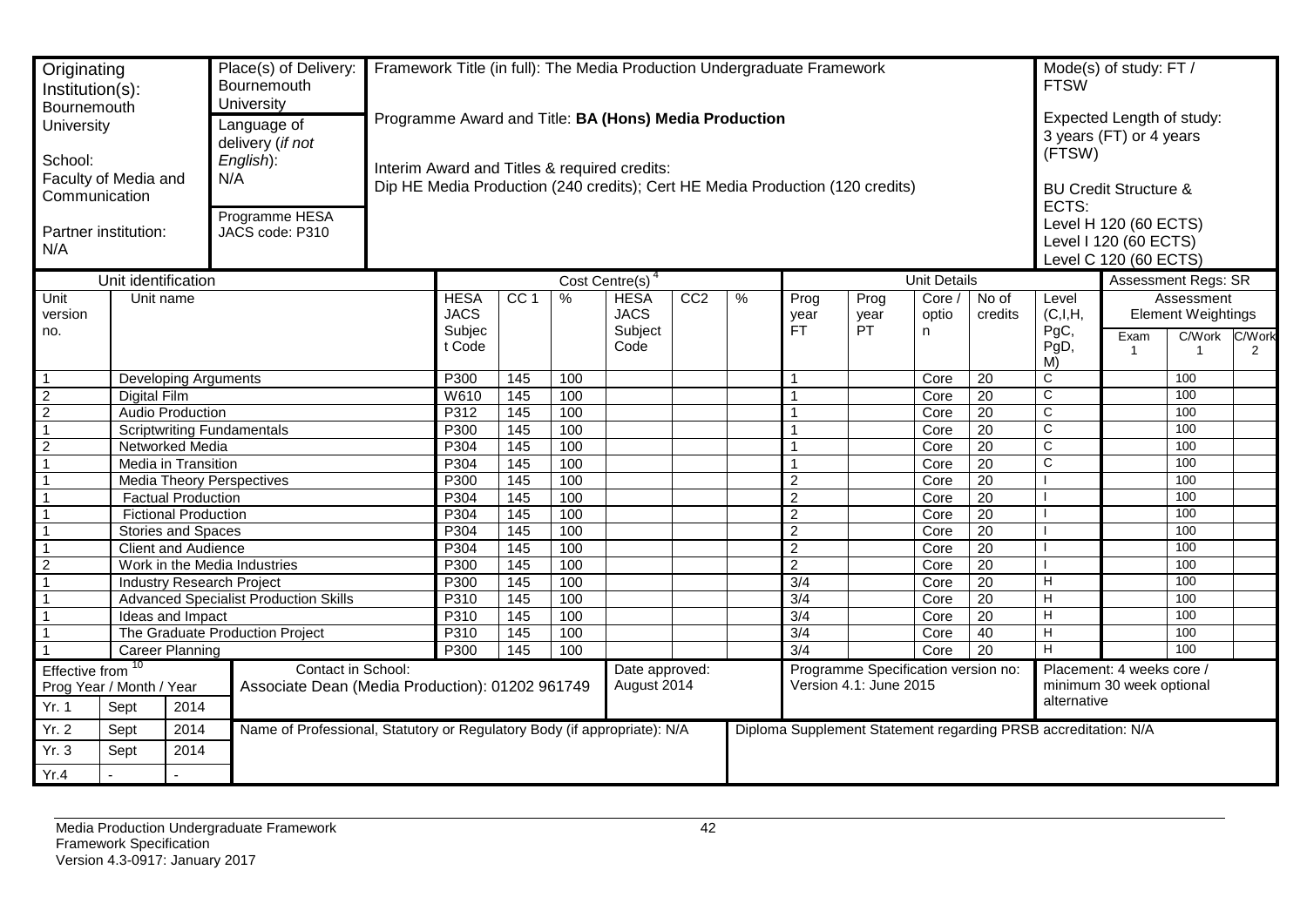#### **PROGRAMME PROFILE**

| Originating<br>Institution(s):<br>Bournemouth<br>University<br>School:<br>Communication<br>N/A                                                      | Faculty of Media and<br>Partner institution: |                                  | Place(s) of Delivery:<br>Bournemouth<br>University<br>Language of<br>delivery (if not<br>English): N/A<br>Programme HESA<br>JACS code: W614 |  | Framework Title (in full): The Media Production Undergraduate Framework<br>Programme Award and Title: BA (Hons) Television Production<br>Interim Award and Titles & required credits:<br>Dip HE Television Production (240 credits); Cert HE Television Production (120 credits) |                   |               |                                               |     |               |                                                               |                     | Mode(s) of study: FT /<br><b>FTSW</b><br>Expected Length of study:<br>3 years (FT) or 4 years<br>(FTSW)<br><b>BU Credit Structure &amp;</b><br>ECTS:<br>Level H 120 (60 ECTS)<br>Level I 120 (60 ECTS)<br>Level C 120 (60 ECTS) |                  |                                                                  |                        |                                                         |             |
|-----------------------------------------------------------------------------------------------------------------------------------------------------|----------------------------------------------|----------------------------------|---------------------------------------------------------------------------------------------------------------------------------------------|--|----------------------------------------------------------------------------------------------------------------------------------------------------------------------------------------------------------------------------------------------------------------------------------|-------------------|---------------|-----------------------------------------------|-----|---------------|---------------------------------------------------------------|---------------------|---------------------------------------------------------------------------------------------------------------------------------------------------------------------------------------------------------------------------------|------------------|------------------------------------------------------------------|------------------------|---------------------------------------------------------|-------------|
|                                                                                                                                                     | Unit identification                          |                                  |                                                                                                                                             |  |                                                                                                                                                                                                                                                                                  |                   |               | Cost Centre(s)                                |     |               |                                                               |                     | <b>Unit Details</b>                                                                                                                                                                                                             |                  |                                                                  |                        | Assessment Regs:                                        |             |
| Unit<br>version<br>no.                                                                                                                              | Unit name                                    |                                  |                                                                                                                                             |  | <b>HESA</b><br><b>JACS</b><br>Subjec<br>t Code                                                                                                                                                                                                                                   | CC <sub>1</sub>   | $\frac{9}{6}$ | <b>HESA</b><br><b>JACS</b><br>Subject<br>Code | CC2 | $\frac{9}{6}$ | Prog<br>year<br>FT.                                           | Prog<br>year<br>PT. | Core /<br>optio<br>n.                                                                                                                                                                                                           | No of<br>credits | Level<br>(C,I,H)<br>PgC,<br>PgD,<br>M)                           | Exam<br>$\overline{1}$ | Assessment<br><b>Element Weightings</b><br>C/Work<br>-1 | C/Work<br>2 |
| $\overline{1}$                                                                                                                                      |                                              | <b>Developing Arguments</b>      |                                                                                                                                             |  | P300                                                                                                                                                                                                                                                                             | 145               | 100           |                                               |     |               | $\overline{1}$                                                |                     | Core                                                                                                                                                                                                                            | $\overline{20}$  | $\overline{C}$                                                   |                        | 100                                                     |             |
| $\overline{2}$                                                                                                                                      |                                              |                                  | The Language of Television                                                                                                                  |  | W611                                                                                                                                                                                                                                                                             | 145               | 100           |                                               |     |               |                                                               |                     | Core                                                                                                                                                                                                                            | $\overline{20}$  | C                                                                |                        | 100                                                     |             |
| $\overline{2}$                                                                                                                                      |                                              | <b>Television Craft Skills</b>   |                                                                                                                                             |  | W610                                                                                                                                                                                                                                                                             | 145               | 100           |                                               |     |               |                                                               |                     | Core                                                                                                                                                                                                                            | 20               | $\mathsf{C}$                                                     | 50                     | 50                                                      |             |
| $\overline{1}$                                                                                                                                      |                                              | Discipline and Research          |                                                                                                                                             |  | P300                                                                                                                                                                                                                                                                             | 145               | 100           |                                               |     |               |                                                               |                     | Core                                                                                                                                                                                                                            | 20               | $\mathsf{C}$                                                     |                        | 100                                                     |             |
| $\overline{3}$                                                                                                                                      |                                              | <b>Collaborative Project</b>     |                                                                                                                                             |  | P310                                                                                                                                                                                                                                                                             | 145               | 100           |                                               |     |               |                                                               |                     | Core                                                                                                                                                                                                                            | 20               | C                                                                |                        | 100                                                     |             |
| $\overline{2}$                                                                                                                                      |                                              | <b>Production Portfolio</b>      |                                                                                                                                             |  | W611                                                                                                                                                                                                                                                                             | 145               | 100           |                                               |     |               |                                                               |                     | Core                                                                                                                                                                                                                            | 20               | C                                                                |                        | 100                                                     |             |
| $\overline{1}$                                                                                                                                      |                                              | <b>Media Theory Perspectives</b> |                                                                                                                                             |  | P <sub>300</sub>                                                                                                                                                                                                                                                                 | 145               | 100           |                                               |     |               | $\sqrt{2}$                                                    |                     | Core                                                                                                                                                                                                                            | 20               |                                                                  |                        | 100                                                     |             |
| $\overline{2}$                                                                                                                                      |                                              |                                  | Multi-camera and Live Production                                                                                                            |  | W611                                                                                                                                                                                                                                                                             | $\frac{145}{145}$ | 100           |                                               |     |               | $\overline{2}$                                                |                     | Core                                                                                                                                                                                                                            | 40               |                                                                  |                        | 100                                                     |             |
| $\overline{1}$                                                                                                                                      |                                              | <b>Location Production</b>       |                                                                                                                                             |  | W611                                                                                                                                                                                                                                                                             | 145               | 100           |                                               |     |               | 2                                                             |                     | Core                                                                                                                                                                                                                            | 40               |                                                                  |                        | 100                                                     |             |
| $\overline{1}$                                                                                                                                      |                                              | Debates and Scholarship          |                                                                                                                                             |  | P300                                                                                                                                                                                                                                                                             | 145               | 100           |                                               |     |               | $\overline{2}$                                                |                     | Core                                                                                                                                                                                                                            | $\overline{20}$  |                                                                  |                        | 100                                                     |             |
| $\overline{2}$                                                                                                                                      |                                              | The Dissertation                 |                                                                                                                                             |  | P300                                                                                                                                                                                                                                                                             | 145               | 100           |                                               |     |               | $\overline{3/4}$                                              |                     | Core                                                                                                                                                                                                                            | 40               | H                                                                |                        | 100                                                     |             |
| $\frac{2}{2}$                                                                                                                                       |                                              |                                  | <b>Concept Development for Television</b>                                                                                                   |  | P301                                                                                                                                                                                                                                                                             | 145               | 100           |                                               |     |               | $\overline{3/4}$                                              |                     | Core                                                                                                                                                                                                                            | $\overline{20}$  | $\overline{H}$                                                   |                        | 100                                                     | P/F         |
|                                                                                                                                                     |                                              |                                  | <b>Television Industry Perspectives</b>                                                                                                     |  | P301                                                                                                                                                                                                                                                                             | 145               | 100           |                                               |     |               | 3/4                                                           |                     | Core                                                                                                                                                                                                                            | $\overline{20}$  | H                                                                |                        | 100                                                     |             |
| $\overline{3}$                                                                                                                                      |                                              | The Graduate Project (TV)        |                                                                                                                                             |  | W611                                                                                                                                                                                                                                                                             | 145               | 100           |                                               |     |               | $\overline{3/4}$                                              |                     | Core                                                                                                                                                                                                                            | $\overline{40}$  | $\overline{H}$                                                   |                        | 100                                                     |             |
| <b>Effective from</b><br>Contact in School:<br>Prog Year / Month / Year<br>Associate Dean (Media Production): 01202 961749<br>Yr. 1<br>Sept<br>2013 |                                              |                                  |                                                                                                                                             |  | Date approved:<br>August 2014                                                                                                                                                                                                                                                    |                   |               |                                               |     |               | Programme Specification version no:<br>Version 4.1: June 2015 |                     |                                                                                                                                                                                                                                 |                  | Placement: 4 weeks core /minimum<br>30 week optional alternative |                        |                                                         |             |
| Yr. 2                                                                                                                                               | Sept                                         | 2014                             | Name of Professional, Statutory or Regulatory Body (if appropriate):                                                                        |  |                                                                                                                                                                                                                                                                                  |                   |               |                                               |     |               |                                                               |                     |                                                                                                                                                                                                                                 |                  | Diploma Supplement Statement regarding PRSB accreditation: N/A   |                        |                                                         |             |
| Yr. 3                                                                                                                                               | Sept                                         | 2014                             | <b>Creative Skillset</b>                                                                                                                    |  |                                                                                                                                                                                                                                                                                  |                   |               |                                               |     |               |                                                               |                     |                                                                                                                                                                                                                                 |                  |                                                                  |                        |                                                         |             |
| Yr.4                                                                                                                                                |                                              |                                  |                                                                                                                                             |  |                                                                                                                                                                                                                                                                                  |                   |               |                                               |     |               |                                                               |                     |                                                                                                                                                                                                                                 |                  |                                                                  |                        |                                                         |             |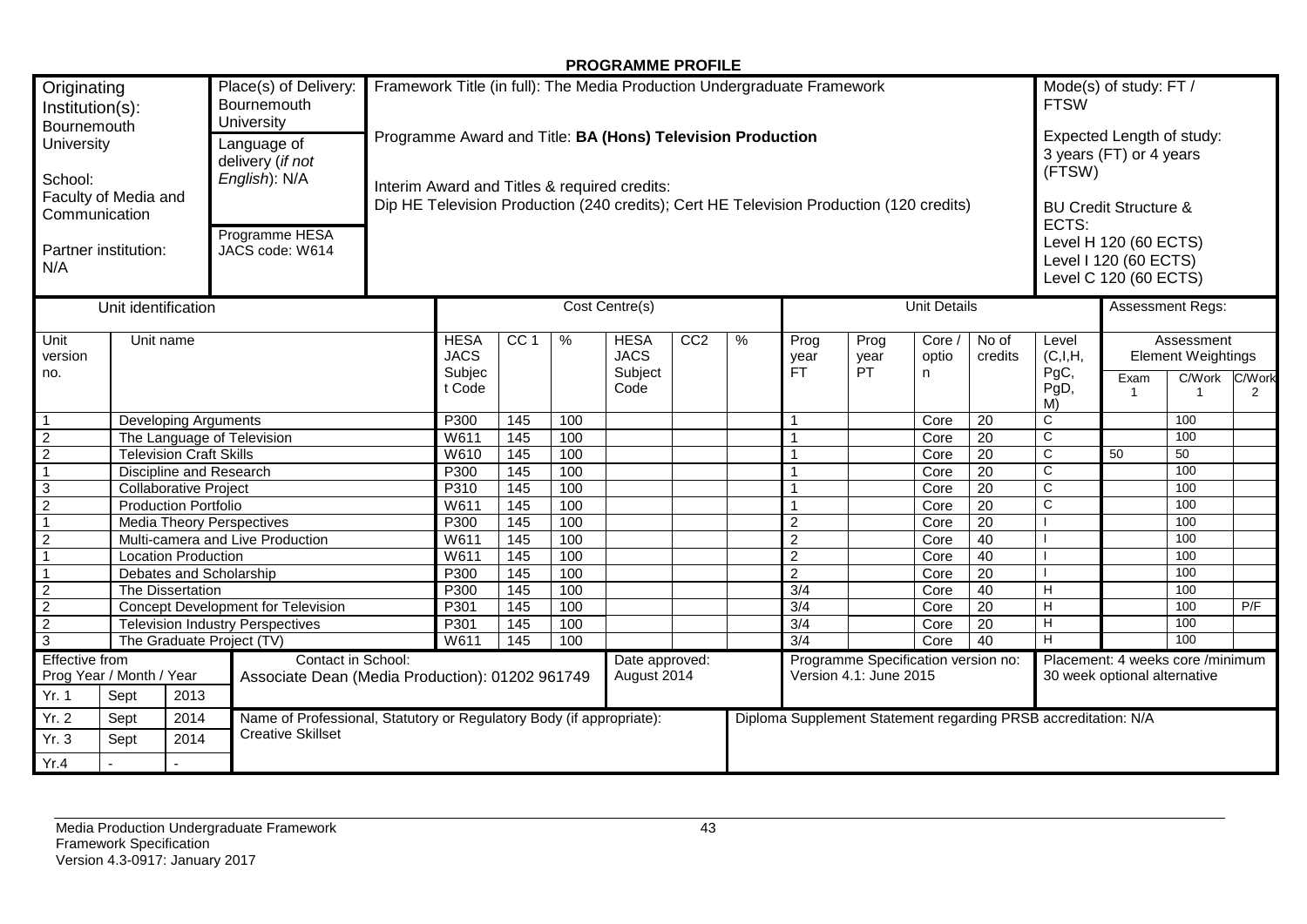|                                                                                                                                                                                                                                                                                                                                                |                     |                              |                                                                          |  |                               |                          |            | <b>PROGRAMME PROFILE</b>                                                |     |                                                                                                             |                                                                         |                     |                     |                       |                                                                |                                                                  |                                         |     |  |
|------------------------------------------------------------------------------------------------------------------------------------------------------------------------------------------------------------------------------------------------------------------------------------------------------------------------------------------------|---------------------|------------------------------|--------------------------------------------------------------------------|--|-------------------------------|--------------------------|------------|-------------------------------------------------------------------------|-----|-------------------------------------------------------------------------------------------------------------|-------------------------------------------------------------------------|---------------------|---------------------|-----------------------|----------------------------------------------------------------|------------------------------------------------------------------|-----------------------------------------|-----|--|
| Originating<br>Institution(s):                                                                                                                                                                                                                                                                                                                 |                     |                              | Place(s) of Delivery:<br>Bournemouth<br>University                       |  |                               |                          |            | Framework Title (in full): The Media Production Undergraduate Framework |     |                                                                                                             |                                                                         |                     |                     |                       | Mode(s) of study: FT /<br><b>FTSW</b>                          |                                                                  |                                         |     |  |
| <b>Bournemouth</b><br>Programme Award and Title: BA (Hons) Digital Media Design<br>Language of<br>University<br>delivery (if not<br>English): N/A<br>School: Faculty of<br>Interim Award and Titles & required credits:<br>Media and<br>Dip HE Digital Media Design (240 credits); Cert HE Digital Media Design (120 credits)<br>Communication |                     |                              |                                                                          |  |                               |                          |            |                                                                         |     | Expected Length of study:<br>3 years (FT) or 4 years<br>(FTSW)<br><b>BU Credit Structure &amp;</b><br>ECTS: |                                                                         |                     |                     |                       |                                                                |                                                                  |                                         |     |  |
| Programme HESA<br>JACS code: W212<br>Partner institution: N/A                                                                                                                                                                                                                                                                                  |                     |                              |                                                                          |  |                               |                          |            |                                                                         |     |                                                                                                             | Level H 120 (60 ECTS)<br>Level I 120 (60 ECTS)<br>Level C 120 (60 ECTS) |                     |                     |                       |                                                                |                                                                  |                                         |     |  |
|                                                                                                                                                                                                                                                                                                                                                | Unit identification |                              |                                                                          |  |                               |                          |            | Cost Centre(s)                                                          |     |                                                                                                             |                                                                         |                     | <b>Unit Details</b> |                       |                                                                |                                                                  | Assessment Regs:                        |     |  |
| Unit<br>version                                                                                                                                                                                                                                                                                                                                | Unit name           |                              |                                                                          |  | <b>HESA</b><br><b>JACS</b>    | CC <sub>1</sub>          | %          | <b>HESA</b><br><b>JACS</b><br>Subject                                   | CC2 | %                                                                                                           | Prog<br>year<br>FT.                                                     | Prog<br>vear<br>PT. | Core /<br>optio     | No of<br>credits      | Level<br>(C,I,H,                                               |                                                                  | Assessment<br><b>Element Weightings</b> |     |  |
|                                                                                                                                                                                                                                                                                                                                                | no.                 |                              |                                                                          |  | Subjec<br>t Code              |                          |            | Code                                                                    |     |                                                                                                             |                                                                         |                     | n                   |                       | PgC,<br>PgD,<br>M)                                             | Exam<br>$\overline{1}$                                           | C/Work C/Work<br>-1                     | 2   |  |
| $\overline{1}$                                                                                                                                                                                                                                                                                                                                 |                     | <b>Developing Arguments</b>  |                                                                          |  | P300                          | 145                      | 100        |                                                                         |     |                                                                                                             |                                                                         |                     | Core                | 20                    | C                                                              |                                                                  | 100                                     |     |  |
| $\overline{1}$                                                                                                                                                                                                                                                                                                                                 |                     | Concept and Ideation         |                                                                          |  | W212                          | 145                      | 100        |                                                                         |     |                                                                                                             |                                                                         |                     | Core                | 20                    | C                                                              |                                                                  | 100                                     |     |  |
| $\overline{1}$                                                                                                                                                                                                                                                                                                                                 |                     |                              | Development and Realisation                                              |  | P304                          | 145                      | 100        |                                                                         |     |                                                                                                             |                                                                         |                     | Core                | $\overline{20}$       | $\overline{\mathsf{C}}$                                        |                                                                  | 100                                     |     |  |
| $\overline{1}$                                                                                                                                                                                                                                                                                                                                 |                     | Discipline and Research      |                                                                          |  | P300                          | 145                      | 100        |                                                                         |     |                                                                                                             |                                                                         |                     | Core                | $\overline{20}$       | $\overline{c}$                                                 |                                                                  | 100                                     |     |  |
| $\overline{3}$                                                                                                                                                                                                                                                                                                                                 |                     | <b>Collaborative Project</b> |                                                                          |  | P304                          | 145                      | 100        |                                                                         |     |                                                                                                             |                                                                         |                     | Core                | $\overline{20}$       | $\mathsf{C}$                                                   |                                                                  | 100                                     |     |  |
| $\overline{1}$                                                                                                                                                                                                                                                                                                                                 |                     |                              | Design for Digital Media Environments                                    |  | W212                          | $\frac{145}{145}$        | 100        |                                                                         |     |                                                                                                             |                                                                         |                     | Core                | $\overline{20}$       | $\mathsf{C}$                                                   |                                                                  | 100                                     |     |  |
| $\overline{1}$                                                                                                                                                                                                                                                                                                                                 |                     |                              | <b>Media Theory Perspectives</b>                                         |  | P300                          | 145                      | 100        |                                                                         |     |                                                                                                             | $\overline{c}$                                                          |                     | Core                | 20                    |                                                                |                                                                  | 100                                     |     |  |
| $\overline{1}$                                                                                                                                                                                                                                                                                                                                 |                     | Design Iterations            |                                                                          |  | $\overline{W21}2$             | 145                      | 100        |                                                                         |     |                                                                                                             | $\overline{c}$                                                          |                     | Core                | 40                    |                                                                |                                                                  | 100                                     |     |  |
| $\overline{1}$                                                                                                                                                                                                                                                                                                                                 |                     | Debates and Scholarship      |                                                                          |  | P300                          | 145                      | 100        |                                                                         |     |                                                                                                             | $\overline{2}$                                                          |                     | Core                | 20                    |                                                                |                                                                  | 100                                     |     |  |
| $\overline{1}$                                                                                                                                                                                                                                                                                                                                 |                     | <b>Applied Design</b>        |                                                                          |  | W212<br>P300                  | 145                      | 100        |                                                                         |     |                                                                                                             | $\overline{2}$<br>$\overline{3/4}$                                      |                     | Core                | 40                    | H                                                              |                                                                  | 100<br>100                              |     |  |
| $\overline{2}$<br>$\overline{1}$                                                                                                                                                                                                                                                                                                               |                     | The Dissertation             | Developing Media Design Concepts                                         |  | P304                          | 145<br>$\frac{145}{145}$ | 100<br>100 |                                                                         |     |                                                                                                             | $\overline{3/4}$                                                        |                     | Core<br>Core        | 40<br>$\overline{20}$ | H                                                              |                                                                  | 100                                     | P/F |  |
| $\overline{1}$                                                                                                                                                                                                                                                                                                                                 |                     | <b>Industry Perspectives</b> |                                                                          |  | P304                          | 145                      | 100        |                                                                         |     |                                                                                                             | $\overline{3/4}$                                                        |                     | Core                | $\overline{20}$       | H                                                              |                                                                  | 100                                     |     |  |
| $\overline{2}$                                                                                                                                                                                                                                                                                                                                 |                     |                              |                                                                          |  | P304                          | 145                      | 100        |                                                                         |     |                                                                                                             | 3/4                                                                     |                     | Core                | 40                    | H                                                              |                                                                  | 100                                     |     |  |
| The Graduate Project (DMD)<br>Effective from<br>Contact in School:<br>Prog Year / Month / Year<br>Associate Dean (Media Production): 01202 961749                                                                                                                                                                                              |                     |                              |                                                                          |  | Date approved:<br>August 2012 |                          |            |                                                                         |     |                                                                                                             | Programme Specification version no.<br>Version 4.1: June 2015           |                     |                     |                       |                                                                | Placement: 4 weeks core /minimum<br>30 week optional alternative |                                         |     |  |
| Yr. 1                                                                                                                                                                                                                                                                                                                                          | Sept                | 2013                         |                                                                          |  |                               |                          |            |                                                                         |     |                                                                                                             |                                                                         |                     |                     |                       |                                                                |                                                                  |                                         |     |  |
| Yr. 2                                                                                                                                                                                                                                                                                                                                          | Sept                | 2014                         | Name of Professional, Statutory or Regulatory Body (if appropriate): N/A |  |                               |                          |            |                                                                         |     |                                                                                                             |                                                                         |                     |                     |                       | Diploma Supplement Statement regarding PRSB accreditation: N/A |                                                                  |                                         |     |  |
| Yr. 3                                                                                                                                                                                                                                                                                                                                          | Sept                | 2015                         |                                                                          |  |                               |                          |            |                                                                         |     |                                                                                                             |                                                                         |                     |                     |                       |                                                                |                                                                  |                                         |     |  |
| Yr.4                                                                                                                                                                                                                                                                                                                                           |                     | $\mathbf{r}$                 |                                                                          |  |                               |                          |            |                                                                         |     |                                                                                                             |                                                                         |                     |                     |                       |                                                                |                                                                  |                                         |     |  |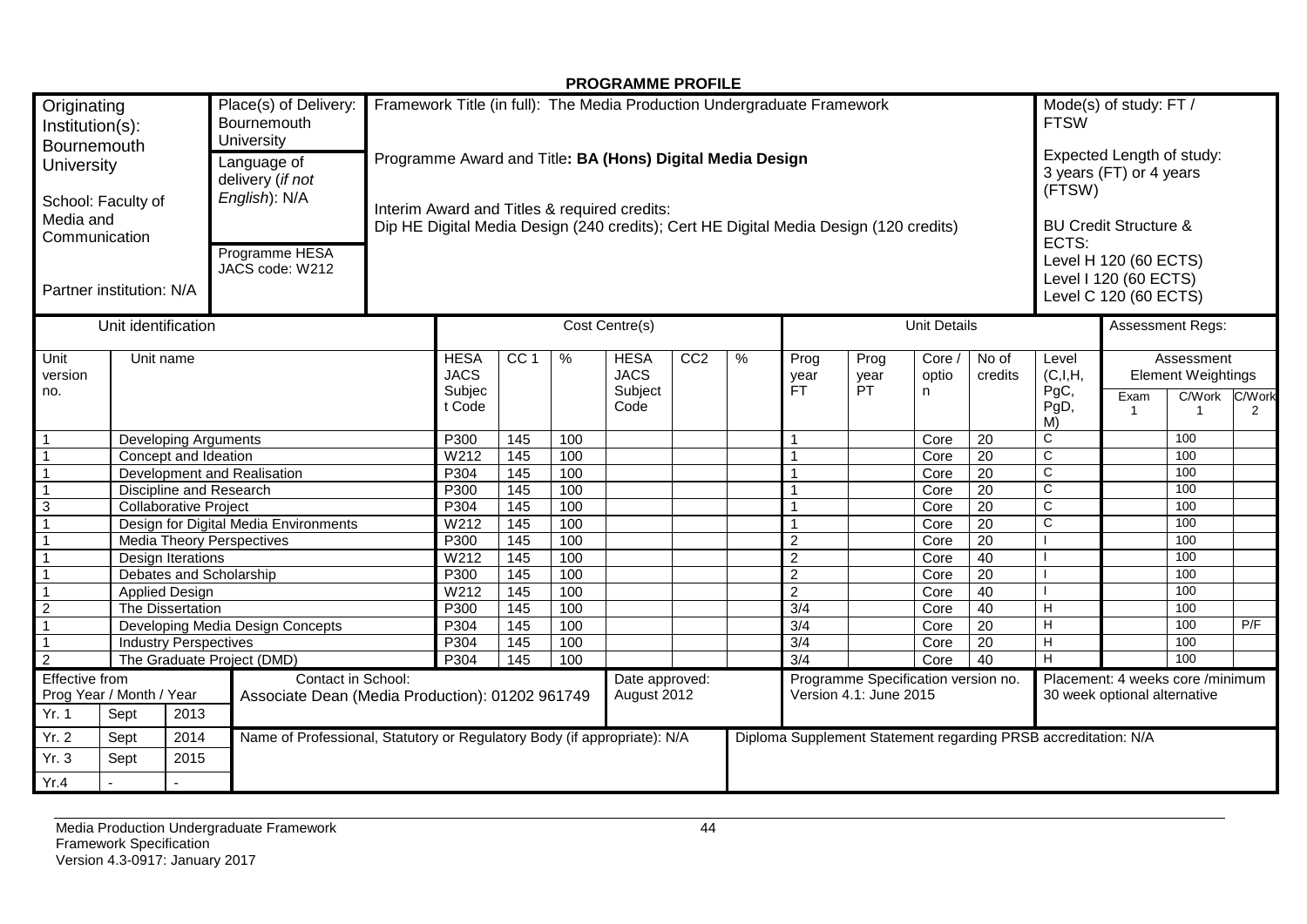#### **PROGRAMME PROFILE**

| Originating<br>Place(s) of Delivery:<br>Bournemouth<br>Institution(s):<br>University<br>Bournemouth<br>Language of<br>University<br>delivery (if not<br>English): N/A<br>School: Faculty of<br>Media and<br>Programme HESA<br>Communication<br>JACS code: P312<br>Partner institution: N/A |                                                 |      |                                                                          |      | Framework Title (in full): The Media Production Undergraduate Framework<br>Programme Award and Title: BA (Hons) Radio<br>Interim Award and Titles & required credits:<br>Dip HE Radio (240 credits); Cert HE Radio (120 credits) |                   |     |                                               |                 |     |                                                               |                           |                      |                                                                      | Mode(s) of study: FT /<br><b>FTSW</b><br>Expected Length of study:<br>3 years (FT) or 4 years<br>(FTSW)<br><b>BU Credit Structure &amp;</b><br>ECTS:<br>Level H 120 (60 ECTS)<br>Level I 120 (60 ECTS)<br>Level C 120 (60 ECTS) |                        |                                                                     |             |
|--------------------------------------------------------------------------------------------------------------------------------------------------------------------------------------------------------------------------------------------------------------------------------------------|-------------------------------------------------|------|--------------------------------------------------------------------------|------|----------------------------------------------------------------------------------------------------------------------------------------------------------------------------------------------------------------------------------|-------------------|-----|-----------------------------------------------|-----------------|-----|---------------------------------------------------------------|---------------------------|----------------------|----------------------------------------------------------------------|---------------------------------------------------------------------------------------------------------------------------------------------------------------------------------------------------------------------------------|------------------------|---------------------------------------------------------------------|-------------|
| Unit identification                                                                                                                                                                                                                                                                        |                                                 |      |                                                                          |      | Cost Centre(s)                                                                                                                                                                                                                   |                   |     |                                               |                 |     |                                                               | <b>Unit Details</b>       |                      | Assessment Regs:                                                     |                                                                                                                                                                                                                                 |                        |                                                                     |             |
| Unit<br>version<br>no.                                                                                                                                                                                                                                                                     | Unit name                                       |      |                                                                          |      | <b>HESA</b><br><b>JACS</b><br>Subjec<br>t Code                                                                                                                                                                                   | CC <sub>1</sub>   | %   | <b>HESA</b><br><b>JACS</b><br>Subject<br>Code | CC <sub>2</sub> | %   | Prog<br>year<br>FT.                                           | Prog<br>year<br><b>PT</b> | Core /<br>optio<br>n | No of<br>credits                                                     | Level<br>(C,I,H,<br>PgC,<br>PgD,<br>M)                                                                                                                                                                                          | Exam<br>$\overline{1}$ | Assessment<br><b>Element Weightings</b><br>C/Work<br>$\overline{1}$ | C/Work<br>2 |
| $\mathbf{1}$<br><b>Developing Arguments</b>                                                                                                                                                                                                                                                |                                                 |      |                                                                          |      | P300                                                                                                                                                                                                                             | 145               | 100 |                                               |                 |     | 1                                                             |                           | Core                 | 20                                                                   | С                                                                                                                                                                                                                               |                        | 100                                                                 |             |
| $\mathbf{1}$<br>Radio Production 1                                                                                                                                                                                                                                                         |                                                 |      |                                                                          |      | P312                                                                                                                                                                                                                             | $\overline{145}$  | 100 |                                               |                 |     |                                                               |                           | Core                 | 20                                                                   | C                                                                                                                                                                                                                               |                        | 100                                                                 |             |
| $\mathbf{1}$<br><b>Radio Production Skills</b>                                                                                                                                                                                                                                             |                                                 |      |                                                                          |      | P312                                                                                                                                                                                                                             | 145               | 100 |                                               |                 |     |                                                               |                           | Core                 | $\overline{20}$                                                      | C                                                                                                                                                                                                                               |                        | 100                                                                 |             |
| $\mathbf{1}$<br>Discipline and Research                                                                                                                                                                                                                                                    |                                                 |      |                                                                          |      | P300                                                                                                                                                                                                                             | 145               | 100 |                                               |                 |     |                                                               |                           | Core                 | 20                                                                   | C                                                                                                                                                                                                                               |                        | 100                                                                 |             |
| $\overline{3}$<br><b>Collaborative Project</b>                                                                                                                                                                                                                                             |                                                 |      |                                                                          |      | P312                                                                                                                                                                                                                             | 145               | 100 |                                               |                 |     |                                                               |                           | Core                 | $\overline{20}$                                                      | $\overline{\text{c}}$                                                                                                                                                                                                           |                        | 100                                                                 |             |
| $\overline{1}$<br>Radio Production 2                                                                                                                                                                                                                                                       |                                                 |      |                                                                          |      | P312                                                                                                                                                                                                                             | $\frac{145}{145}$ | 100 |                                               |                 |     |                                                               |                           | Core                 | $\overline{20}$                                                      | $\overline{\text{c}}$                                                                                                                                                                                                           |                        | 100                                                                 |             |
| $\mathbf{1}$<br>Media Theory Perspectives                                                                                                                                                                                                                                                  |                                                 |      |                                                                          |      | P300                                                                                                                                                                                                                             | $\frac{145}{145}$ | 100 |                                               |                 |     | $\overline{2}$                                                |                           | Core                 | $\overline{20}$                                                      |                                                                                                                                                                                                                                 |                        | 100                                                                 |             |
| $\overline{3}$<br>The Radio Station                                                                                                                                                                                                                                                        |                                                 |      |                                                                          |      | P312                                                                                                                                                                                                                             | 145               | 100 |                                               |                 |     | $\overline{2}$                                                |                           | Core                 | 40                                                                   |                                                                                                                                                                                                                                 |                        | 100                                                                 |             |
| $\mathbf{1}$<br>Debates and Scholarship                                                                                                                                                                                                                                                    |                                                 |      |                                                                          |      | P300                                                                                                                                                                                                                             | 145               | 100 |                                               |                 |     | $\overline{c}$                                                |                           | Core                 | 20                                                                   |                                                                                                                                                                                                                                 |                        | 100                                                                 |             |
| $\overline{2}$<br><b>Advanced Radio Production</b>                                                                                                                                                                                                                                         |                                                 |      |                                                                          |      | P312                                                                                                                                                                                                                             | 145               | 100 |                                               |                 |     | $\overline{2}$                                                |                           | Core                 | 40                                                                   |                                                                                                                                                                                                                                 |                        | 100                                                                 |             |
| $\overline{2}$<br>The Dissertation                                                                                                                                                                                                                                                         |                                                 |      |                                                                          |      | P300<br>P302                                                                                                                                                                                                                     | 145               | 100 |                                               |                 |     | 3/4                                                           |                           | Core                 | 40                                                                   | Н                                                                                                                                                                                                                               |                        | 100                                                                 |             |
|                                                                                                                                                                                                                                                                                            | $\overline{2}$<br>Developing Concepts for Radio |      |                                                                          |      |                                                                                                                                                                                                                                  | 145               | 100 |                                               |                 |     | 3/4                                                           |                           | Core                 | $\overline{20}$                                                      | н                                                                                                                                                                                                                               |                        | 100                                                                 | P/F         |
| $\overline{2}$<br>Radio Industry Perspectives<br>The Graduate Project (R)                                                                                                                                                                                                                  |                                                 |      |                                                                          | P302 | $\overline{145}$                                                                                                                                                                                                                 | 100               |     |                                               |                 | 3/4 |                                                               | Core                      | $\overline{20}$      | н                                                                    |                                                                                                                                                                                                                                 | 100                    |                                                                     |             |
| $\overline{3}$                                                                                                                                                                                                                                                                             |                                                 |      |                                                                          |      | P312                                                                                                                                                                                                                             | 145               | 100 |                                               |                 |     | $\overline{3/4}$                                              |                           | Core                 | 40                                                                   | H                                                                                                                                                                                                                               |                        | 100                                                                 |             |
| Effective from<br>Contact in School:<br>Prog Year / Month / Year<br>Associate Dean (Media Production): 01202 961749<br>Yr. 1<br>Sept<br>2013                                                                                                                                               |                                                 |      |                                                                          |      |                                                                                                                                                                                                                                  |                   |     | Date approved:<br>August 2014                 |                 |     | Programme Specification version no:<br>Version 4.1: June 2015 |                           |                      | Placement : 4 weeks core<br>/minimum 30 week optional<br>alternative |                                                                                                                                                                                                                                 |                        |                                                                     |             |
| Yr. 2                                                                                                                                                                                                                                                                                      | Sept                                            | 2014 | Name of Professional, Statutory or Regulatory Body (if appropriate): N/A |      |                                                                                                                                                                                                                                  |                   |     |                                               |                 |     |                                                               |                           |                      |                                                                      | Diploma Supplement Statement regarding PRSB accreditation: N/A                                                                                                                                                                  |                        |                                                                     |             |
| Yr.3                                                                                                                                                                                                                                                                                       | Sept                                            | 2014 |                                                                          |      |                                                                                                                                                                                                                                  |                   |     |                                               |                 |     |                                                               |                           |                      |                                                                      |                                                                                                                                                                                                                                 |                        |                                                                     |             |
| Yr.4                                                                                                                                                                                                                                                                                       |                                                 |      |                                                                          |      |                                                                                                                                                                                                                                  |                   |     |                                               |                 |     |                                                               |                           |                      |                                                                      |                                                                                                                                                                                                                                 |                        |                                                                     |             |